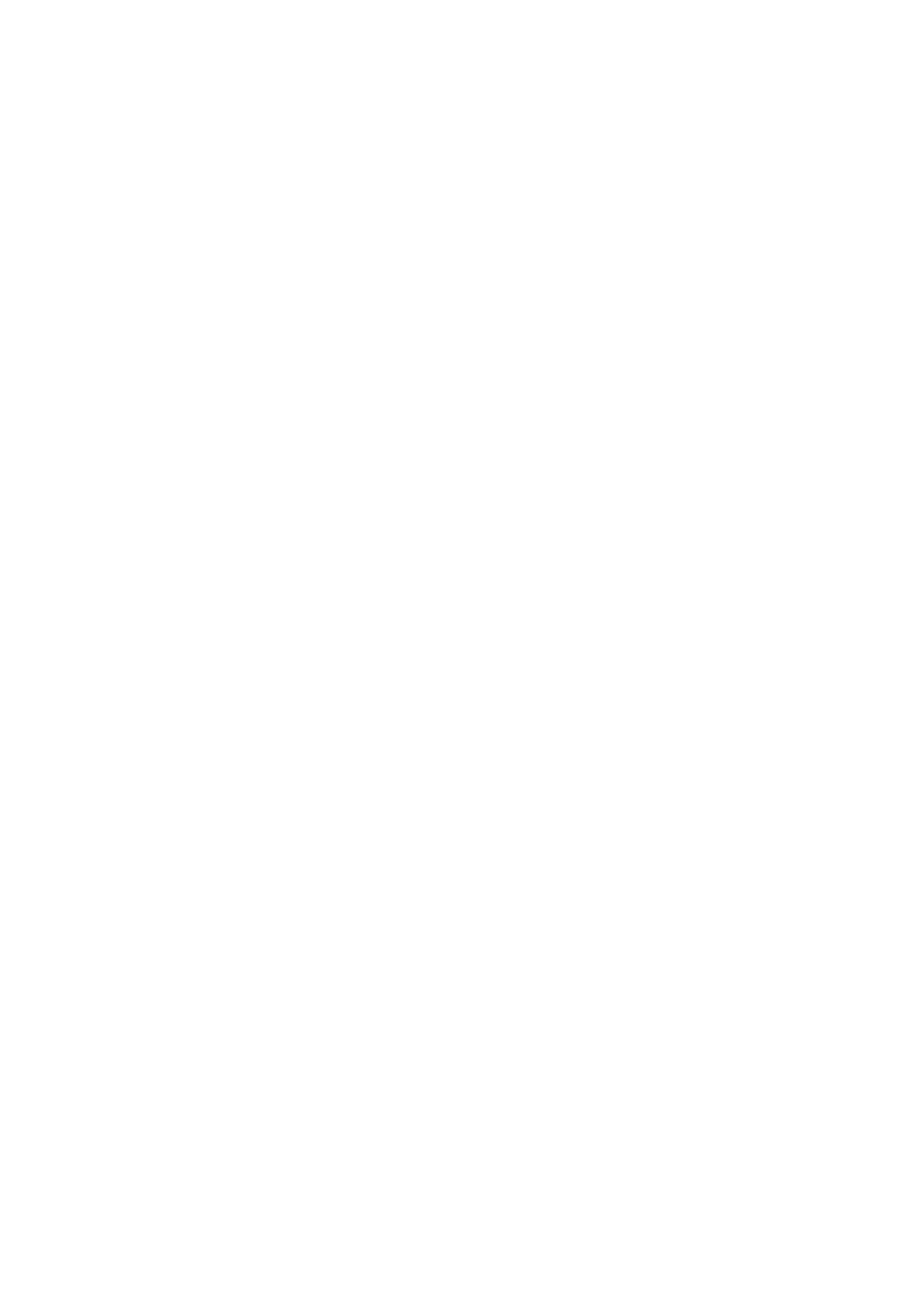## **Table of contents**

| I.  |                                                                             |
|-----|-----------------------------------------------------------------------------|
| П.  | Principles of interaction between local and central authorities15           |
|     | A) Principles that deal with the assignment of responsibilities 15          |
|     |                                                                             |
| Ш.  |                                                                             |
|     |                                                                             |
|     |                                                                             |
|     |                                                                             |
|     |                                                                             |
|     | E) Recapitulation: wide scope of the areas under local responsibility30     |
|     | F) Conclusion: trends in interactions between central and local authorities |
| IV. | Good practices in the relationship between central (state/region)           |
|     | A) Bilateral consultation structures and mechanisms33                       |
|     |                                                                             |
|     |                                                                             |
|     |                                                                             |
|     |                                                                             |
|     |                                                                             |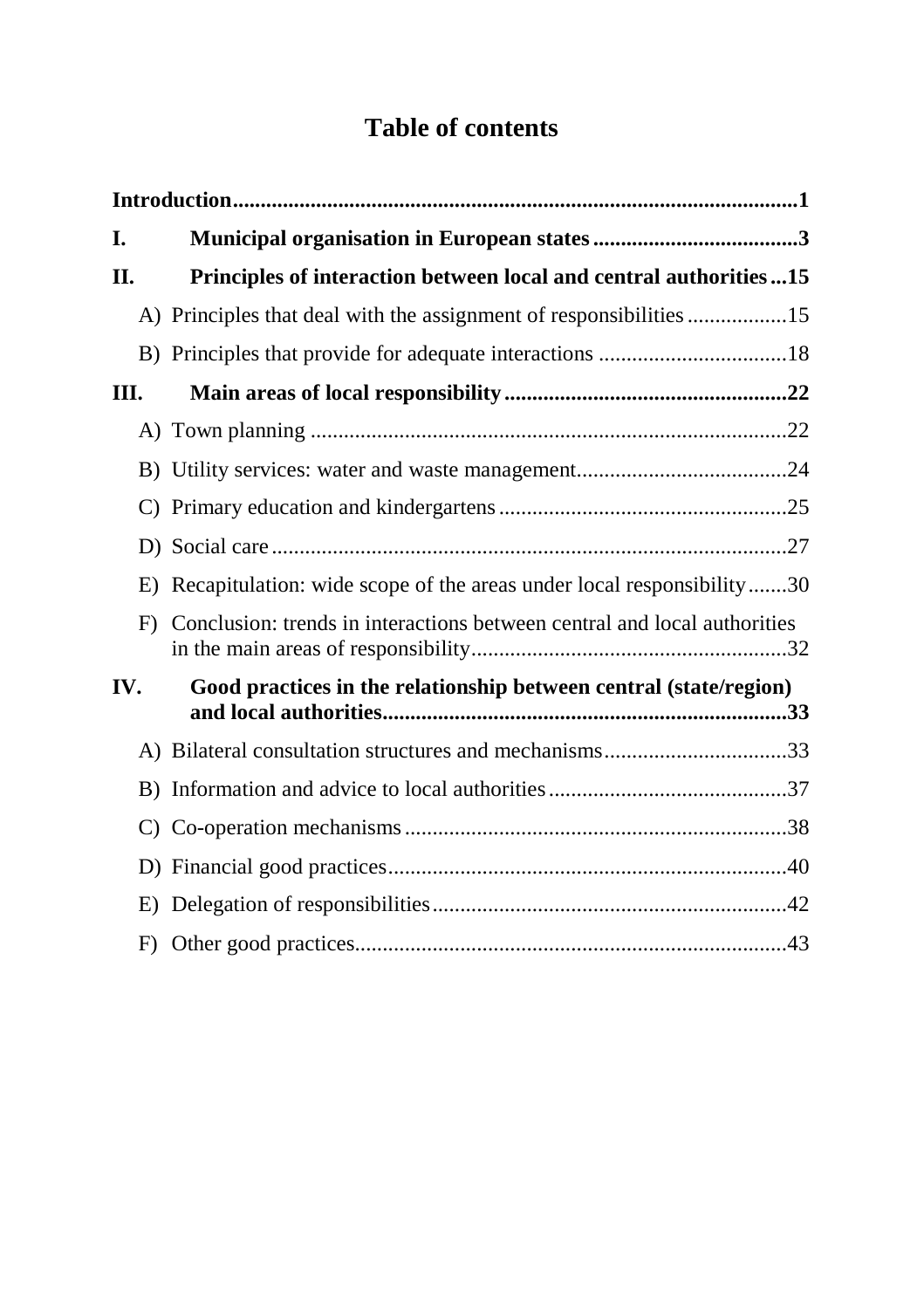| $\mathbf{V}_{\mathbf{r}}$ |                                                                             |  |
|---------------------------|-----------------------------------------------------------------------------|--|
|                           |                                                                             |  |
|                           |                                                                             |  |
|                           | C) Interactions to grant financial sufficiency and negotiated definition of |  |
|                           | D) Different models of institutional arrangements: the relation between     |  |
|                           | E) The Associations of Municipalities as privileged interlocutors in        |  |
| F)                        |                                                                             |  |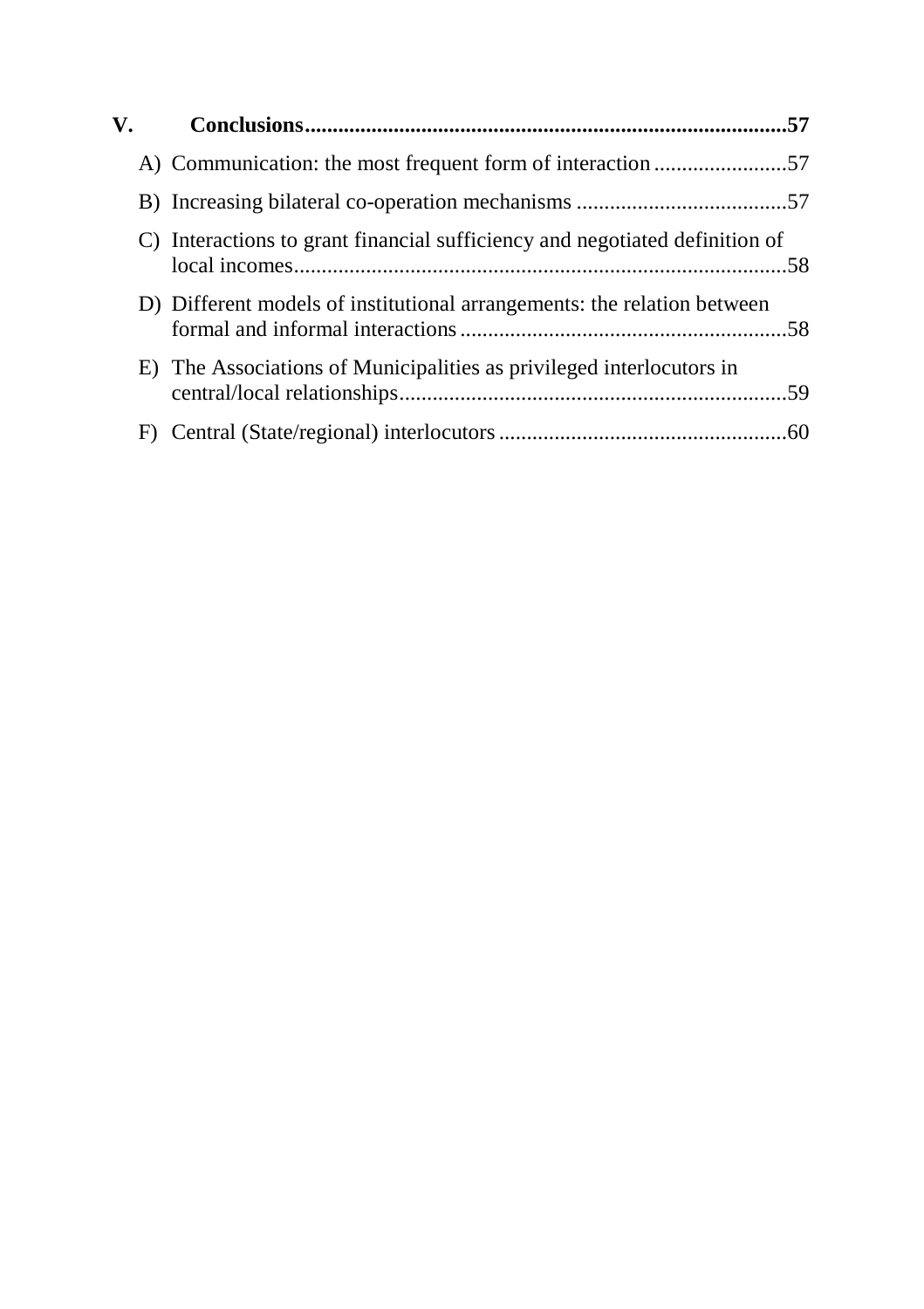#### **Introduction**

The purpose of this report is to give an overview of the interaction between local authorities and central government, and/or regional authorities in States where regional authorities have legislative powers affecting local government. The study of these relationships will allow the identification of good practices and show which actors participate in exchanges between local and central authorities and under what circumstances.

An analysis of the actual situation regarding interactions between local and central (State/regional) authorities was made on the basis of the information supplied by member states to a questionnaire drawn up for the purposes of this research. A significant number of States replied, to varying extents, to the questionnaire in July and August 2006. Some of the replies offer a detailed picture of central/local interactions in their country with in-depth analyses of all the items. Other replies show a partial picture of those interactions or do not cover the whole range of local authorities; they are taken into consideration for the aspects they do cover. The report was written from August to mid-September 2006 and attempts to systematize the information provided and to highlight the most relevant or interesting examples of central/local interactions. Further replies and remarks regarding the draft report were provided in October and November. The present revised report takes account of the comments and changes proposed by member states.

The diversity of national systems requires a previous definition of the notion of local authority. The report focuses on the first or basic level of local government understood as a political organisation with precise areas of responsibility that provides services to citizens. All member states share in common the existence of municipalities as a territorial division that holds a series of powers and competences which are legally determined – "a substantial share of public affairs under their own responsibility" in the words of Article 3 of the European Charter of Local Self-Government – and which is ruled by freely elected members. However, member states' replies to the questionnaire show, basically, three forms of local territorial organisation. Some States only have one single tier of local authorities with homogeneous powers and responsibilities. Another group of member states have two tiers of local authorities with different powers and responsibilities between them – usually the second tier giving support to the basic one – but with a homogeneous territorial distribution. A third group of member states reports the coexistence of several forms of organisation – one tier and two-tier local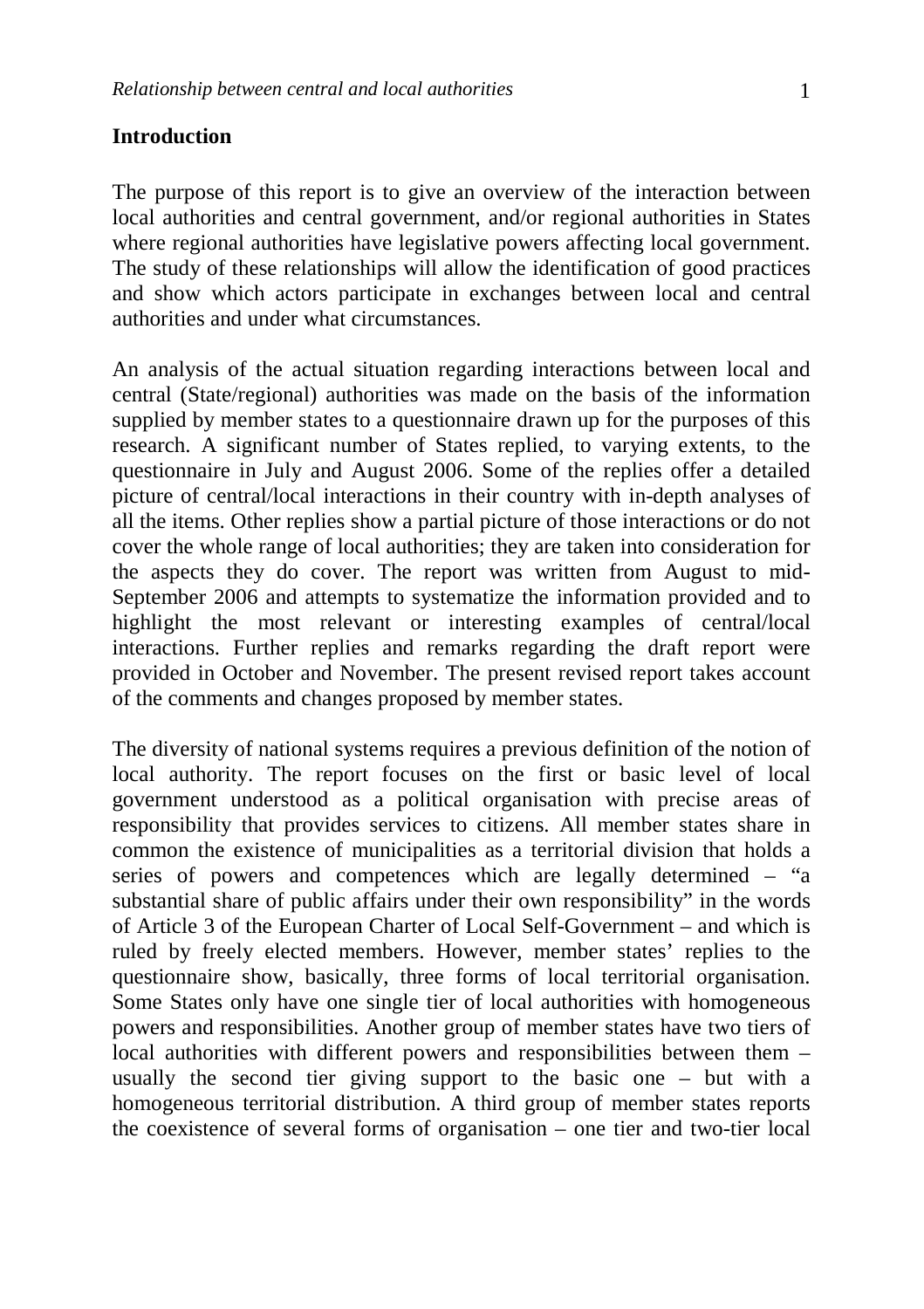authorities – as a way to differentiate between the needs of urban agglomerations and rural or small municipalities. Decentralised States have another governmental tier that must be taken into consideration for a complete understanding of the picture of the interactions of local authorities.

It is also necessary to examine the principles and mechanisms that govern the relations between local and central authorities. In fact, the nature and extent of good practices are often a consequence of prior constitutional or legal definitions of the position and principles concerning each tier.

As the aim of this report is not to establish an all-encompassing overview of all relations between local authorities and central (State/region) authorities, it does not cover a full range of policy areas but rather the most significant ones. The five main policy areas pointed out by member states give rise to greater coincidences than could be expected, given the diverse territorial organisation previously shown.

Once the legal framework – principles and mechanisms of interaction – is described, interactions in those chosen areas of responsibilities can be studied. Formal and informal interactions, the nature and frequency of relations, their general or sectoral type as well as the political or technical level in which they take place, are some of the subjects that are made clear by the member states' replies.

Good practices in these relationships are somewhat subjective, depending on who identifies them, but an interaction on a regular basis with an adequate proximity between central and local authorities is usually a factor that contributes to that consideration.

The report is divided into four parts. The first one describes local authorities in Europe. The second part features the principles, rules and mechanism of interaction between central and local authorities that often derive from constitutional or legal mandates. The third part explains the main areas of responsibilities that make up the core of local authority action. The study tries to extract a general picture of the diverse national situations. The fourth part of the report describes good practice in central and local authority relationships.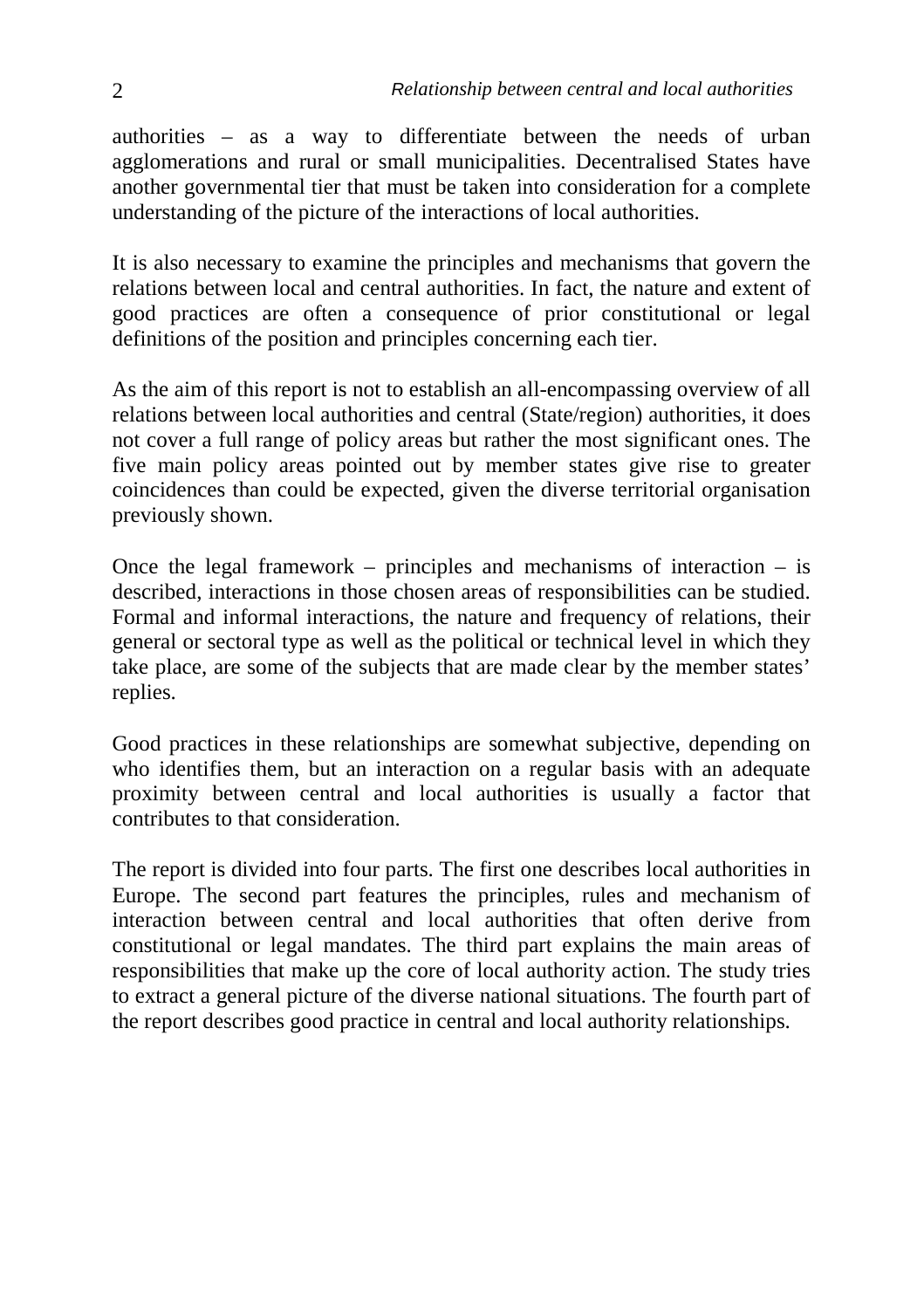#### **I. MUNICIPAL ORGANISATION IN EUROPEAN STATES**

Municipal organisation across Europe is quite diverse in terms of institutional structure, size and responsibilities. In order to describe good practices in localcentral relationships it is necessary to gain a common understanding of what is defined as the basic local authority in member states. All member states share in common a complete division of their territory into municipalities and huge differences in the number of inhabitants between the smallest and biggest entities. In fact, some States have undergone or are presently undergoing reforms (e.g. Denmark) destined to reduce the number of local authorities so that they cover a greater number of inhabitants. However, the diversity of situations makes it difficult to generalise as regards what the basic or first tier of government in all member states is. It is also difficult to clearly differentiate in second tier local authorities between those authorities that can be considered local entities and those authorities that are decentralised State representations. In fact, in an effort to build up a classification, at least three forms of local authorities can be described.

Many European States (including Northern Ireland, Scotland and Wales, since the United Kingdom has a different local structure for England, Northern Ireland, Scotland and Wales) report the existence of just one tier of local government. Municipalities in those member states largely share the same powers and responsibilities but there are special regimes for several particularities: capital cities, bigger entities, communities in need of a specific statute because of territorial circumstances.

Thus, as the range of population between the biggest municipalities and the others is usually very significant there are sometimes special provisions that allow capital cities or urban agglomerations to have wider powers (i.e. Czech Republic, Slovenia, "the former Yugoslav Republic of Macedonia"). Sometimes (Czech Republic) these different regimes derive from a legal delegation to the entities (Prague, municipalities with extended powers) that are capable of assuming attributions in addition to the basic common standard of competences. In exchange, smaller municipalities – in terms of inhabitants – in some cases create structures in order to facilitate the delivery of services. The constitutional reform in France in 2003 introduced an interesting possibility that breaches homogeneity, allowing territorial entities to experiment with responsibilities that are not part of their legal attributions.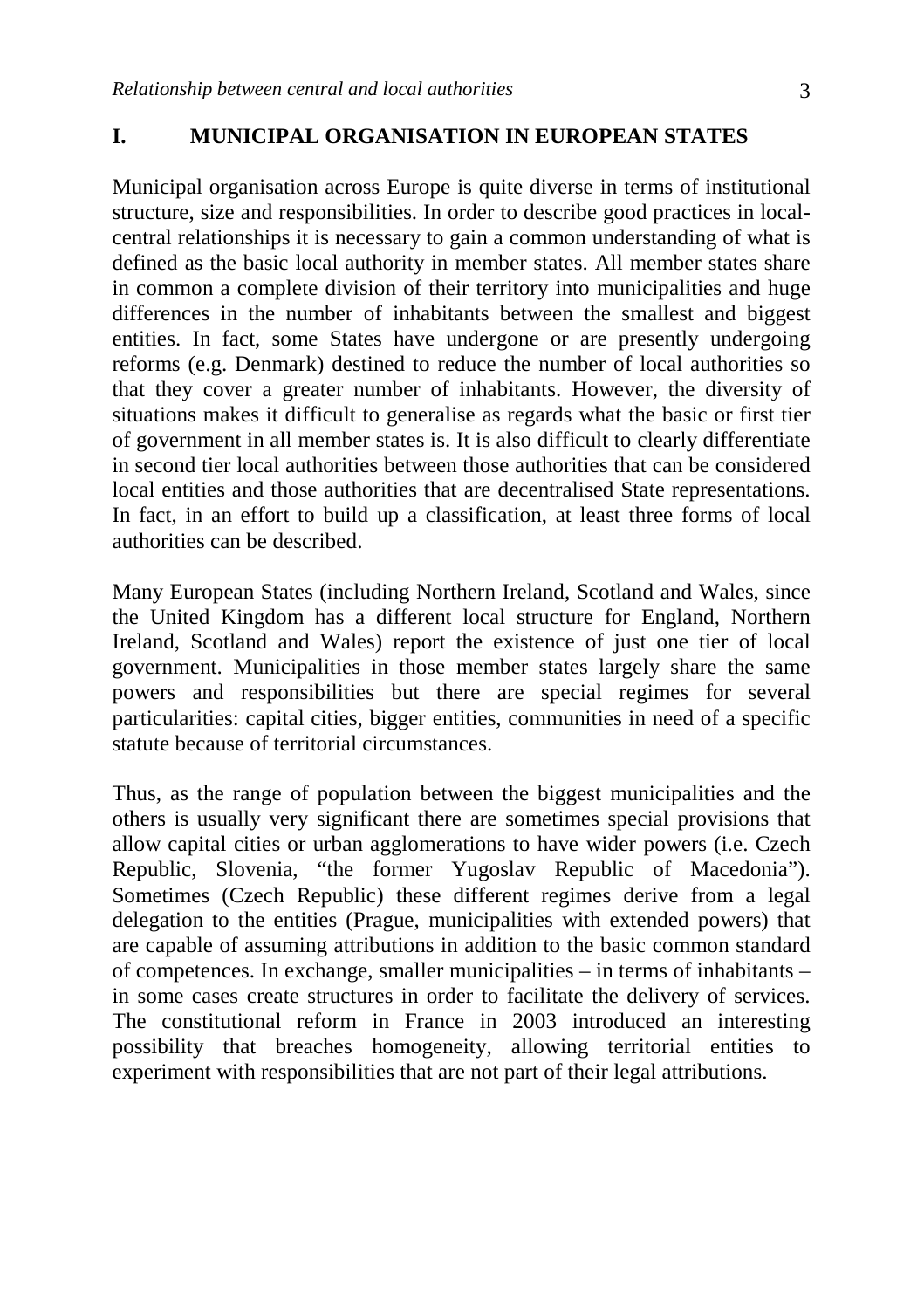In some European States local government is divided into two tiers (countyprovince-district/municipality) with different powers and responsibilities, but with homogeneous territorial distribution. The second tier usually gives support to the basic one, although there are States that attribute responsibilities to the basic tier depending on the number of inhabitants (e.g. Germany, Spain). In certain countries, towns or capital cities might also have recognised special attributions (e.g. Hungary, Latvia, Spain, Turkey, etc.). In those countries the second tier is also an entity with its own powers and competences and not a decentralised State body.

In England and Ireland, local authorities show a greater heterogeneity. In England there is a mixed system of single-tier local government in shire areas (mostly larger towns and cities), the London boroughs and other metropolitan district councils. Elsewhere, two-tier local government prevails, with county councils as the upper tier and district councils as the lower tier. In fact, each of these two systems operates, respectively, very much as the unitary or dual forms of organisation described above. Single-tier local authorities combine the areas of responsibility that are divided between both authorities in two-tier areas. In Ireland, the basic local authorities are counties (29), cities (5), boroughs (5) and town councils (75). Boroughs and larger town councils have a broader range of functions.

Even this diversity in the municipal organisation of member states shows some regular patterns. Local authorities of the same level have the same powers and responsibilities, but usually urban agglomerations have specific regimes to provide for their greater need for services and their ability to deliver them autonomously. In fact, it can be said that Europe is going through a "metropolisation" phenomena, with an increasing role being played by urban agglomerations that has economic, social and also institutional repercussions. Big cities have different needs and problems (financial, social, etc.) and tend to have direct interlocution with central authorities not using the groupings representative of municipal interests that are quite effective for smaller entities (i.e. in 2001 Glasgow abandoned the Committee of Scotland Local Authorities because of financial controversies with the Scottish executive). In some cases, big cities also "compete" with regions to be the political reference of their area of influence (as in Barcelona). In Italy, the constitutional reform adopted in 2001 recognised a special "status" to Rome.

On the other hand, for the provision of services, smaller entities tend to group together or to have the support of an upper tier. In some cases inter-municipal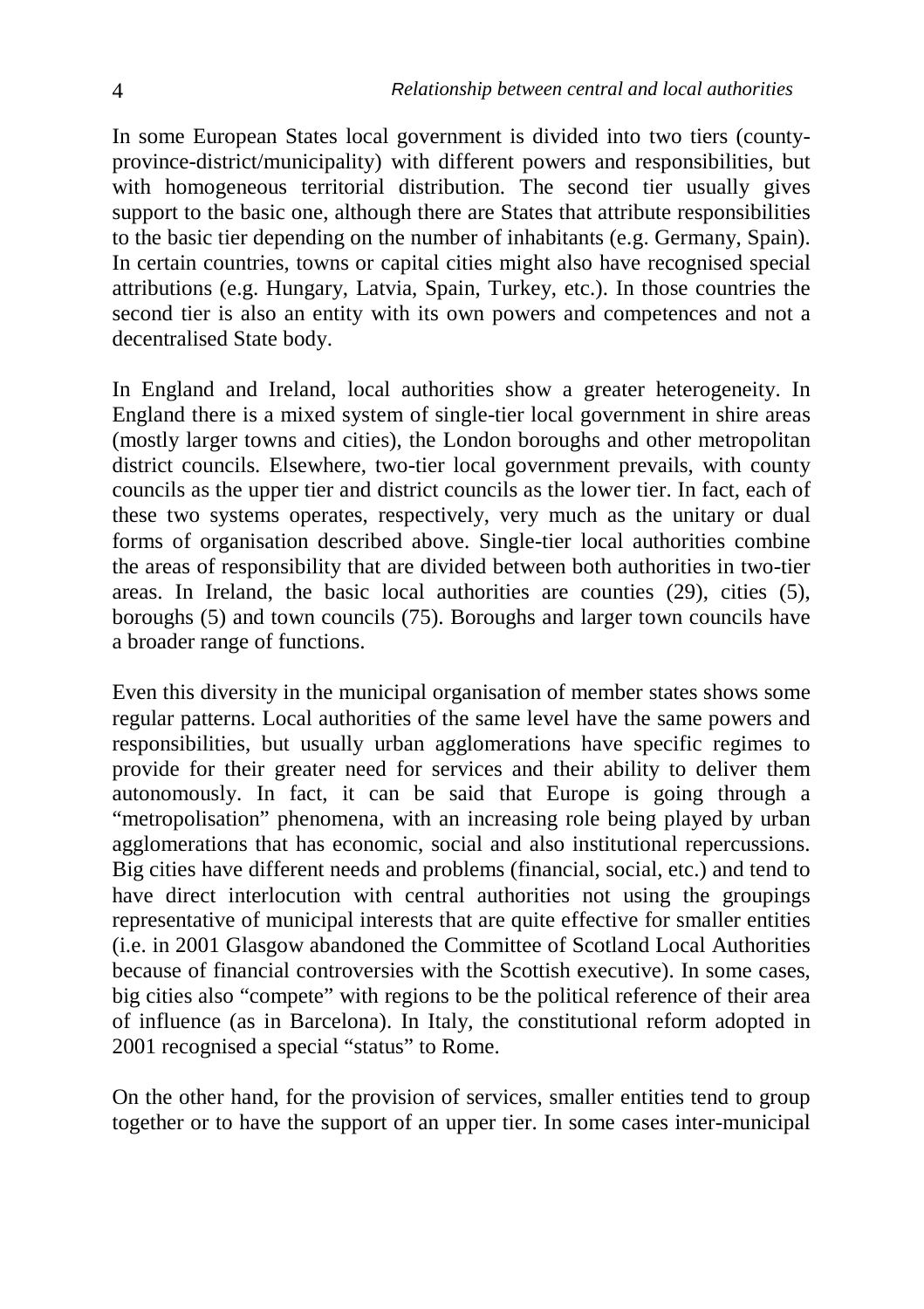co-operation has led to a regionalisation process which ensures the delivery of services and the implementation of certain policies which a local authority on its own cannot carry out. This need to deliver services together and to implement regional policies has associated local authorities in a sort of quasiregional structure in some unitary States (Finland, Latvia, the Netherlands, Sweden). Inter-municipal cooperation might even be mandatory in order to manage specific delegated competences (Denmark) for municipalities of under 20 000 inhabitants that do not want to merge with another municipality.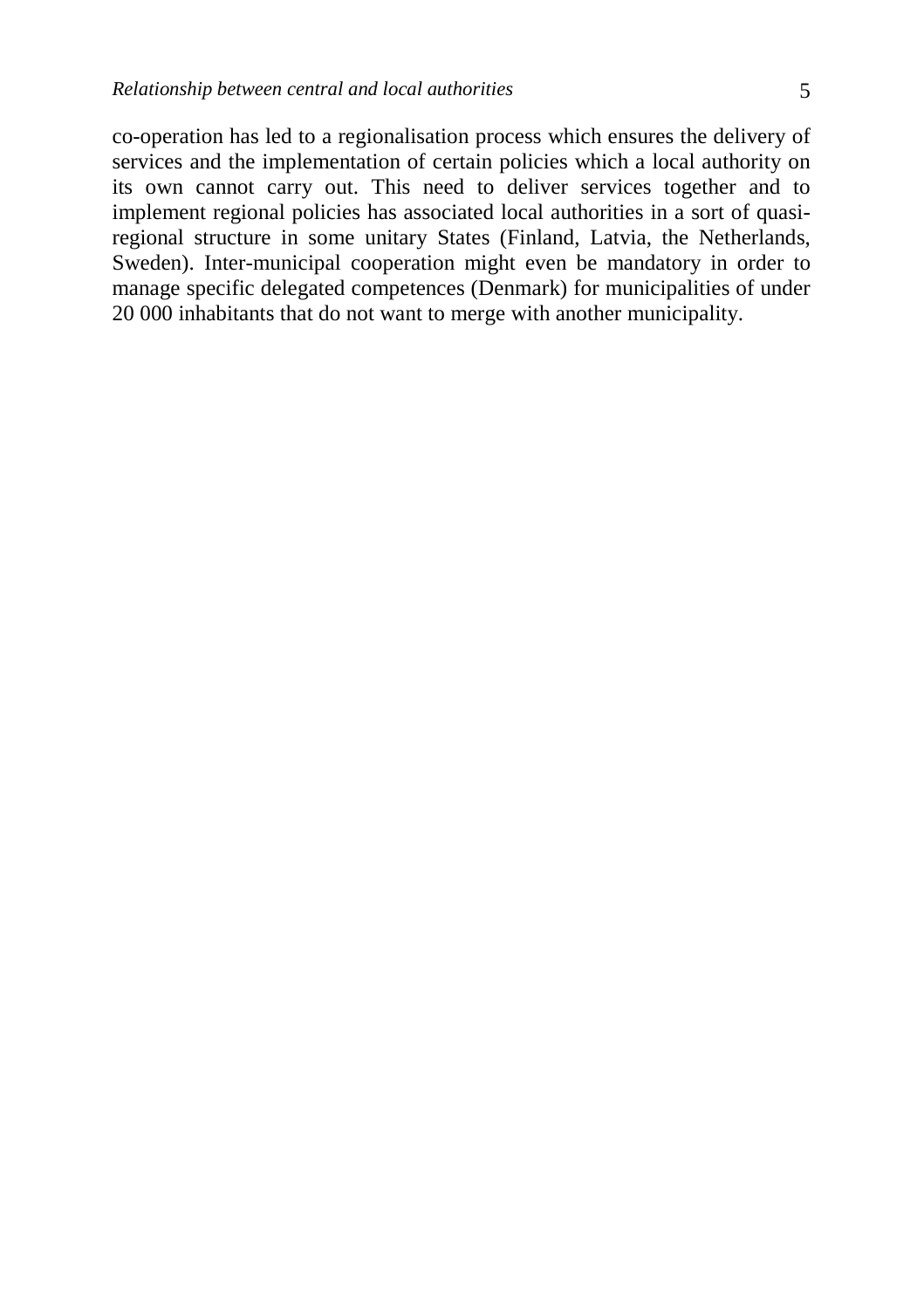| <b>Member</b><br><b>State</b>     | <b>E</b> which is not a contribution to the interpretation in intermedia between the compared in the but $\mathbf{e}_f$<br>Surface in km <sup>2</sup><br><b>Present</b><br>Total<br>(most recent figures available)<br>number<br>total<br>in 1950<br>number<br>2007 |                                                             |                     |                                                                 | <b>Population</b><br>(most recent figures available) |                      |                   |                                              |
|-----------------------------------|---------------------------------------------------------------------------------------------------------------------------------------------------------------------------------------------------------------------------------------------------------------------|-------------------------------------------------------------|---------------------|-----------------------------------------------------------------|------------------------------------------------------|----------------------|-------------------|----------------------------------------------|
|                                   |                                                                                                                                                                                                                                                                     |                                                             | <b>Maximum</b>      | <b>Minimum</b>                                                  | Average                                              | <b>Maximum</b>       | <b>Minimum</b>    | Average                                      |
| Belgium<br><b>Municipalities</b>  | 2669 <sup>1</sup>                                                                                                                                                                                                                                                   | 589                                                         | 213.73<br>(Tournai) | 1.13<br>(Saint-Josse-<br>ten-Node<br>/Sint-Joost-<br>ten-Noode) | 51.20                                                | 464 038<br>(Antwerp) | 84<br>(Herstappe) | 17898                                        |
| Bulgaria<br><b>Municipalities</b> | Since<br>1979:<br>291<br>(before:<br>1389)                                                                                                                                                                                                                          | 264                                                         | 1 3 4 9             | 44                                                              | $\overline{\phantom{a}}$                             | 1 208 930            | 1 4 0 5           |                                              |
| Czech<br>Republic<br><b>Obec</b>  | 11 459                                                                                                                                                                                                                                                              | 6 2 4 4<br>Munici-<br>palities+<br>5<br>military<br>domains | 496                 | 0.42                                                            | 12.6                                                 | 1 181 610            | 19                | 1 641<br>(including)<br>military<br>domains) |

**Table 1: Local authorities / Municipalities in member States having participated in the survey** 

 $<sup>1</sup>$  At 31 December 1949 (figures for 31 December of the year requested are not available)</sup>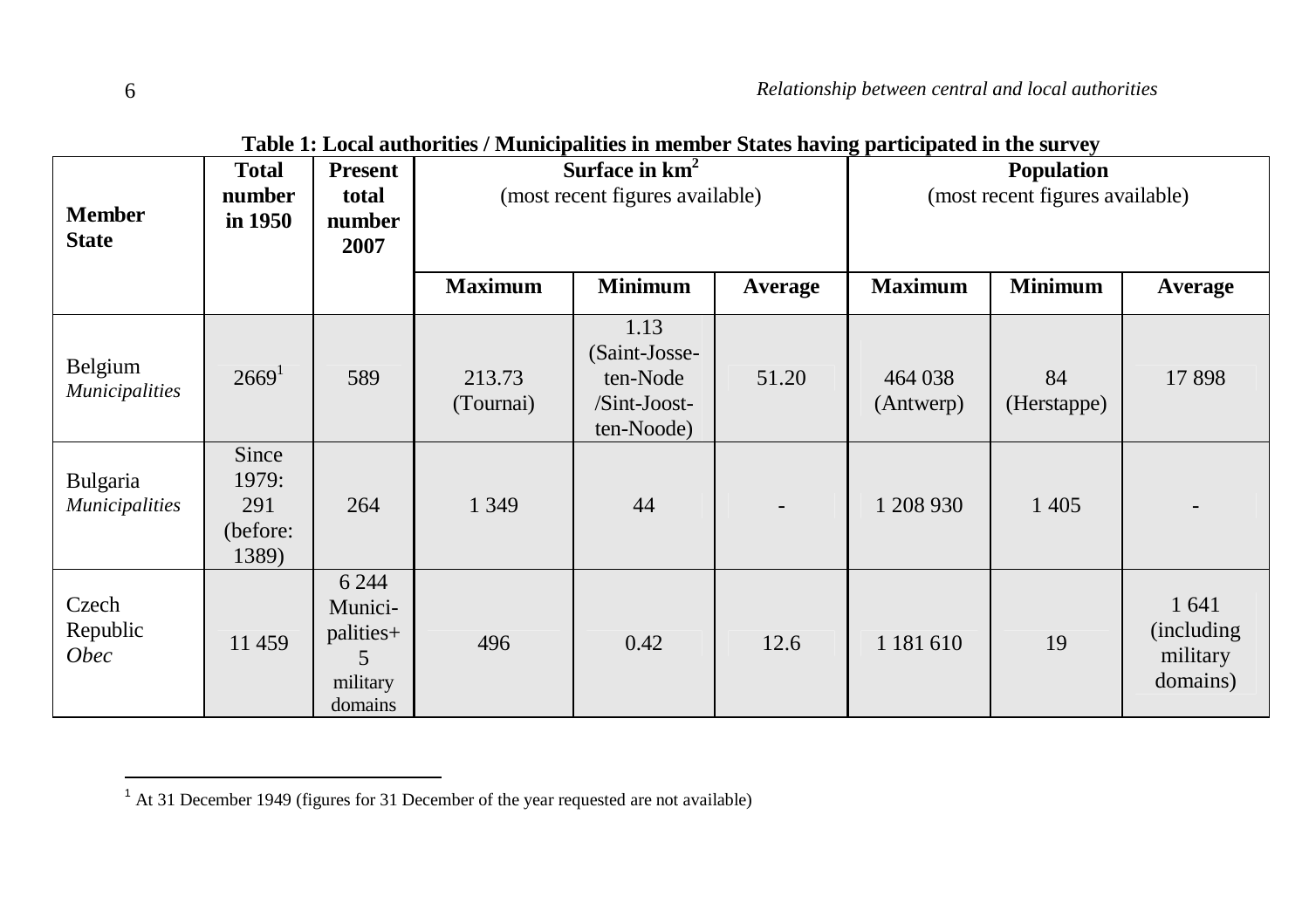| <b>Member</b><br><b>State</b>                    | <b>Total</b><br>number<br>in 1950                                                      | <b>Present</b><br>total<br>number<br>2007    | Surface in $km2$<br>(most recent figures available) |                |                                             | <b>Population</b><br>(most recent figures available) |                |                                                                                                            |
|--------------------------------------------------|----------------------------------------------------------------------------------------|----------------------------------------------|-----------------------------------------------------|----------------|---------------------------------------------|------------------------------------------------------|----------------|------------------------------------------------------------------------------------------------------------|
|                                                  |                                                                                        |                                              | <b>Maximum</b>                                      | <b>Minimum</b> | Average                                     | <b>Maximum</b>                                       | <b>Minimum</b> | Average                                                                                                    |
| Denmark<br><i>Municipalities</i>                 | 1 3 9 1                                                                                | 98                                           | 1489                                                | 9              | 440                                         | 503 699                                              | 2058           | 55 582                                                                                                     |
| Estonia<br>Towns<br>Rural<br>Munici-<br>palities | 33 towns<br>(6)<br>republi-<br>can<br>towns)<br>63<br>village<br>countils <sup>2</sup> | 33 towns<br>194 rural<br>munici-<br>palities | 158.3<br>871.62                                     | 1.93<br>1.76   | 19.5<br>220.6<br>Total<br>average:<br>191.3 | 398 599                                              | 100            | 6 1 3 2<br>per entity<br>(capital city<br>included)<br>4 3 9 6<br>per entity<br>(capital city<br>excluded) |

 $2$  During the Soviet period no real local autonomy existed. Village councils, having limited powers, did not have separate budgets.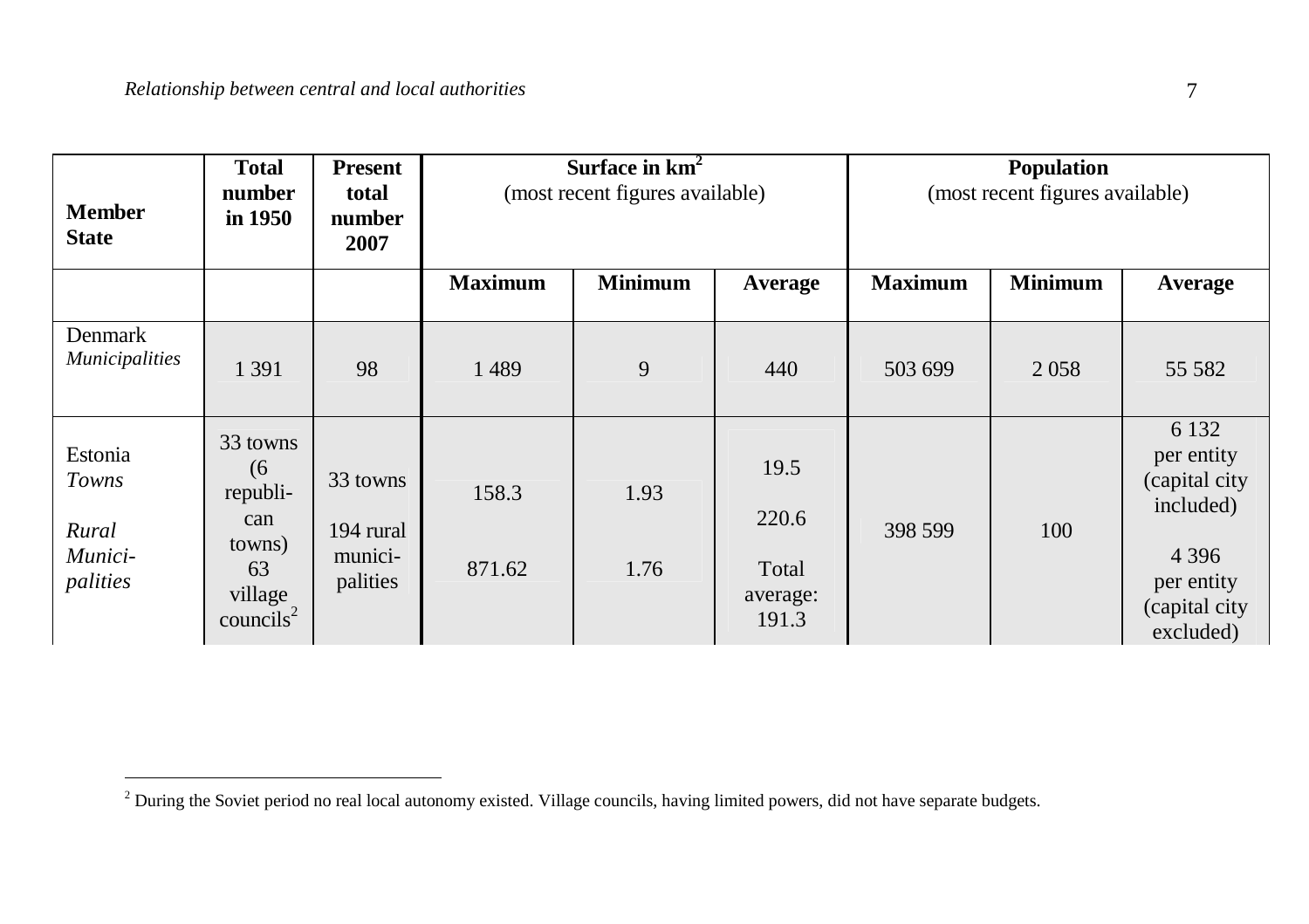| <b>Member State</b>            | Surface in $km2$<br><b>Total</b><br><b>Present total</b><br>(most recent figures available)<br>number<br>number<br>in 1950<br>2007 |        |                | Population<br>(most recent figures available) |                |                |                |         |
|--------------------------------|------------------------------------------------------------------------------------------------------------------------------------|--------|----------------|-----------------------------------------------|----------------|----------------|----------------|---------|
|                                |                                                                                                                                    |        | <b>Maximum</b> | <b>Minimum</b>                                | <b>Average</b> | <b>Maximum</b> | <b>Minimum</b> | Average |
| Finland<br>Munic-<br>ipalities | 547                                                                                                                                | 416    | 15 185         | 6                                             | 706            | 564 521        | 120            | 12 685  |
| France<br><b>Communes</b>      | 38 000                                                                                                                             | 36 783 | 18 360         | 0.04                                          | 17             | 2 1 2 5 2 4 6  | $\mathbf{0}$   | 1636    |
| Georgia                        |                                                                                                                                    |        |                |                                               |                |                |                |         |
| Germany<br>Kommunen            | 24 15 6                                                                                                                            | 12 340 | 891.85         | 0.40                                          | 28.94          | 3 3 9 5 1 8 9  | 5              | 6 6 8 1 |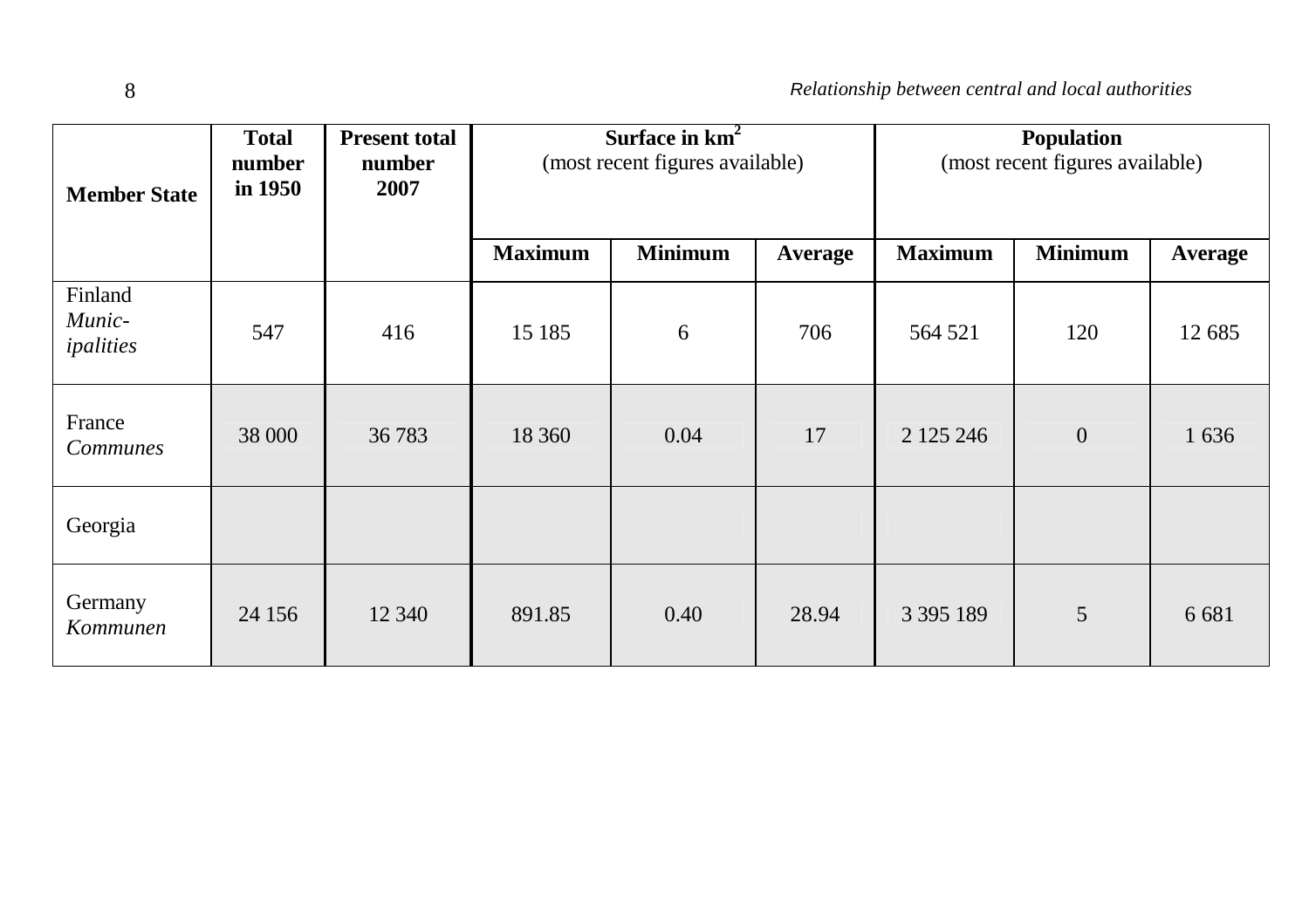| <b>Member</b><br><b>State</b> | <b>Total</b><br>number in<br>1950 | <b>Present</b><br>total<br>number<br>2007                                                                                                                                                                                             | Surface in $km2$<br>(most recent figures available) |                                 |                                                                                          | Population<br>(most recent figures available) |                |                                                                                                                                                                                          |
|-------------------------------|-----------------------------------|---------------------------------------------------------------------------------------------------------------------------------------------------------------------------------------------------------------------------------------|-----------------------------------------------------|---------------------------------|------------------------------------------------------------------------------------------|-----------------------------------------------|----------------|------------------------------------------------------------------------------------------------------------------------------------------------------------------------------------------|
|                               |                                   |                                                                                                                                                                                                                                       | <b>Maximum</b>                                      | <b>Minimum</b>                  | Average                                                                                  | <b>Maximum</b>                                | <b>Minimum</b> | Average                                                                                                                                                                                  |
| Hungary<br>Település          | 3 0 3 2                           | 3152<br>munici-<br>palities<br>(3128)<br>villages,<br>$towns + 23$<br>cities with<br>county ranks<br>+capital)<br>Local<br>governments<br>: 3194,<br>which<br>consist of<br>3175<br>municipal<br>and 19<br>county self<br>governments | 525.16<br>(Budapest)                                | 1.54<br>(Búcsúszent<br>-lászló) | $29.51$ if<br>capital city<br>is taken<br>into<br>account as<br>one<br>munici-<br>pality | 1 697 343<br>(capital city<br>Budapest)       | 14 (Iborfia)   | 3 229 if<br>capital city is<br>taken into<br>account as<br>one<br>municipality<br>3 206 if<br>capital city is<br>taken into<br>account as<br>having 23<br>districts/local<br>authorities |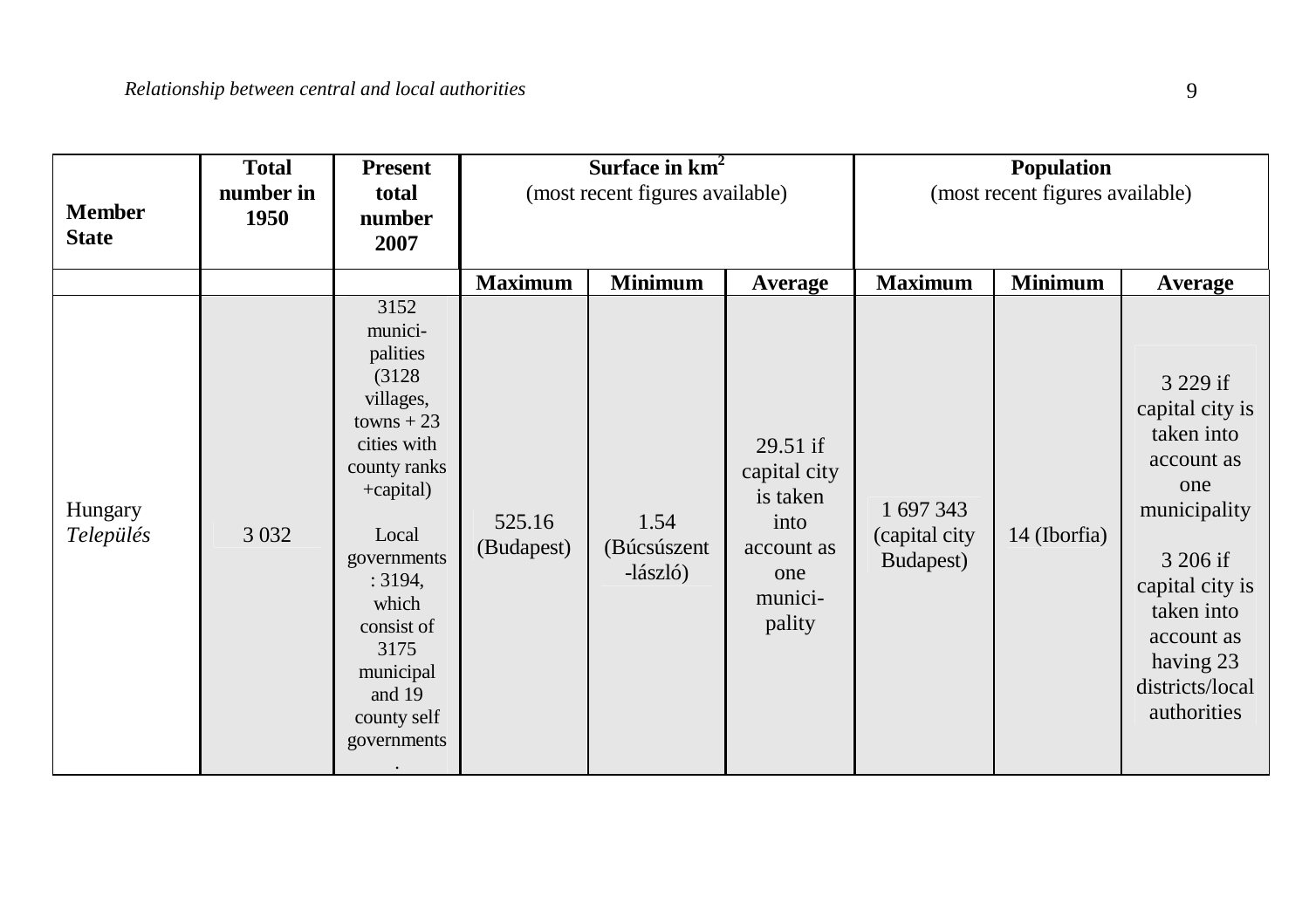| <b>Member</b><br><b>State</b>        | <b>Total</b><br>number<br>in 1950                 | <b>Present</b><br>total<br>number<br>2007 | Surface in $km2$<br>(most recent figures available) |                                           |                | Population<br>(most recent figures available) |                                               |                |
|--------------------------------------|---------------------------------------------------|-------------------------------------------|-----------------------------------------------------|-------------------------------------------|----------------|-----------------------------------------------|-----------------------------------------------|----------------|
|                                      |                                                   |                                           | <b>Maximum</b>                                      | <b>Minimum</b>                            | <b>Average</b> | <b>Maximum</b>                                | <b>Minimum</b>                                | <b>Average</b> |
| Iceland                              |                                                   |                                           |                                                     |                                           |                |                                               |                                               |                |
| Ireland<br>County/city<br>councils   | 31                                                | 34                                        | 7467.97                                             | 20.35                                     | 2064.18        | 495 781                                       | 25 7 99                                       | 115 212        |
| <b>Boroughs</b><br>/town<br>councils | 77                                                | 80                                        | 24.68                                               | 0.24                                      | 6.49           | 28 3 33                                       | 437                                           | 6737           |
| Italy<br>Comuni                      | 7781<br>(1950)<br>7827<br>(official<br>data 1952) | 8 1 0 1                                   | 1 285.30<br>(Rome)                                  | 0.1<br>(Atrani<br>province of<br>Salerno) |                | 2 5 4 6<br>804.00<br>(Rome)                   | 33.00<br>(Monterone,<br>province of<br>Lecco) | 7035           |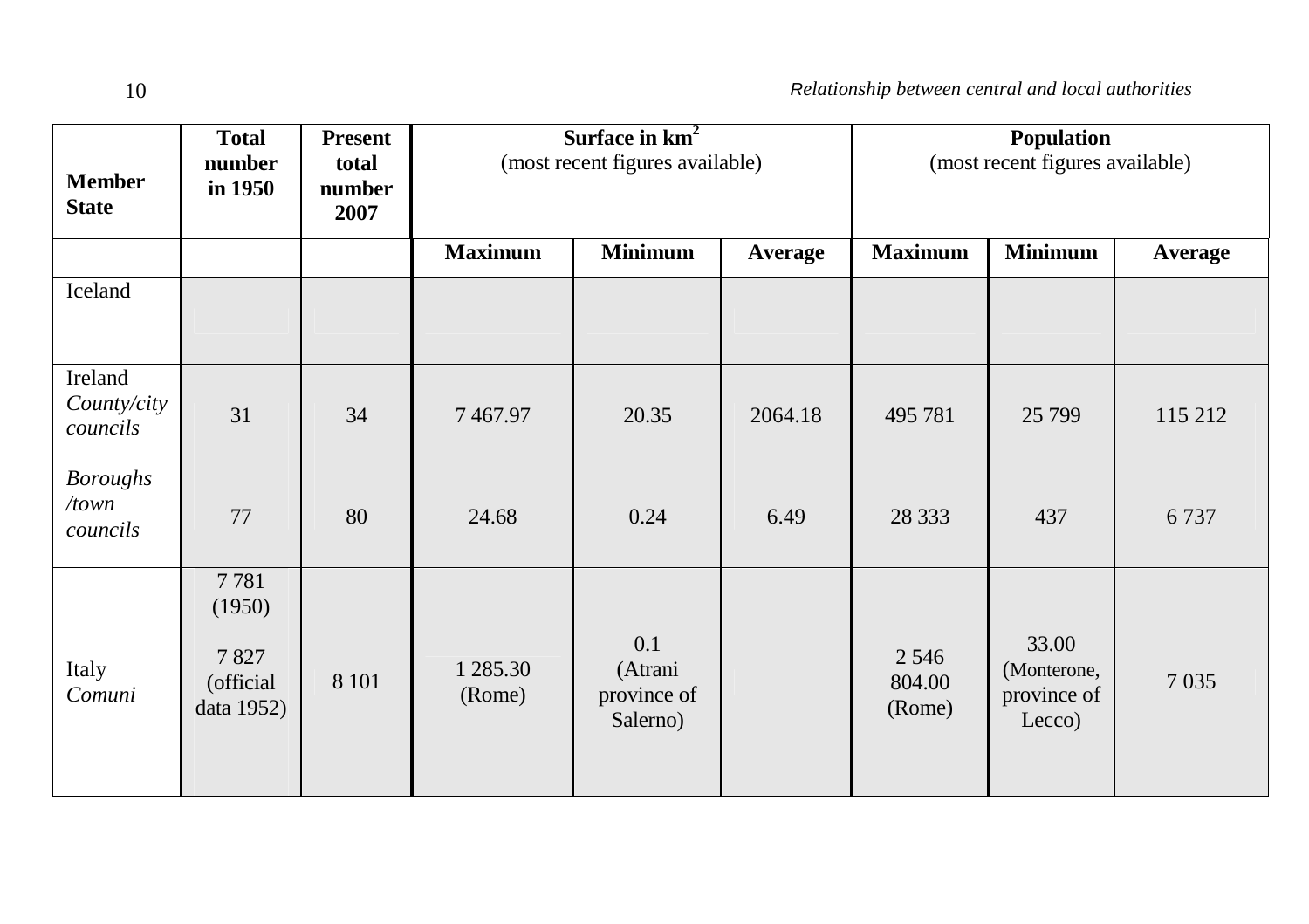| <b>Member</b><br><b>State</b>      | <b>Total</b><br>number<br>in 1950 | <b>Present</b><br>total<br>number<br>2007 | Surface in km <sup>2</sup><br>(most recent figures available) |                  |                        | <b>Population</b><br>(most recent figures available) |                          |                                 |
|------------------------------------|-----------------------------------|-------------------------------------------|---------------------------------------------------------------|------------------|------------------------|------------------------------------------------------|--------------------------|---------------------------------|
|                                    |                                   |                                           | <b>Maximum</b>                                                | <b>Minimum</b>   | Average                | <b>Maximum</b>                                       | <b>Minimum</b>           | <b>Average</b>                  |
| Latvia                             |                                   |                                           |                                                               |                  |                        |                                                      |                          |                                 |
| Lithuania<br>Savivaldybė<br>s      | 87                                | 60                                        | 2 1 7 9                                                       | 90               | 1 0 8 8                | 552930                                               | 2 7 3 1                  | 56 721                          |
| Luxem-<br>bourg<br><b>Communes</b> | 126                               | 116                                       | 113.36<br>(Wincrange)                                         | 5.29<br>(Remich) | 21.92                  | 76 618<br>(Luxembourg<br>-ville)                     | 270<br>(Neun-<br>hausen) | 3 9 6 1                         |
| Malta                              | $\overline{0}$                    | 68 Local<br>Councils                      | 26.59                                                         | 0.158            | 4.30                   | 22 210                                               | 303                      | 6 2 6 0                         |
| Nether-<br>lands                   |                                   |                                           |                                                               |                  |                        |                                                      |                          |                                 |
| Norway                             | 744<br>(in 1957)                  | 431                                       | 9704                                                          | 6                | 751<br>(median<br>465) | 548 617                                              | 214                      | 10 861<br>(median)<br>4 4 3 5 ) |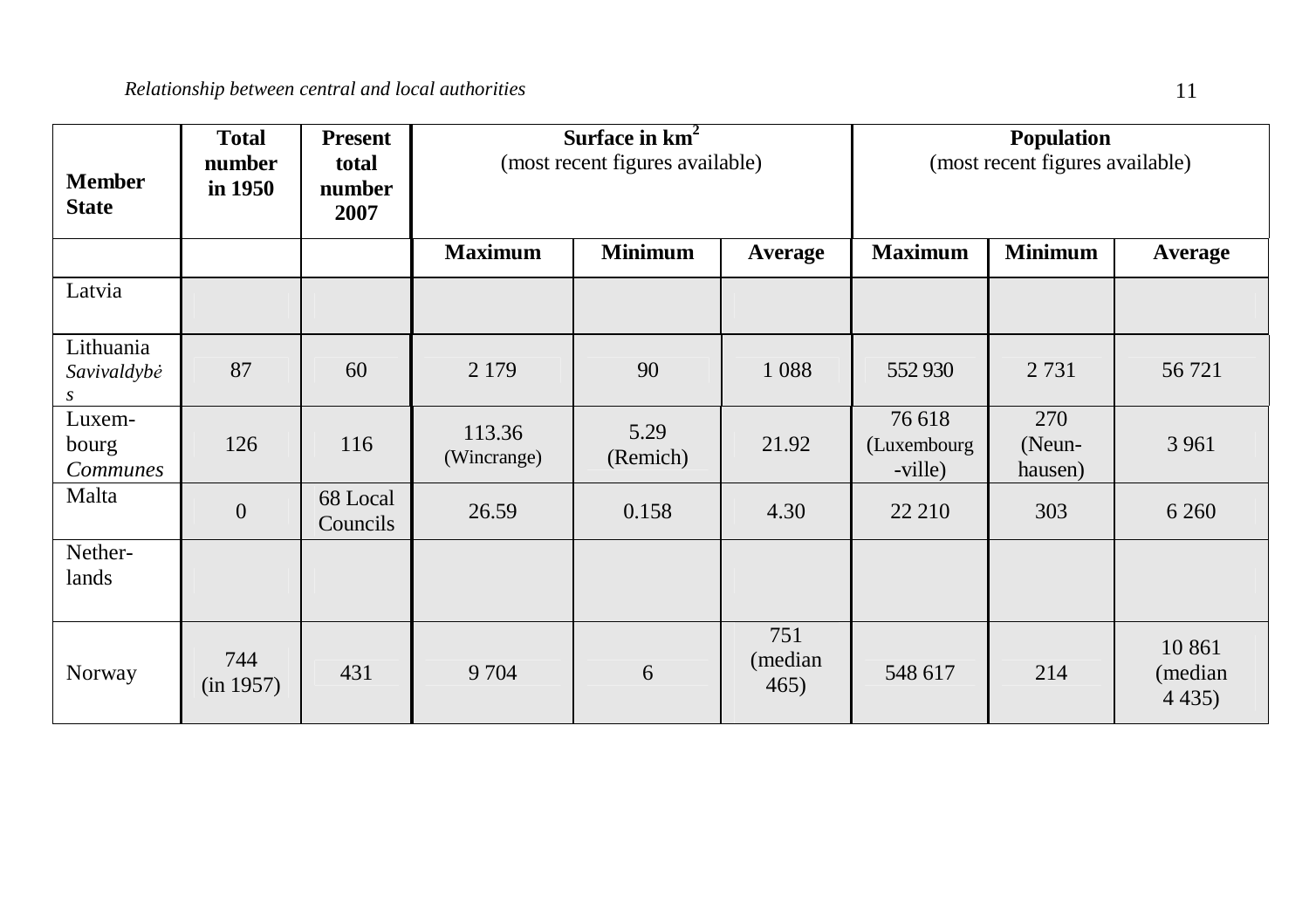| <b>Member</b><br><b>State</b>                                               | <b>Total</b><br>number<br>in 1950 | <b>Present</b><br>total<br>number<br>2007 | Surface in $km^2$<br>(most recent figures available) |                |         | Population<br>(most recent figures available) |                |         |
|-----------------------------------------------------------------------------|-----------------------------------|-------------------------------------------|------------------------------------------------------|----------------|---------|-----------------------------------------------|----------------|---------|
|                                                                             |                                   |                                           | <b>Maximum</b>                                       | <b>Minimum</b> | Average | <b>Maximum</b>                                | <b>Minimum</b> | Average |
| Portugal<br>Municípios                                                      | 303                               | 308                                       | 1720                                                 | 8              | 319     | 519795                                        | 461            | 35 491  |
| Romania                                                                     |                                   |                                           |                                                      |                |         |                                               |                |         |
| Russian<br>Federation                                                       | $\boldsymbol{0}$                  | 24 219                                    | $\sim 500$                                           | 0.1            | 705     | 1 400 000                                     | 105            | 5 8 9 5 |
| Slovak<br>Republic<br><b>Obce</b><br>(Municipaliti<br>$\left( e_{S}\right)$ | 3 3 5 9                           | 2891                                      | 404.75                                               | 0.48           | 17.00   | 8 4 2 3                                       | 8              | 873     |
| Mestá<br>(towns)                                                            | 68                                | 138                                       |                                                      |                |         | 425 459                                       | 1457           | 21 643  |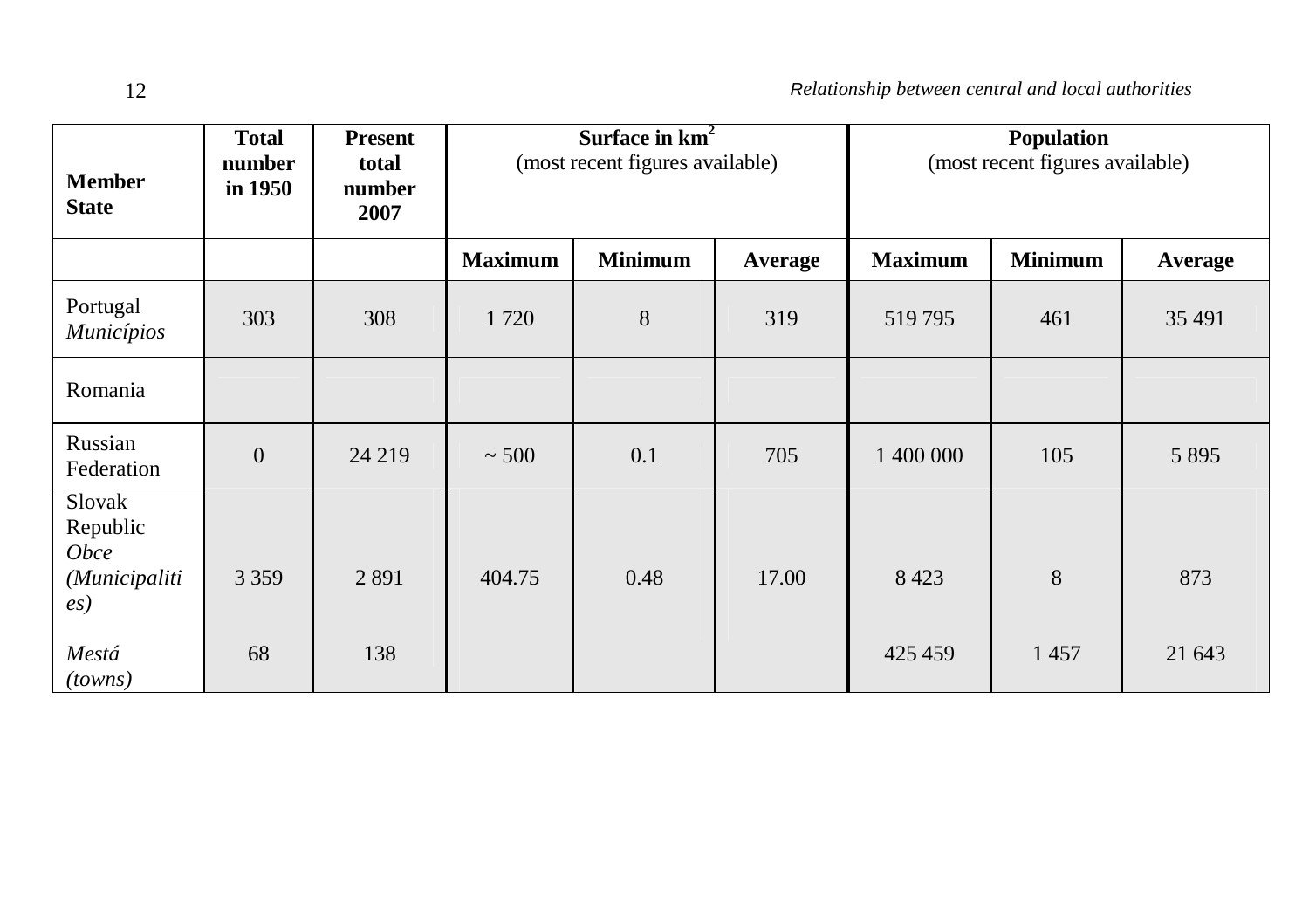| <b>Member</b><br><b>State</b>                        | <b>Total</b><br>number<br>in 1950 | <b>Present</b><br>total<br>number<br>2007 | Surface in $km2$<br>(most recent figures available) |                       |                                             | Population<br>(most recent figures available) |                          |                                               |  |
|------------------------------------------------------|-----------------------------------|-------------------------------------------|-----------------------------------------------------|-----------------------|---------------------------------------------|-----------------------------------------------|--------------------------|-----------------------------------------------|--|
|                                                      |                                   |                                           | <b>Maximum</b>                                      | <b>Minimum</b>        | Average                                     | <b>Maximum</b>                                | <b>Minimum</b>           | Average                                       |  |
| Slovenia                                             | 371                               | 210                                       | 555                                                 | $\overline{7}$        | 96.5                                        | 258 055                                       | 357                      | 9455                                          |  |
| Spain                                                | 9 2 1 4                           | 8 1 1 1                                   | 1750.33<br>(Cáceres)                                | 0.03<br>(Emperador)   | 62.50                                       | 3 128 600<br>(Madrid)                         | 6<br>(Illán de<br>Vacas) | 5 5 1 2 . 1 3                                 |  |
| Switzerland<br>Communes                              | 3101                              | 2758                                      | 282.25<br>(Bagnes<br>VS)                            | 0.32<br>(Kaiserstuhl) | 41 284.47/<br>2758<br>communes<br>$= 14.97$ | 347 517<br>(Zürich)                           | 17 (Corippo<br>TI)       | 7 459 128/<br>2758<br>$communes =$<br>2 7 0 5 |  |
| "the former<br>Yugoslav<br>Republic of<br>Macedonia" |                                   |                                           |                                                     |                       |                                             |                                               |                          |                                               |  |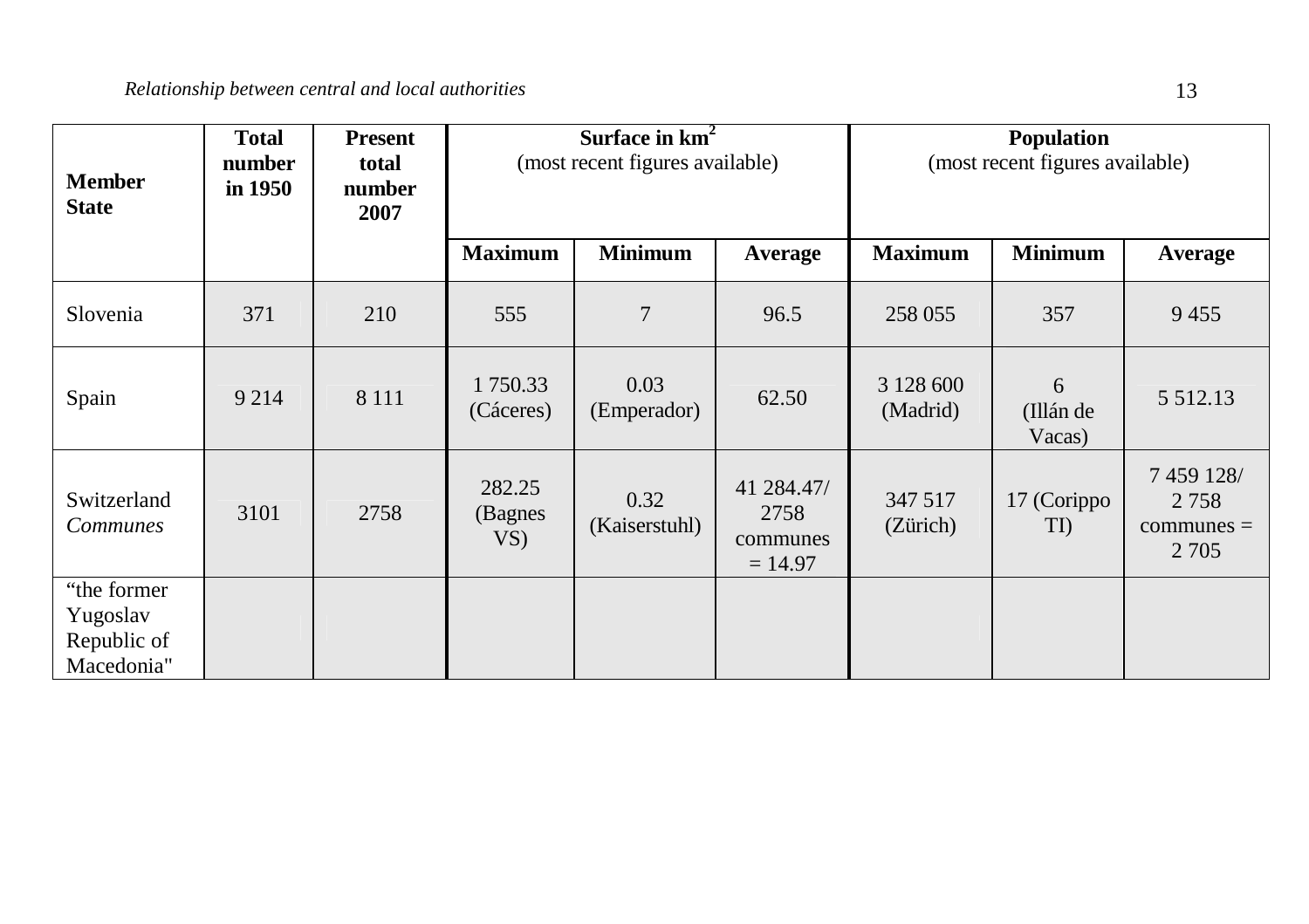| <b>Member</b><br><b>State</b>                         | <b>Total</b><br>number<br>in 1950 | <b>Present</b><br>total<br>number<br>2007 | Surface in $km2$<br>(most recent figures available) |                                                 |                         | Population<br>(most recent figures available) |                |         |
|-------------------------------------------------------|-----------------------------------|-------------------------------------------|-----------------------------------------------------|-------------------------------------------------|-------------------------|-----------------------------------------------|----------------|---------|
|                                                       |                                   |                                           | <b>Minimum</b><br><b>Maximum</b><br>Average         |                                                 |                         | <b>Maximum</b>                                | <b>Minimum</b> | Average |
| Turkey<br>Belediye                                    | 628                               | 3 2 2 5                                   |                                                     |                                                 |                         | 8 803 468                                     | 683            | 16 560  |
| Ukraine                                               |                                   |                                           |                                                     |                                                 |                         |                                               |                |         |
| UK<br>(England)<br>$2007$ : Shire<br><i>Districts</i> | 1 1 1 8                           | 238                                       | Shire<br>Districts<br>2 2 2 6 .08<br>(Durham)       | Shire<br><b>Districts</b><br>21.42<br>(Watford) | <b>Not</b><br>available | 194 000                                       | 24 500         | 96 500  |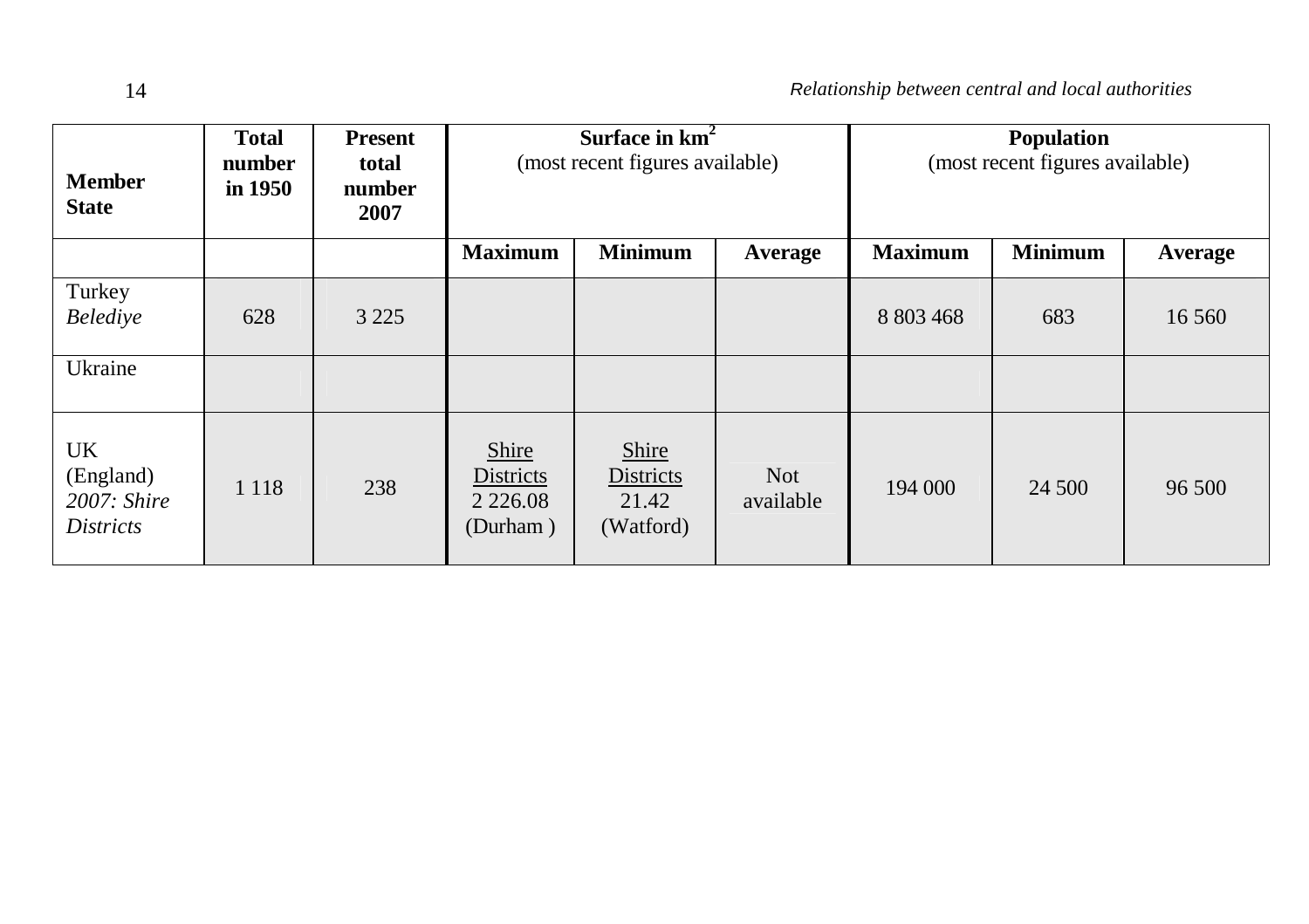#### **II. PRINCIPLES OF INTERACTION BETWEEN LOCAL AND CENTRAL AUTHORITIES**

Interaction between local and central authorities is governed by some principles - most of which are laid down in the European Charter of Local Self-Government - that concern both the question of how responsibilities are distributed and/or shared and the mechanisms to facilitate interaction when needed. A first group of substantive principles deals with the assignment of responsibilities: self-government, legality, general competence clause, subsidiarity and delegation of competences. A second group of principles, that can be called instrumental, provide for adequate relationships and the respect of each tier's sphere, once powers and responsibilities are distributed: cooperation, information, consultation, financial sufficiency, monitoring. While the former establishes the position of each authority and their sphere of responsibilities, the latter governs interactions between them.

#### **A) Principles that deal with the assignment of responsibilities**

#### **Local self-government**

Local self-government is the core principle on which municipal action is based. Article 2 of the European Charter of Local Self-Government establishes that "the principle of local self-government shall be recognised in domestic legislation, and where practicable in the constitution". Self-government, or local autonomy as it is called in several States, constitutes the basis on which the political dimension of local authorities is founded. The principle of local self-government differentiates a local authority as an elective territorial unit with a political dimension and competences of its own from purely administrative divisions. Nevertheless, effective self-government depends on the attribution of a sphere of responsibilities with sufficient financial support and not limited by superior mechanisms of control – specially "ex ante" and/or monitoring of expediency. A clear definition of this sphere of powers and responsibilities conferred to local authorities accompanied by adequate financial autonomy helps to establish democratic mechanisms of interaction with regional/State authorities and encourages good practices.

## **Legality principle**

Responsibilities of local authorities are defined by law. Legal provisions set up the range and scope of responsibilities. Local authorities are subordinated to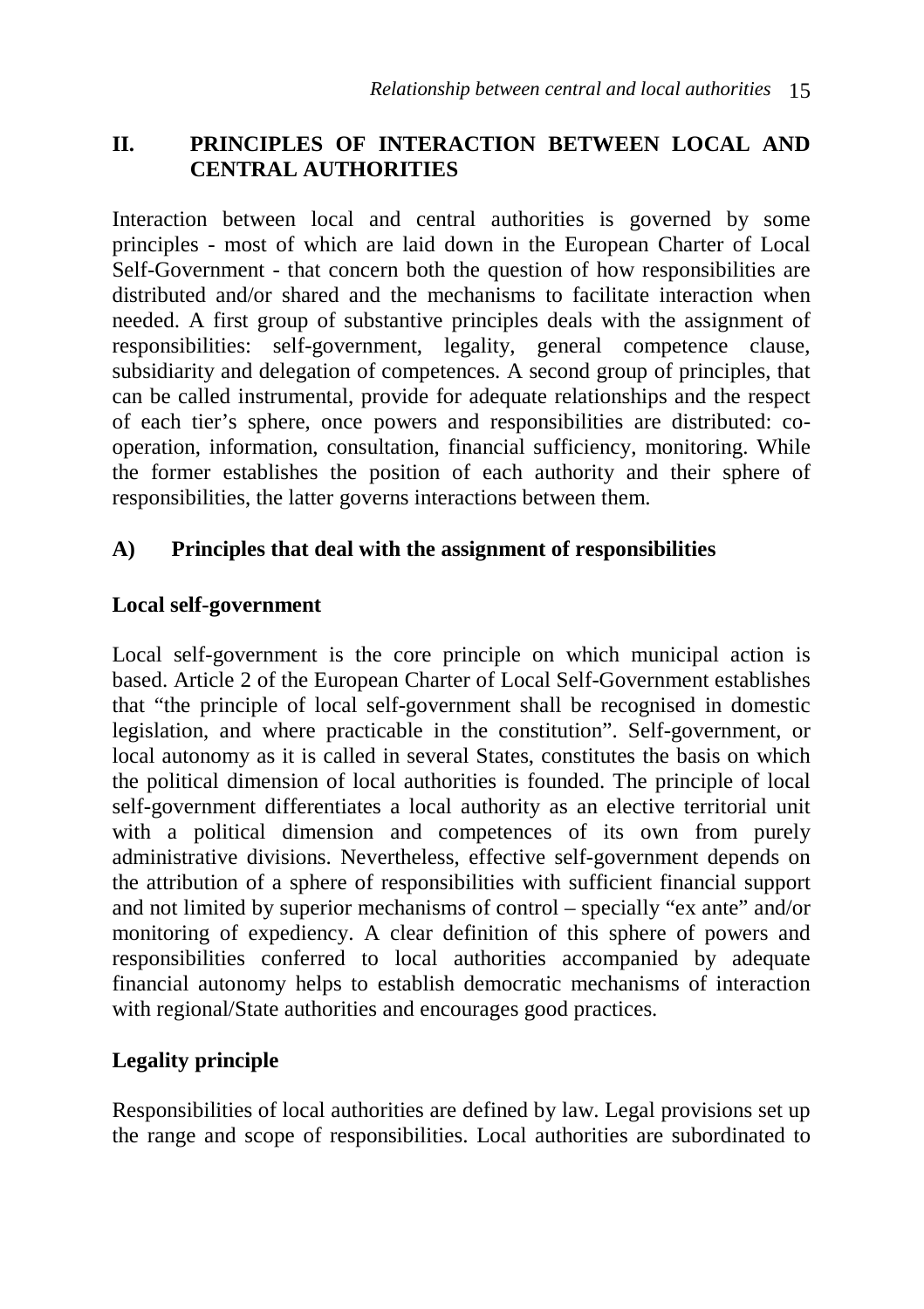these legal mandates (legality principle). The powers given to local authorities should "normally be full and exclusive" (Article 4, paragraph 4 of the European Charter of Local Self-Government) although legal and financial constraints frequently limit the scope of these responsibilities. Both general and sectoral laws regulate the nature of local responsibilities. In regional or federal States, local powers and responsibilities may be regulated by regional legislation. On the other hand, local authorities have, to a varying extent depending on the countries, a regulatory power that must respect the legal framework set by central regulations. That regulatory power is an expression of local self-government and affects issues of municipal responsibility.

Sometimes constitution or legal acts also define the principles that govern interactions between local and central authorities (co-operation, information, subsidiarity, etc.), although these legal provisions tend to be quite scarce and lacking in sufficient precision.

In the Netherlands, institutionalisation of those interactions has occurred via the Code of Inter-administrative Relationships which provides for an extensive regulation of the rules and mechanisms of relations between different authorities.

In Switzerland, local self-government is guaranteed by the federal constitution, but it is regional law established by cantonal parliaments which assigns responsibilities and their scope. Looking for a balance between cantonal and local functions, certain cantons grant municipalities a right of legal initiative in order to propose adoption, modification or repeal of cantonal constitutional or legal provisions.

#### **General competence clause**

Allocation of specific powers and responsibilities by law goes together with the recognition of a "general competence clause" that acknowledges the power of local authorities to intervene in any matter of local interest. The general competence clause allows for the enlargement of the domain of local action if it is necessary to serve the interests of the local population. It is difficult to establish the limits as to what comes under "the interests of local population". In Finland, for example, after some resolutions that initially limited local authorities' international relations, courts allow certain international contacts to be considered a part of that local agenda by virtue of the general competence clause. In Sweden, the judicial resolutions have led to an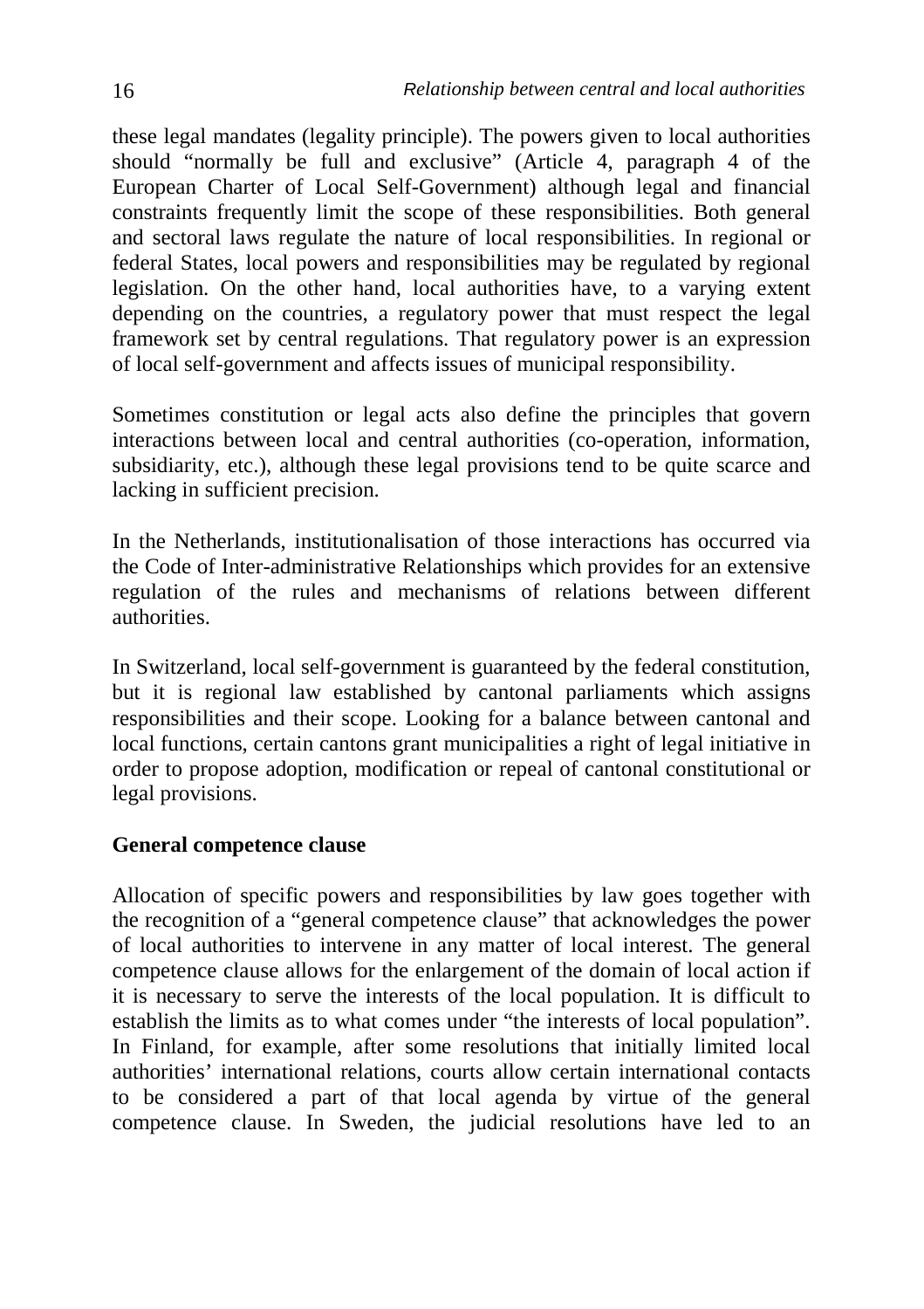interpretation of the general competence clause with influence over local legislation. However, financial constraints and other tiers' legal responsibilities limit the impact of the general competence clause.

#### **Subsidiarity principle**

The general competence clause links in with the subsidiarity principle that establishes a preference in the exercise of competences by those authorities closest to the citizen (Article 4.3 of the European Charter of Local Self-Government). Italy, Portugal, Romania, the Netherlands, Spain and the United Kingdom and "the former Yugoslav Republic of Macedonia"for example, mention subsidiarity as a ruling principle of interaction between central and local authorities. When carrying out shared competences, the tier closest to the citizens that will be able to give an effective response to their needs should be chosen.

#### **Delegation of competences**

Interaction frequently takes the form of a delegation of competences of the central (State/regional) authorities to the local tier (i.e. Czech Republic, Latvia, Lithuania, Slovak Republic, Spain). Legislation delegating competences usually sets mechanisms of information, monitoring and financing the exercise of those competences. In the Czech Republic, the exercise of delegated competences involves a permanent flow of information between central and local authorities. Central authorities need to ensure the flow of information to local authorities and to get a feed-back from municipalities that can lead to legal reforms.

Reform of the legal framework and the institutional structure of local and regional government is currently underway in Portugal. The definition of the new competences at the local government level and the model of delegation of competences by the State to local government are accompanied by financial resources necessary to exercise these competences. France's constitutional reform of 2003 establishes (Article 72.2) that delegation of competences must be accompanied by the financial resources necessary to exercise those competences.

The European Charter of Local Self-government allows for extended "administrative" supervision by higher authorities "in respect of tasks the execution of which is delegated to local authorities" (Article 8.2), while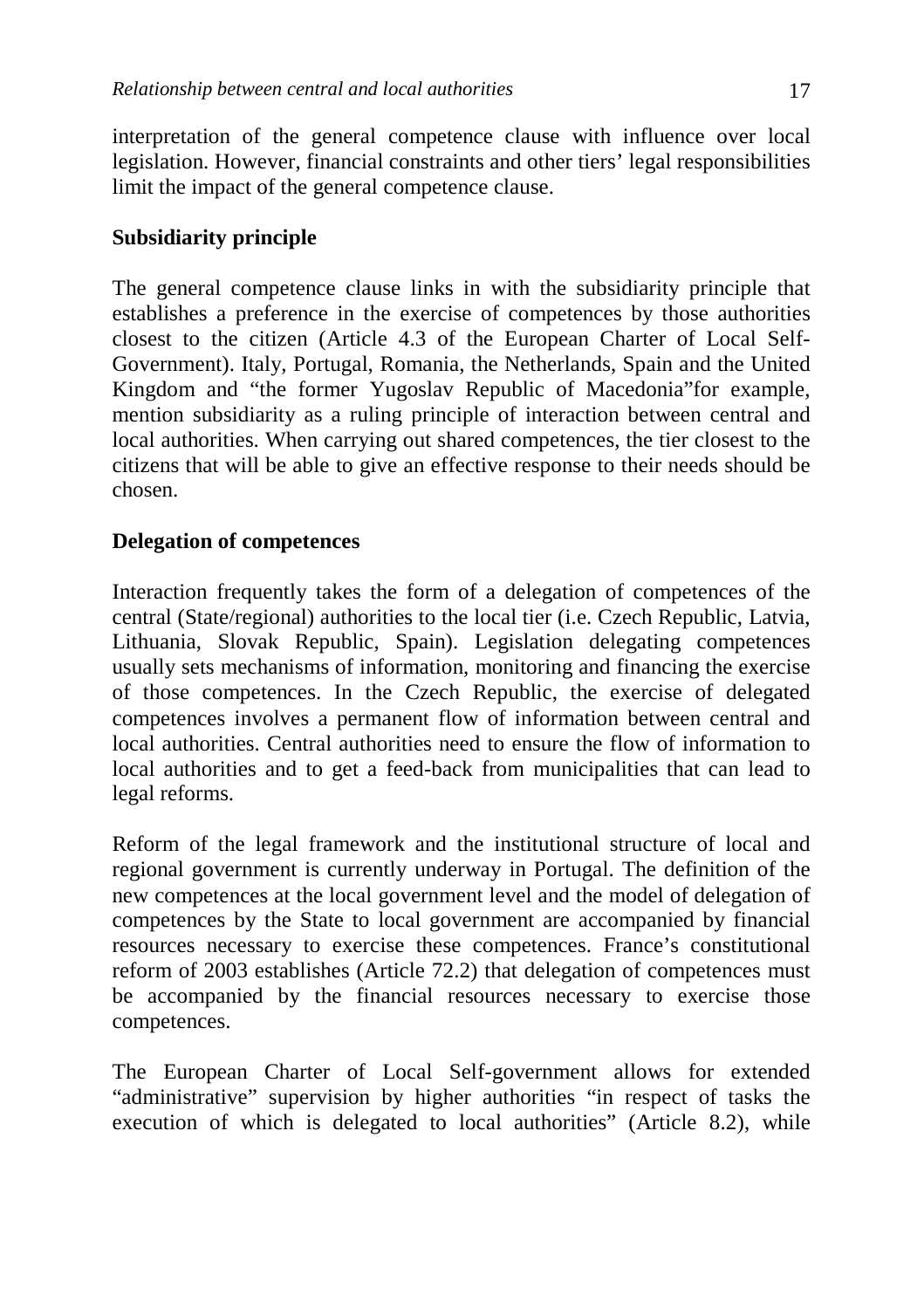considering that general supervision should be limited to legality compliance. In the event of delegated powers, local authorities exercise those powers on behalf of the State that can set standards of action and monitor not only the lawfulness of that exercise, but also the performance of those delegated powers.

#### **B) Principles that provide for adequate interactions**

Instrumental principles provide for adequate relationships and the respect of each tier's sphere, once powers and responsibilities are distributed.

#### **Co-operation**

The principle of co-operation between central and local authorities is present in many States' constitutional or legal provisions (i.e. Finland, Lithuania, Portugal, Spain). A general mandate of mutual understanding and support to the benefit of citizens underlies this principle. Article 55 of the Spanish Local Regime Act gives a clear perspective of what that principle encompasses: respect for the legitimate exercise by other authorities of their responsibilities; taking into account the full range of public interests when carrying out own competences and, especially, those corresponding to other public authorities; facilitating access of other authorities to relevant information for the development of their responsibilities; giving effective support to the exercise of other authorities' functions. In Switzerland, cantonal legislation expressly regulates co-operation duties between cantons and municipalities for certain shared competences. In Italy, the principle of "fair collaboration" between different tiers of government is laid down by the Constitution (art.120, last paragraph). At the regional level the prefect (*prefetto*) is entitled to carry out activities aimed, *inter alia*, at ensuring respect for the principle of co-operation between the State (central government) and the Region as well as at coordinating measures between central government and local authorities. Article 10 of State Law no. 131/2003 explicitly names the prefect as "Government Representative for the relations with the self-government system".

#### **Mutual information and consultation**

The principle of mutual information and consultation (Lithuania, Norway, Slovak Republic, Spain, Switzerland) underlies most of the good practices that can be identified in interactions between local and central authorities. The need for local authorities to be informed of State/regional initiatives as well as to be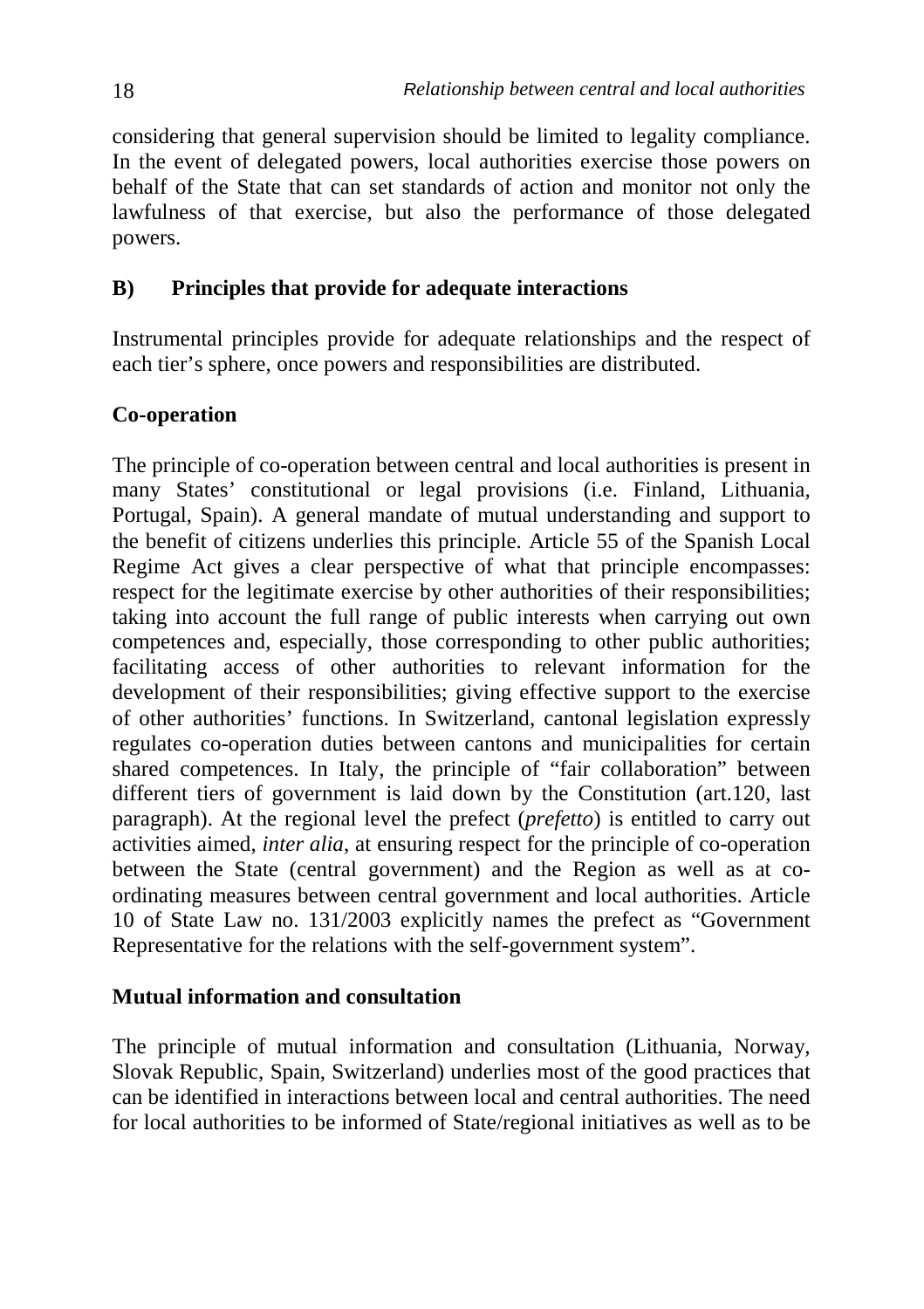consulted in the decision-making process favours adequate implementation of public policies. On the other hand, central authorities should have local data in order to design public policies that are relevant to local communities. Keeping public registers, providing data for statistical work, providing information on local issues are activities that are usually reported by member states.

Prior consultation on local issues is a principle of interaction that can be found in several countries. Consultation can be held on a one-to-one basis or, more frequently, is carried out by central authorities with representative associations of local authorities. On certain issues consultation can be mandatory. Usually those matters with a direct link with local self-government are subject to mandatory consultation: local legislation, budget revenues, taxation policies, territorial changes.

In Bulgaria, Finland, Hungary, Iceland, Malta, Spain and Switzerland, the government bills to the Parliament acts of Parliament concerning local issues must be the subject of consultation with local associations.

Iceland, Hungary and Lithuania also discuss state's budget revenues with local associations. Budget distribution consultation is sometimes held by government representatives and in some other cases by parliamentary representatives. Institutional changes are the subject of consultation in Lithuania. In Spain, decisions on the territorial limits of local authorities are discussed with the municipality that is affected by the changes. In the Netherlands, consultation on matters that concern local authorities and legislative changes is established and should be accompanied by an explanatory memorandum if it involves significant amendments to municipal duties. More general consultation meetings are usually held on a voluntary basis on matters of local interest in most member states. In Italy the "Conference Government – Local Authorities" aims at ensuring a permanent co-ordination between central government and self-government system.

In Bulgaria, a Day of Dialogue is institutionalised across the country. Each constituency's members of Parliament, mayors, local authorities and citizens, a well as officers from central government deconcentrated bodies and the media debate priorities and actions concerning local government.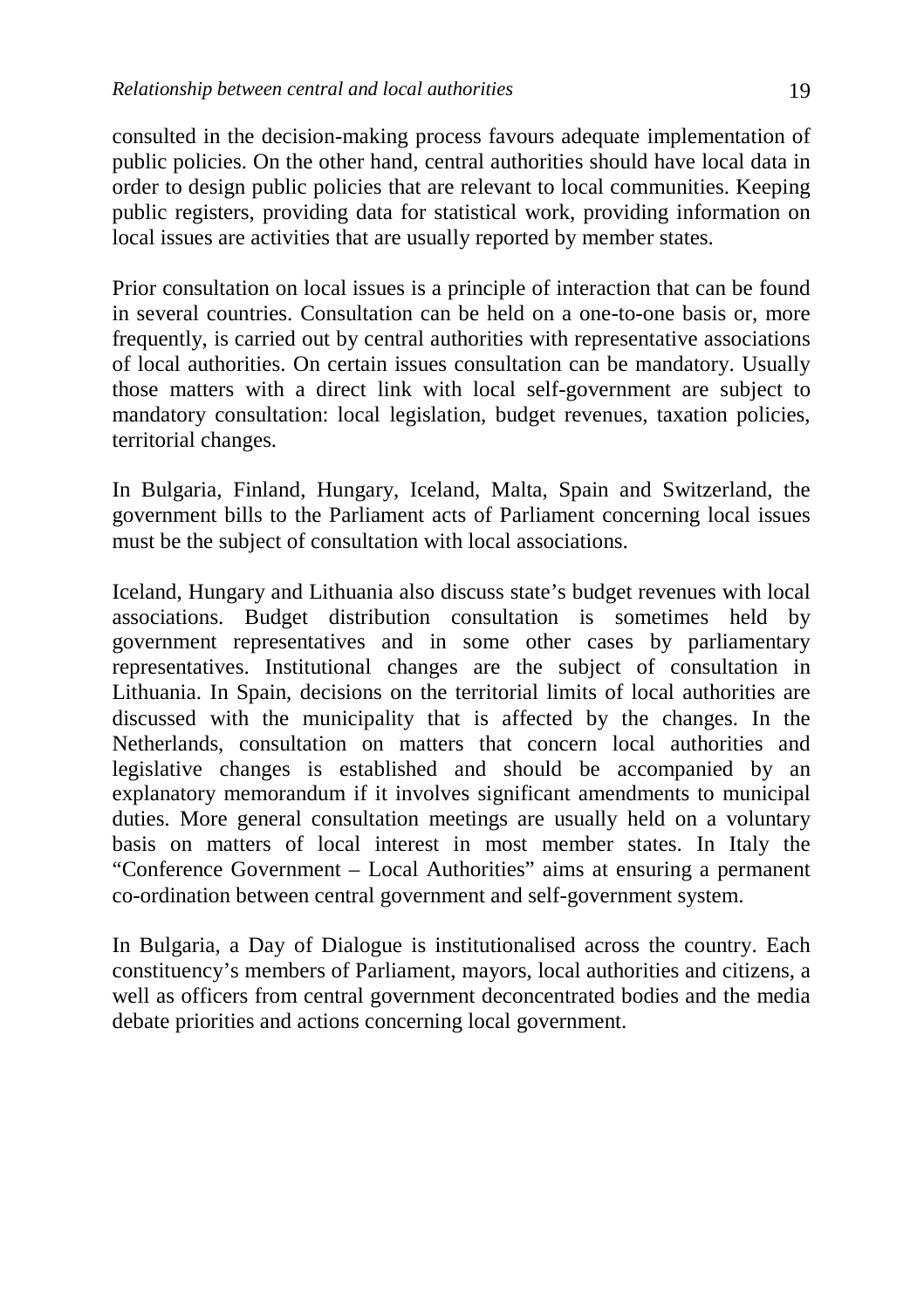## **Monitoring**

Monitoring of local performance is usually limited, as stated in the European Charter of Local Self-government, to lawfulness "ex-post" control. Most countries have administrative or judicial review for local authority decisions. Review also includes expenditure "ex-post" supervision by specialised councils with jurisdictional or quasi-jurisdictional functions (i.e. Portugal, Spain). In Denmark legal supervision is assigned to regional State bodies that give legal advice to municipalities and can even sanction breaches of law, although they rarely do so. The sanctions that may be imposed are annulment, suspension, default fines and action for damages.

Expediency monitoring is carried out for delegated powers, either by prior set standards to be respected by local authorities or by evaluation mechanisms once the delegated powers are put in place. However, the European Charter limits expediency monitoring to those cases since it should be an exceptional practice. In some States, it actually goes beyond delegated powers. In any case, central authorities can promote legal reforms if certain actions or policies are to be assumed by local authorities. In Luxembourg, *commissaires de district* have extensive supervisory functions and play an important role in the interaction between local and central authorities.

The principle of proportionality ensures that controls by central authorities are performed in such a way that any interference does not exceed the importance of the interest defended (i.e. Lithuania). In France, constitutional reforms in 2003 established that no territorial authority may exercise control over another territorial authority. In decentralised States central monitoring is usually assigned to regional authorities than State authorities.

In some cases, local legislation provides for the dismissal or substitution of local authorities in the event of severe violations of their responsibilities which infringe the interests of their citizens (i.e. England, Italy, Latvia, Luxembourg, Spain). Such extreme measures, which are contrary to the principle of local self-government, are usually regulated to ensure they are applied only in exceptional circumstances. In Spain, for instance, central government, after consultation with the autonomous regional authorities and Senate's approval, can issue a decree for the dissolution of local authorities that have severely damaged the management of general interests against constitutional mandates. In 2006, local authorities of Marbella were suspended because of illegal financial operations that led to bankruptcy. In the Netherlands, an Act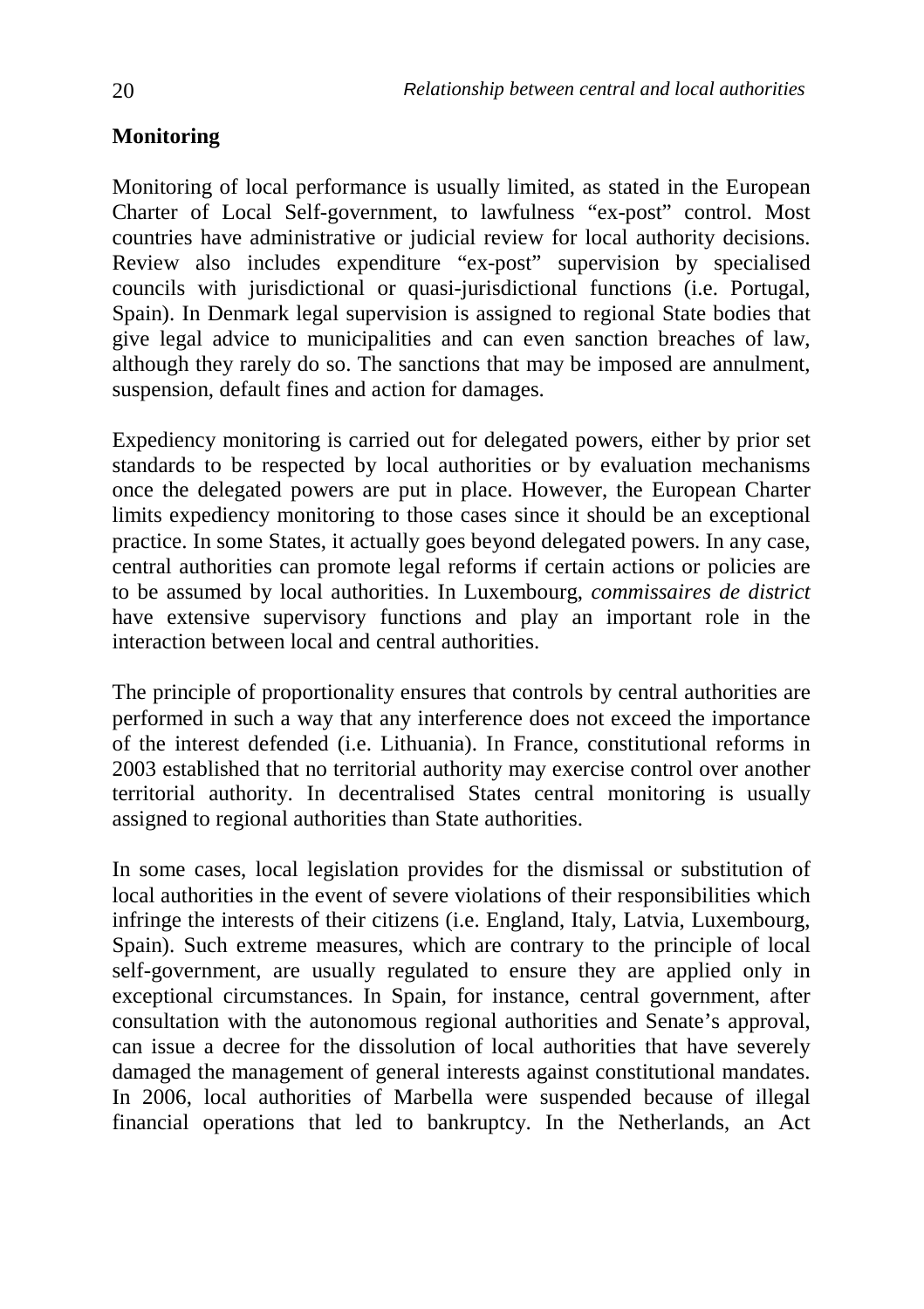regulates local authority replacement, but only after they have been given a second chance to take the decisions that they had failed to take before. In Italy, according to specific provisions of the "Consolidated law of local authorities' legal framework" (i.e. law-decree 2000/267), the prefect (*prefetto*) may suspend from office any mayor, provincial chairperson or member of a *Giunta* or council who has committed offences of an exceptional nature. The mentioned municipal or provincial organs can be removed from office by a decree of the Minister of the Interior for committing unconstitutional acts, for seriously and persistently violating the law, or for seriously dangering security.

#### **Financial sufficiency**

The principle of financial sufficiency provides for adequate incomes for local authorities in order to exercise the powers and responsibilities that define selfgovernment. Acute differences in local incomes, their nature and origin can be found across Europe. In some States local taxation accounts for a significant part of local incomes (Finland, Switzerland, Sweden, Denmark) while in other cases central budgetary provisions constitute the main contribution to local incomes.

Financial sufficiency is linked to the principle of local self-government, as full exercise of own responsibilities requires unconditional financial support. In Switzerland, financial sufficiency is guaranteed by a system of cantonal financial equalisation. This system tries to maintain an adequate level of local incomes for carrying out tasks and to prevent significant disparities between local authorities. In some cantons – such as Bern – a formal structure has been instituted to discuss these issues. In Finland financial sufficiency is guaranteed by a system of equalisation of the state grants. This system guarantees every municipality the resources necessary for organising the basic services. In Denmark, there is a system of budget co-operation between central government and local authorities that defines the budget on a negotiated basis.

All the principles described constitute the framework for good practices in the relationships between central and local authorities. A clear definition and respect of local powers and responsibilities is guaranteed by the substantive principles of the European Charter of Local Self-government and in most European constitutions or local legislation (self-government, legality, general competence clause, subsidiarity, co-operation and delegation of competences). Instrumental principles, such as information, consultation, financial sufficiency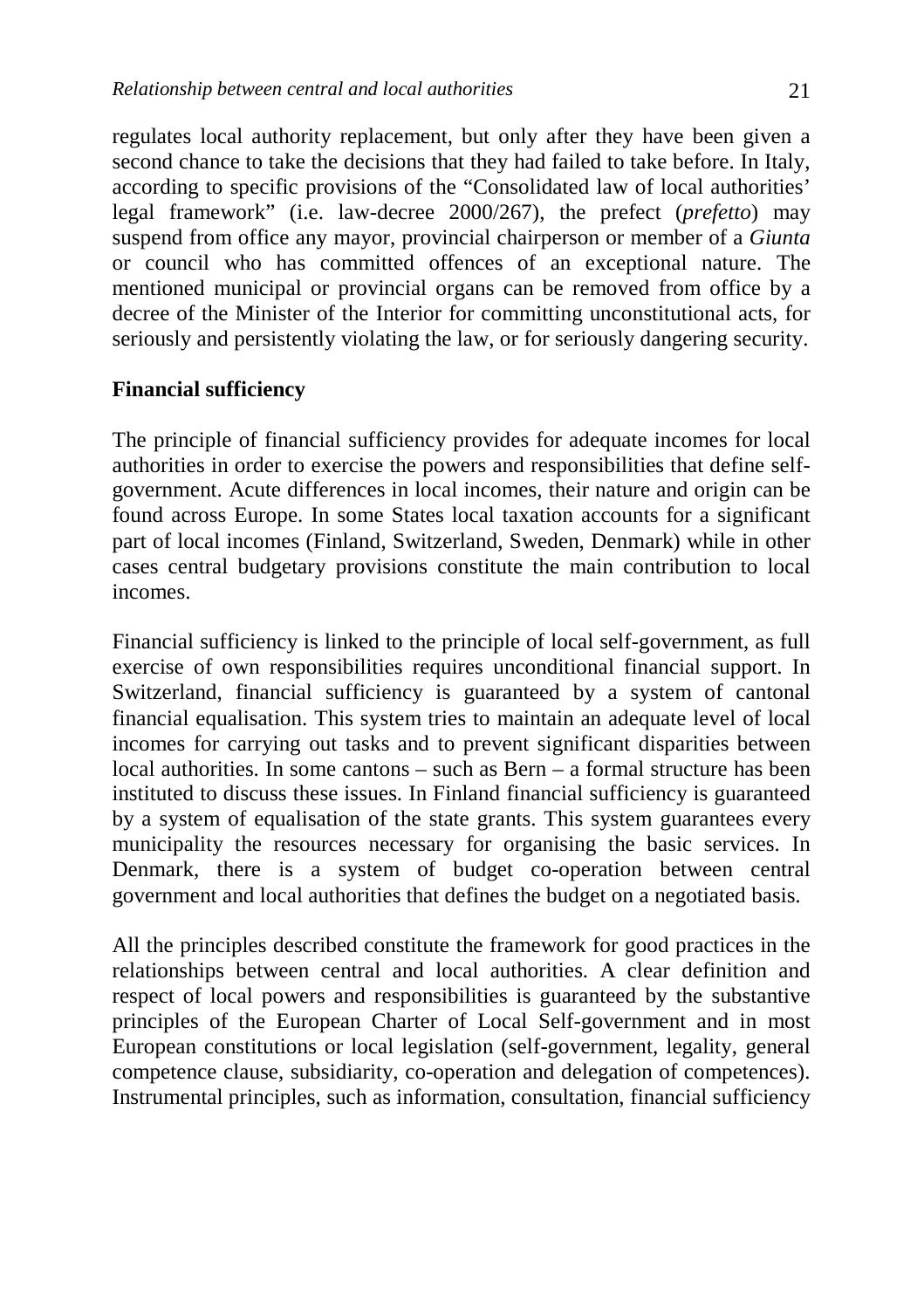and monitoring, foster good relationships and the respect of each tier's sphere of action, once powers and responsibilities have been distributed.

## **III. MAIN AREAS OF LOCAL RESPONSIBILITY**

This chapter does not aim to offer an all-encompassing view of local authorities' powers and responsibilities, but rather to identify the main areas of local responsibility in order to study interactions with central (State/regional) authorities and to verify good practices in those relevant areas. Disparities in the member states' answers to the questionnaire might offer a slightly distorted picture, as there are cases where a general area (i.e. infrastructures, social services, education, etc.) is divided and several responsibilities noted, while other countries just point out five areas of responsibility with no details as to its extent. Moreover, in some replies further details are given indicating concrete functions attributed to local authorities in the areas of responsibilities previously mentioned (regulation, taxation, allocation of funds, etc.).

When responding to the questionnaire, most member states did not limit their responses strictly to five areas of responsibility. Instead, most of the replies gave a more detailed view of the areas that define local authority action. Conversely, if some areas were not mentioned, this was possibly because they were judged to be of secondary importance in relation to others thought more relevant for the questionnaire, and not because they were attributed to other authorities.

Town planning, water supply and sewage, waste management, kindergarten and primary education and social services are the main areas of local responsibility in most member states. However, large variations can be observed in the scope of these responsibilities. In addition, differences in the territorial model (decentralisation, regionalisation, strong local authorities, size of the municipalities) account for some of the particularities that can be appreciated. A closer look at those five areas of responsibility held by local authorities' of around 3/5 to 4/5 of the member states might be useful to see the scope of the responsibilities and the nature of the interactions with central (State/regional) authorities.

## **A) Town planning**

Town planning is one of the areas that most countries report as a municipal responsibility where variations in scope are quite significant.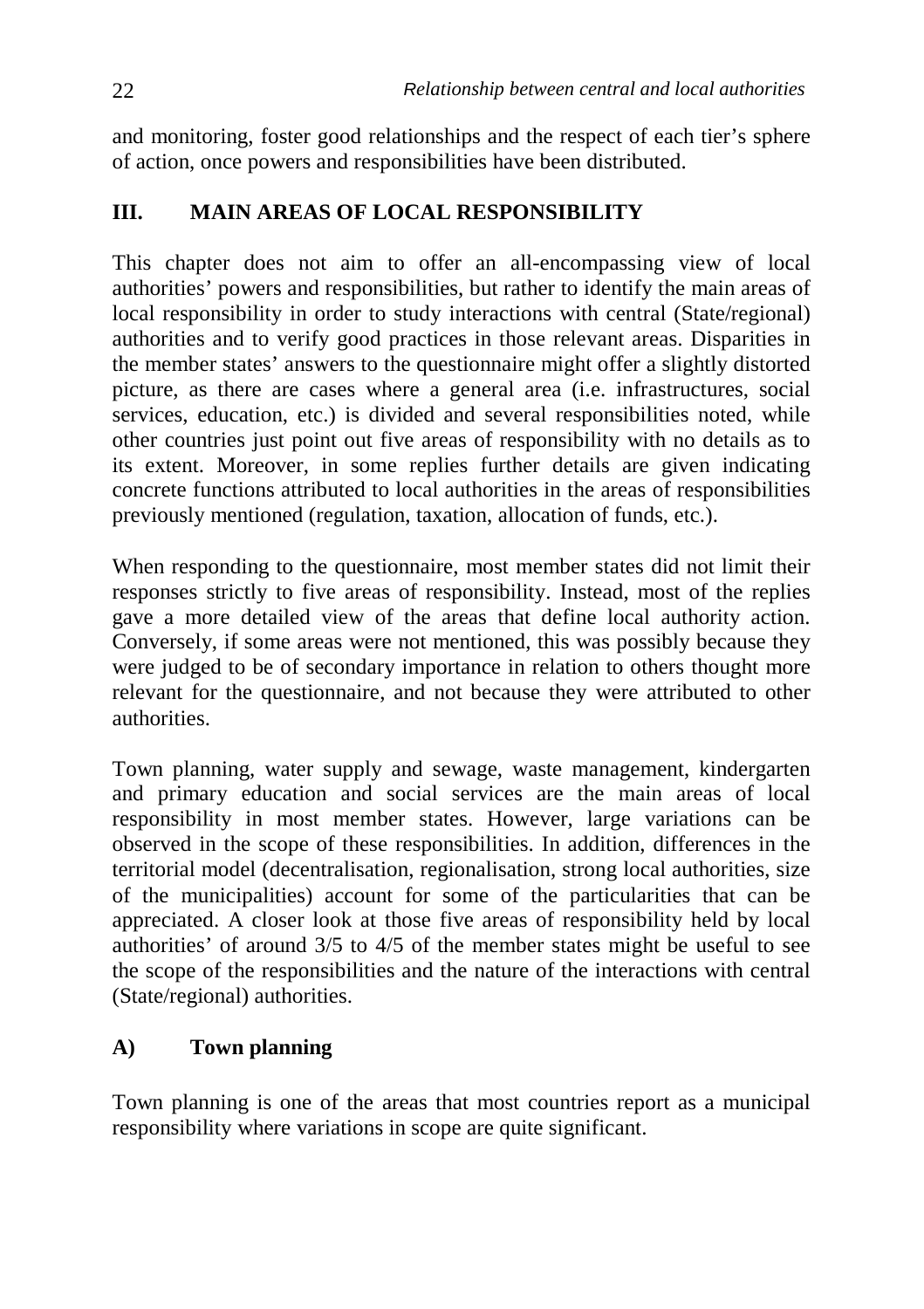- In some cases urban planning involves the definition and approval by local authorities of the territorial planning (Bulgaria, England, France, Iceland, Italy, Luxembourg, Portugal, Spain, "the former Yugoslav Republic of Macedonia") and issuing construction permits.
- In other cases local responsibility is limited to licensing activities or other sorts of administrative and technical services linked to spatial development (Belgium).
- In other cases it is limited to the supervision of enforcement of construction and planning mandates (Spain, Switzerland).
- It could recover the whole of those aspects (Denmark, Finland).

Interaction with central authorities consists in prior conditioning through superior directives or "ex post" monitoring, as well as mutual consultation. Sometimes town planning is subject to prior approval by central authorities of more general territorial planning (Italy, Netherlands, Portugal, Switzerland) or adaptation of local planning to higher planning requirements (England, Luxembourg, Scotland). In some other cases, local approval goes through "ex post" legality supervision by central authorities (Luxembourg, Portugal, Spain). In some cases local initiative in town planning is conditioned to further approval by central authorities (Luxembourg, Spain). In regional States, lawfulness monitoring or final approval is usually a regional matter (Belgium, Spain).

In France, municipalities' participation in co-operation structures – *établissements publics de co-opération intercommunale* – allows them to collaborate in spatial planning.

In Iceland, under the Planning and Building Act nº 73-1997, either the National Planning Agency or an inter-municipal committee of all interested local authorities prepares regional plans. The aim of a regional plan is to coordinate local authority policies. Each municipal council must approve the plan before the Minister gives his/her final approval.

The Slovak Republic's central authorities – the Ministry of Construction and Regional Development – have far-reaching supervisory powers over local authorities in urban planning. Methodological support, training of local staff, standard setting, supervision of urban schemes' drafts, counselling and guidance are some of the interactions described in the urban planning domain.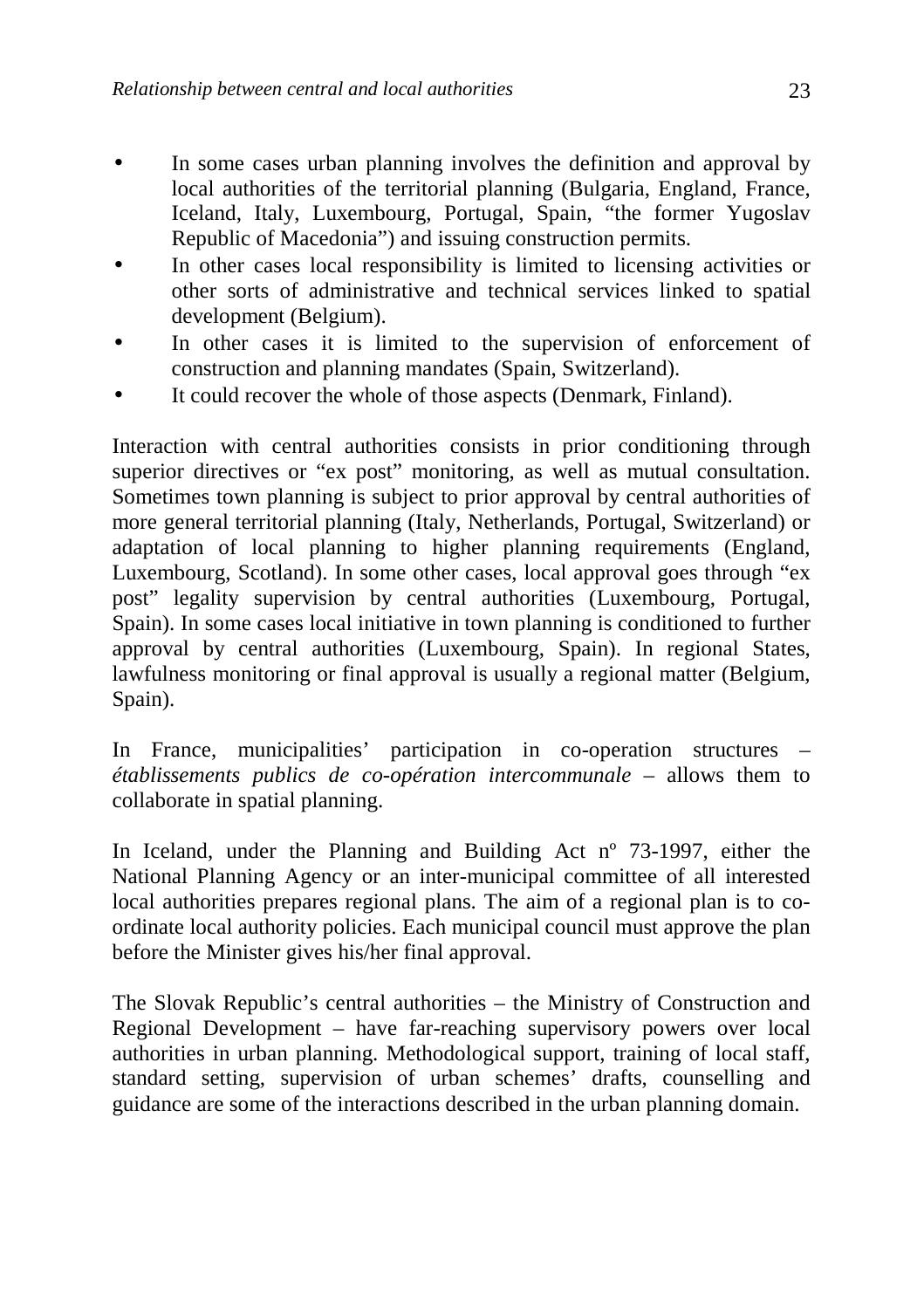Interlocutors in these interactions are usually civil servants, although decisions are taken at the political level (Belgium, Bulgaria, Ireland, Luxembourg). Central (State/regional) authorities are normally the interlocutors of local authorities rather than specialised or deconcentrated bodies (Norway). In oneto-one interactions, contacts are frequent if the nature of the issue requires it. However, consultation with local authority associations might have a legally pre-defined calendar and assigned periodicity.

#### **B) Utility services: water and waste management**

Two utility services emerge as common local responsibilities. Both water and waste management are municipal competences in 60% of the States. Sometimes the whole management cycle is a local responsibility, while in other cases local authorities are responsible for only some of the phases (water supply, waste collection, sewage, disposal, etc.). The industrial, commercial or household nature of waste or sewage may also determine whether a local authority is responsible or not. Household waste is more commonly a local responsibility while other types of waste (sanitary, industrial, etc. may not fall under local competence (Luxembourg, Portugal, Spain).

Several activities might come under local responsibility:

- Organising waste collection and disposal services or water supply and sewage (Bulgaria, Finland, Hungary, Ireland, Italy, Latvia, Portugal, Russian Federation).
- Maintaining and operating waste or water treatment facilities (Bulgaria, Italy, Latvia, Malta, Portugal, Russian Federation, Spain, Switzerland, Turkey).
- Setting the tariffs for payment of these local services (Bulgaria, Latvia, Portugal, Spain, Ukraine).
- Approving the rules and plans to organise the service in compliance with applicable legislation (Bulgaria, Denmark, Italy, Latvia,).
- Issuing permits (Czech Republic).
- All of these activities (Denmark, Finland, Netherlands).

Legislation setting is a central (State/regional) responsibility in most countries, within the framework of the European Union regulations that are very rigorous in these areas.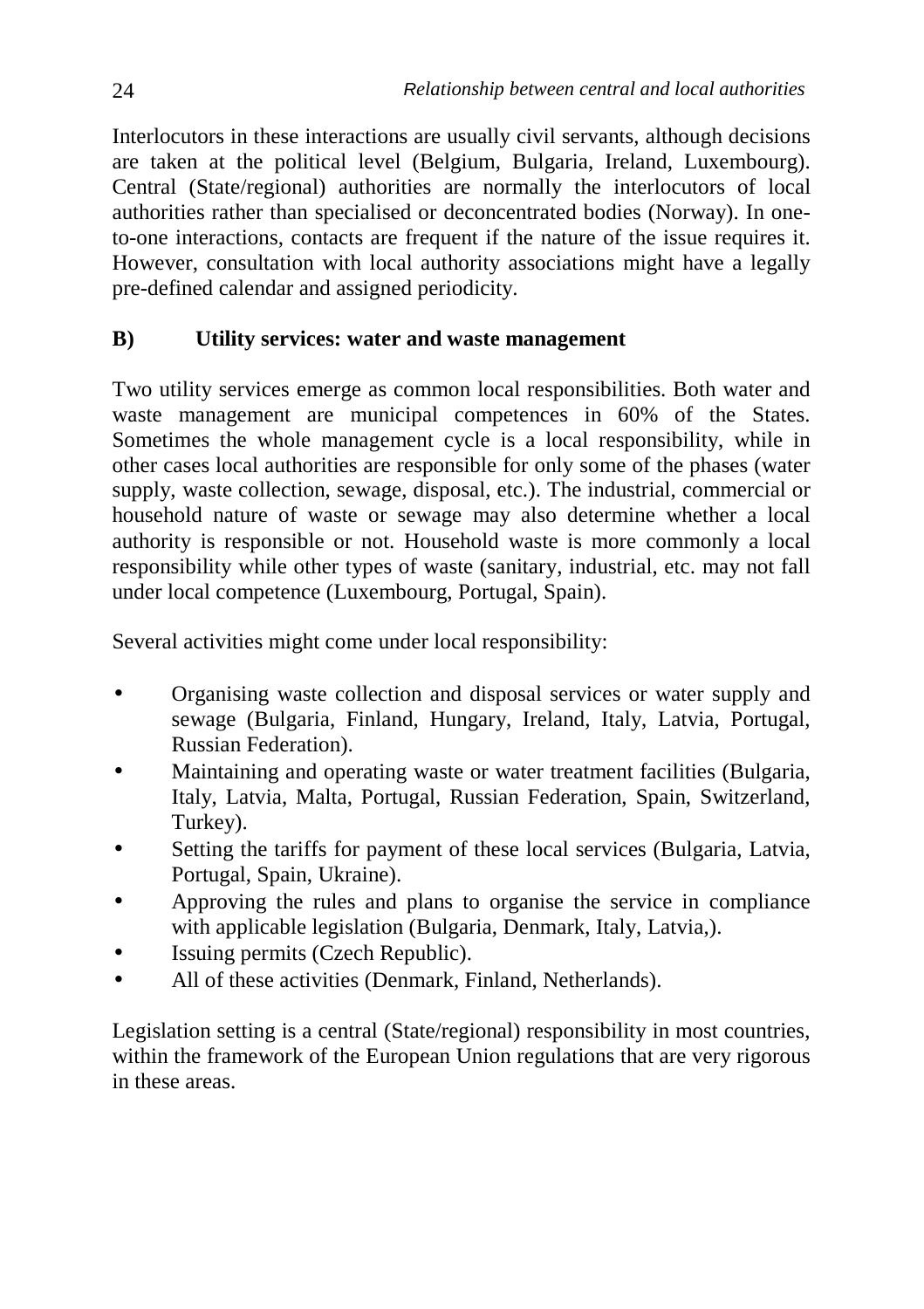Consultation is a frequent form of interaction between central and local authorities in these two responsibilities. In Finland, the Finnish Association of Municipalities is a member of the relevant working groups in the preparatory stages of reforms. Weekly and monthly meetings take place during the reforms. In Spain, a Water Council grants consultation of all the governmental tiers (local, autonomous communities and State authorities) on water issues.

The funding of these services is sometimes a central responsibility (Ireland), even if joint action funding is also quite common (Bulgaria, the Czech Republic, Luxembourg, the Netherlands, , Portugal, the Russian Federation, "the former Yugoslav Republic of Macedonia"). Local taxation is also a way of financing the running of both services (Bulgaria, Latvia, Spain). In Scotland, a reasonable charge may be set for commercial waste, while household waste collection is usually not charged.

Central authorities (Iceland), but also specialised bodies – for instance Environmental Agencies (Bulgaria, Finland, Luxembourg, Spain) – are local interlocutors. Deconcentrated bodies are put in place in some countries with support, inspection and supervisory functions (Bulgaria, Czech Republic, Netherlands, Portugal). Contacts are mainly of a technical nature (Bulgaria, the Czech Republic, Iceland, the Russian Federation), but are also held at a political level (Ireland, Luxembourg, Malta, the Netherlands, Turkey).

## **C) Primary education and kindergartens**

Primary education (including kindergartens) is one of the five areas of responsibility most commonly cited by member states. Secondary, adult and vocational education are issues that do not often fall under local responsibility (Georgia, Latvia, Switzerland). Nevertheless, relevant disparities in the scope of primary education responsibility emerge:

- Providing for primary education infrastructure is a local responsibility in some cases (Bulgaria, Estonia, Georgia, France, Italy, Luxembourg, Portugal, Norway, Switzerland, "the former Yugoslav Republic of Macedonia").
- Maintenance of school premises is also a local responsibility (Bulgaria, Estonia, Georgia, Hungary, Norway, some kinds of schools in England, Switzerland) even in cases where education is not a local responsibility (Spain).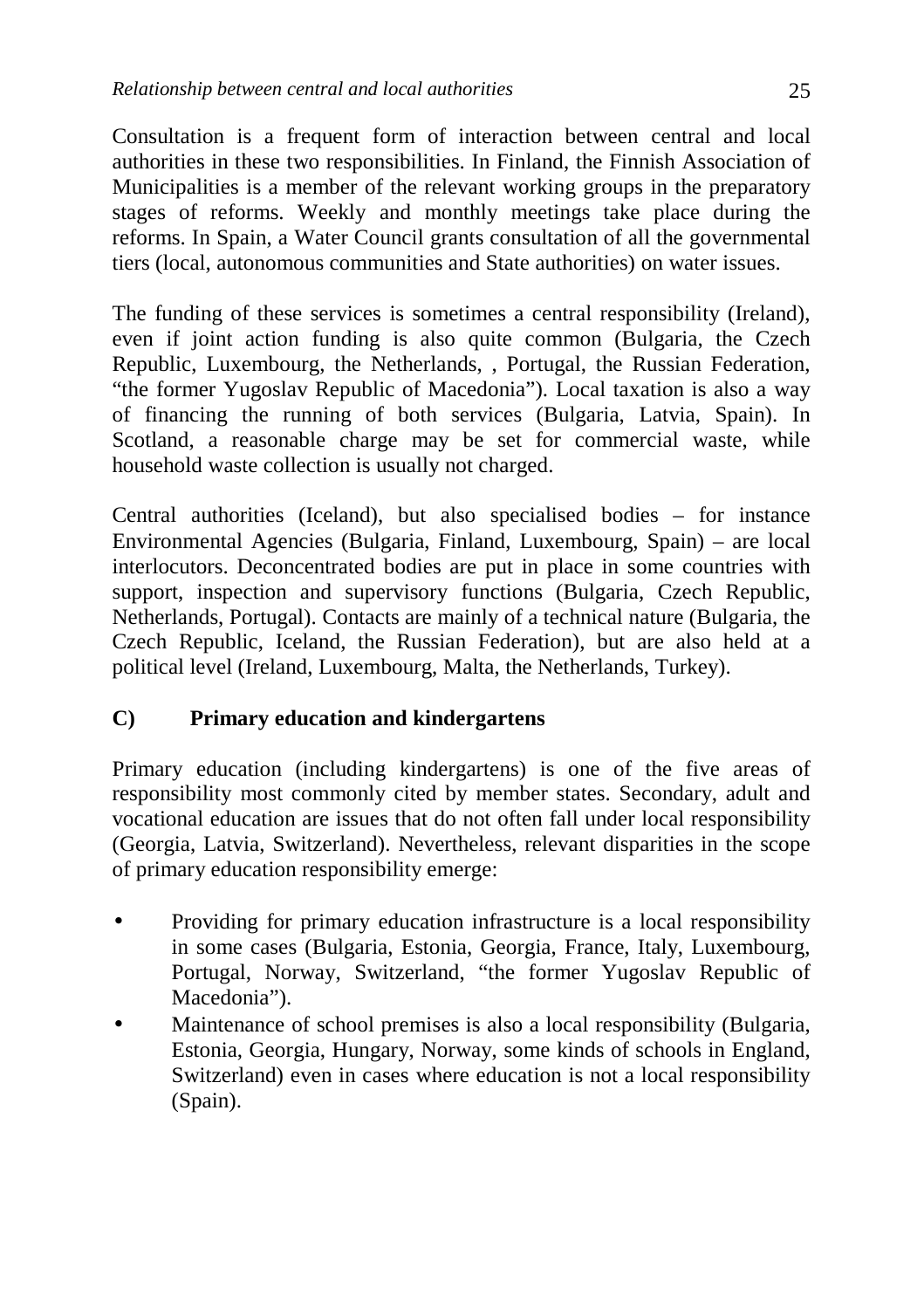- Recruitment of academic staff is also mentioned (Latvia, Luxembourg, Portugal, Norway, Scotland and, in some cases, England, Switzerland).
- Many countries' local authorities also take care of complementary services: canteens, transport, dormitories (Bulgaria, Estonia, Hungary, Latvia, Lithuania, Portugal, Switzerland, "the former Yugoslav Republic of Macedonia").
- All of these responsibilities (Denmark, Finland).

In Hungary, some educational local responsibilities are transferred to the "district notary", a form of inter-municipal co-operation (i.e. decisions regarding registration).

The definition of educational curricula rarely figures as a local responsibility. Organisational rules and definition of studies are usually a central responsibility ("Linguistic Communities" in Belgium, Iceland, Luxembourg, Scotland, the Slovak Republic, Spain). In Switzerland, cantons define study programmes in co-ordination with municipalities. In Spain, both State and regional authorities share the definition of studies. A higher regional influence is present in those autonomous communities with their own official language. In Scotland, a 2000 Act sets out a framework for the improvement of the performance of schools, and defines five National priorities in education. Under this framework, local authorities and schools are required to publish both schemes including improvement objectives for the schools in their areas and progress reports.

Financing primary education is also mostly carried out by central authorities ("*Communautés linguistiques*" in Belgium, England and Scotland, State authorities in Luxembourg, Portugal, Slovak Republic, "the former Yugoslav Republic of Macedonia"). However, in Bulgaria, Estonia, and Latvia, financing education, transportation and scholarships is a local function. In Finland, financing of education is a local function. The State allocates grants to municipalities. In Iceland, a 1996 reform of local taxation provided for increased incomes, as local authorities became responsible for all the running costs of primary schools. The supervision of educational performance is usually attributed to central authorities (Bulgaria, Czech Republic, Georgia).

Belgium's relationships with local authorities in educational issues are the responsibility of political interlocutors. Both civil servants and political interlocutors deal with education responsibilities, (Bulgaria, Czech Republic, Georgia, Slovenia). In some countries, both State and regional authorities,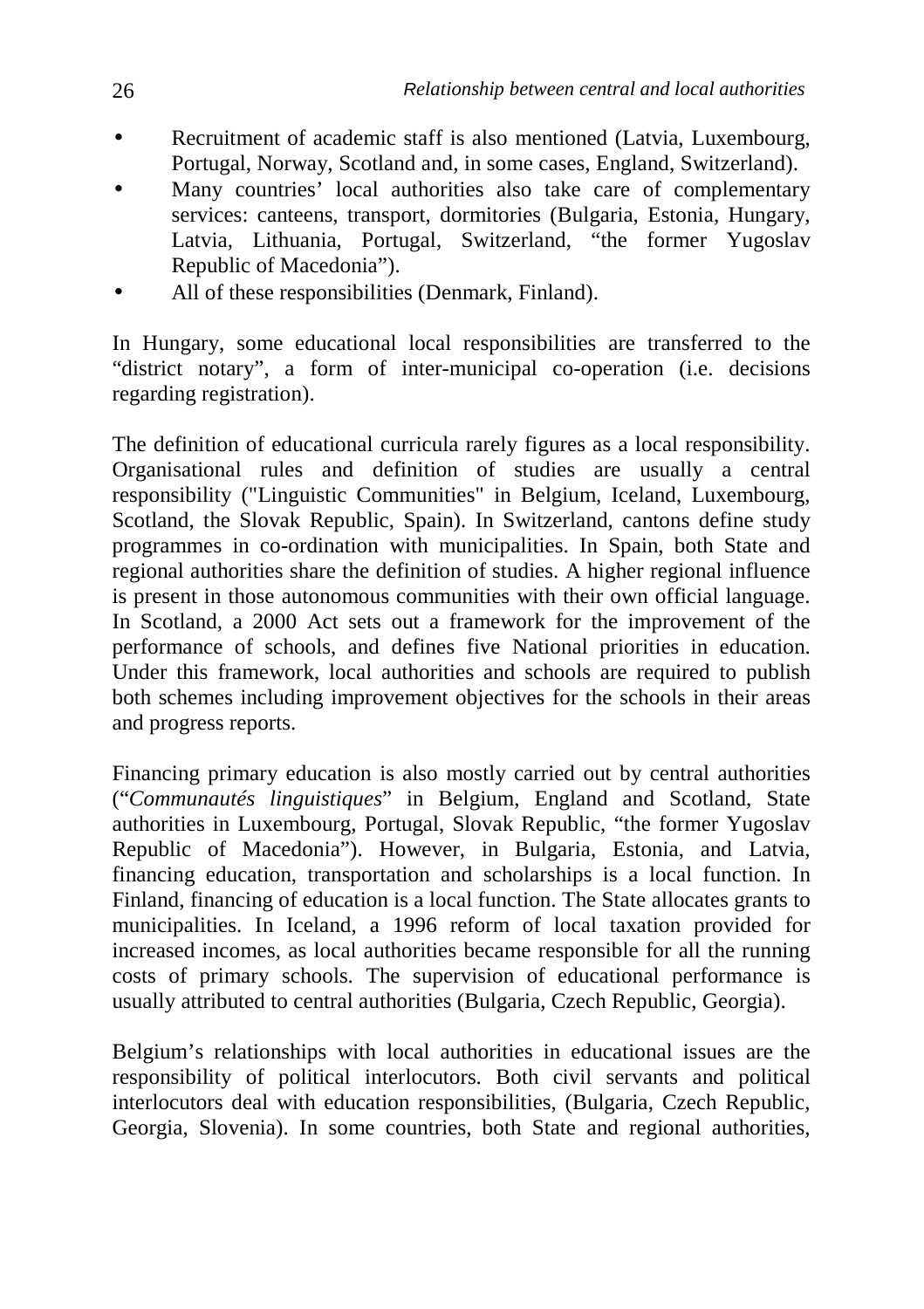depending on the issues, act as local interlocutors (Bulgaria, Czech Republic). Deconcentrated State authorities are in charge of interlocution in Lithuania, France (*préfet*), Norway, Portugal and Slovak Republic.

Consultation and/or advice is one of the interaction tools used by local/central authorities (Bulgaria, Czech Republic, England, Estonia). Regular contacts are held when needed to solve common issues. In Finland, the Finnish Association of Municipalities is a member of the relevant working groups in the preparatory stages of reforms relative to education. Weekly and monthly meetings take place during the reforms.

## **D) Social Care**

Social care is cited by 80% of the States as a local responsibility, although great differences arise in the scope of that responsibility. Economic disparities, the extent of welfare State facilities or the diversity of social problems explain some of the differences, while some others result from the attribution of social care responsibilities to other governmental tiers (State/regions). The number of inhabitants also has an influence on the range of local social responsibilities in some countries (Hungary, Spain).

If a geographical classification is to be made, it could be said that Nordic and Eastern European countries have vast social care services in the hands of municipalities and an important amount of financial benefits and allowances are provided by local authorities, whereas in the rest of Europe those responsibilities tend to be mainly attributed to other territorial tiers (regions, deconcentrated State bodies, central authorities).

The list of services mentioned as a local responsibility is long:

- Retiree clubs and homes for the elderly (Bulgaria, Denmark, Estonia, Georgia, Iceland, Latvia)
- Shelters and charity kitchens (Bulgaria, Hungary, Latvia, Slovak Republic)
- Orphanages (Bulgaria, Denmark, Georgia, Latvia, Slovak Republic, "the former Yugoslav Republic of Macedonia")
- Institutions for young people with behavioural problems (Denmark)
- Home help services (Hungary, Denmark, Norway)
- Social housing (Denmark, Ireland, Norway)
- Rehabilitation services for disabled people (Denmark, Latvia)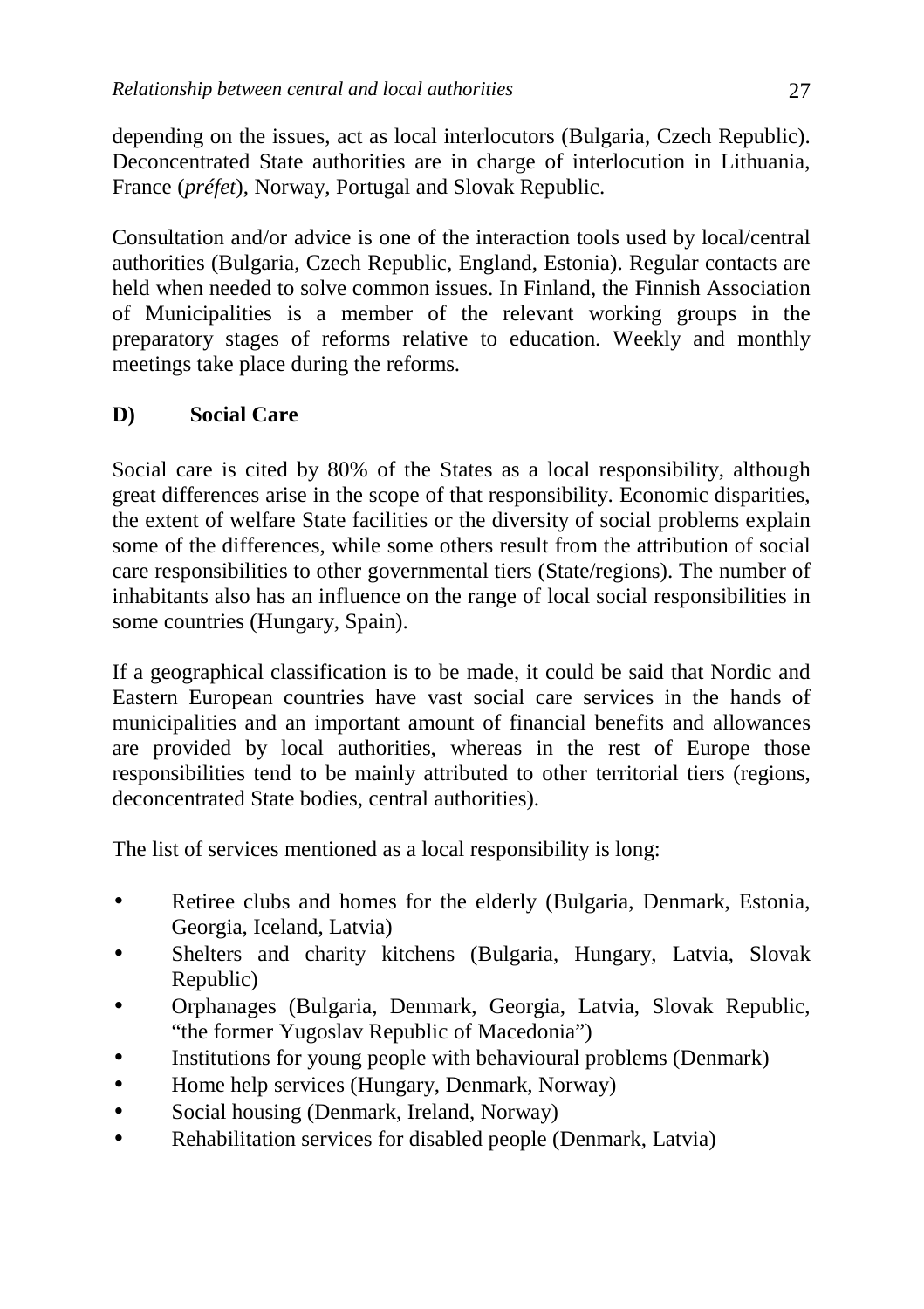- Services to drug or alcohol addicts (Denmark, "the former Yugoslav Republic of Macedonia")
- Organisations and centres providing shelter, inspection of social services and shelter facilities (Italy)
- All of these services (Finland)

In Denmark, municipalities have regulatory responsibilities as regards social services, housing benefits and pensions for the elderly or the disabled.

Municipalities are assigned administrative functions involved in the implementation of social policies at local level. They also participate in the regional planning of social services (Italy).

Providing subsidies, minimum social incomes, loans and other forms of financial support to individuals (children, the disabled, the elderly, the unemployed) are also local responsibilities (Belgium, Denmark, Czech Republic, Hungary, Lithuania, Slovak Republic). These benefits cover subsistence, medical attention, housing, burial expenses and other needs.

In Finland, municipalities have regulatory responsibilities regarding social services. Providing subsidies, for example minimum social support to the unemployed, is also local responsibility.

Municipalities sometimes run the services that evaluate the eligibility of individuals for certain benefits or access to social services according to applicable legislation.

In some cases, local social responsibilities also procure for legal assistance or protection (Czech Republic).

Involvement in nation-wide employment programmes (Bulgaria) or the organisation of employment programmes is sometimes a local responsibility (Georgia).

Inter-municipal co-operation (Hungary) or agreements with social assistance institutions (Latvia, Lithuania) are established in some countries, when municipalities cannot provide for social care on their own.

Prior consultation is particularly useful in social care, as many social policies require background information and data from local authorities to provide for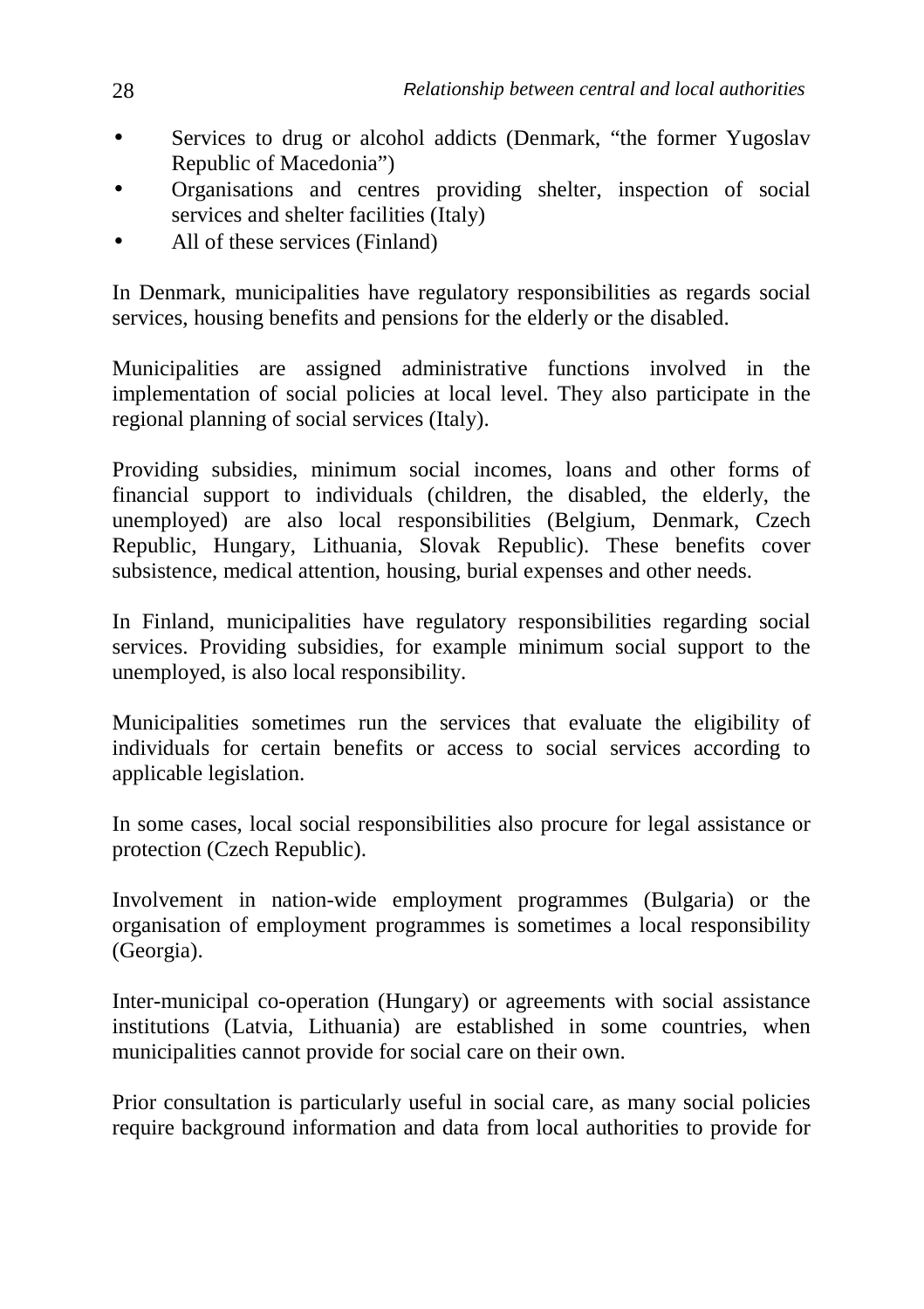the correct definition of objectives. Municipalities are the tier where those policies are to be implemented and they can best define the local population's needs (Bulgaria, the Czech Republic, Lithuania, "the former Yugoslav Republic of Macedonia"). It is also in the area of social services that weekly and monthly meetings take place in Finland when discussing reforms. The Finnish Association of Municipalities is a member of the working groups in the preparatory stages of educational reforms.

Definition of social policies is normally a central matter. Another form of interaction are the nation-wide campaigns to raise public awareness on social issues with the aid of local authorities (Bulgaria).

State grants from central authorities are usually intended to maintain local social services (Belgium, Georgia, Finland, Hungary, the Netherlands). In Iceland, an Equalisation Fund depending on the Ministry of Social Affairs supervises payments and provides information to local authorities.

"Ex-post" supervision by central authorities is frequent in the field of social care (Czech Republic, Georgia, Hungary, Scotland, Slovak Republic). Nevertheless, States like Finland refer to changes in legislation, rather than expost supervision, as the solution for implementation problems.

Interlocutors of local authorities are both central authorities and specialised bodies (Bulgaria, Hungary, Iceland). De-concentrated bodies also have social responsibilities (Bulgaria Lithuania, the Slovak Republic) or interlocution functions (France). Regional authorities have large competences and lead interactions with local authorities in Spain. In Switzerland, municipalities' difficulties to provide for the increasing social needs of their citizens have had a regionalisation effect, transferring the responsibility for social care to the cantons or sharing it with them.

Contacts between local authorities and central (State/region) authorities are quite frequent. In fact, central authorities consider that interactions occur whenever it is needed, especially where consultation is concerned.

The study of the five main areas of responsibility where a relevant number of member states show concordance illustrates that interactions between local and central authorities tend to be quite similar, regardless of the area.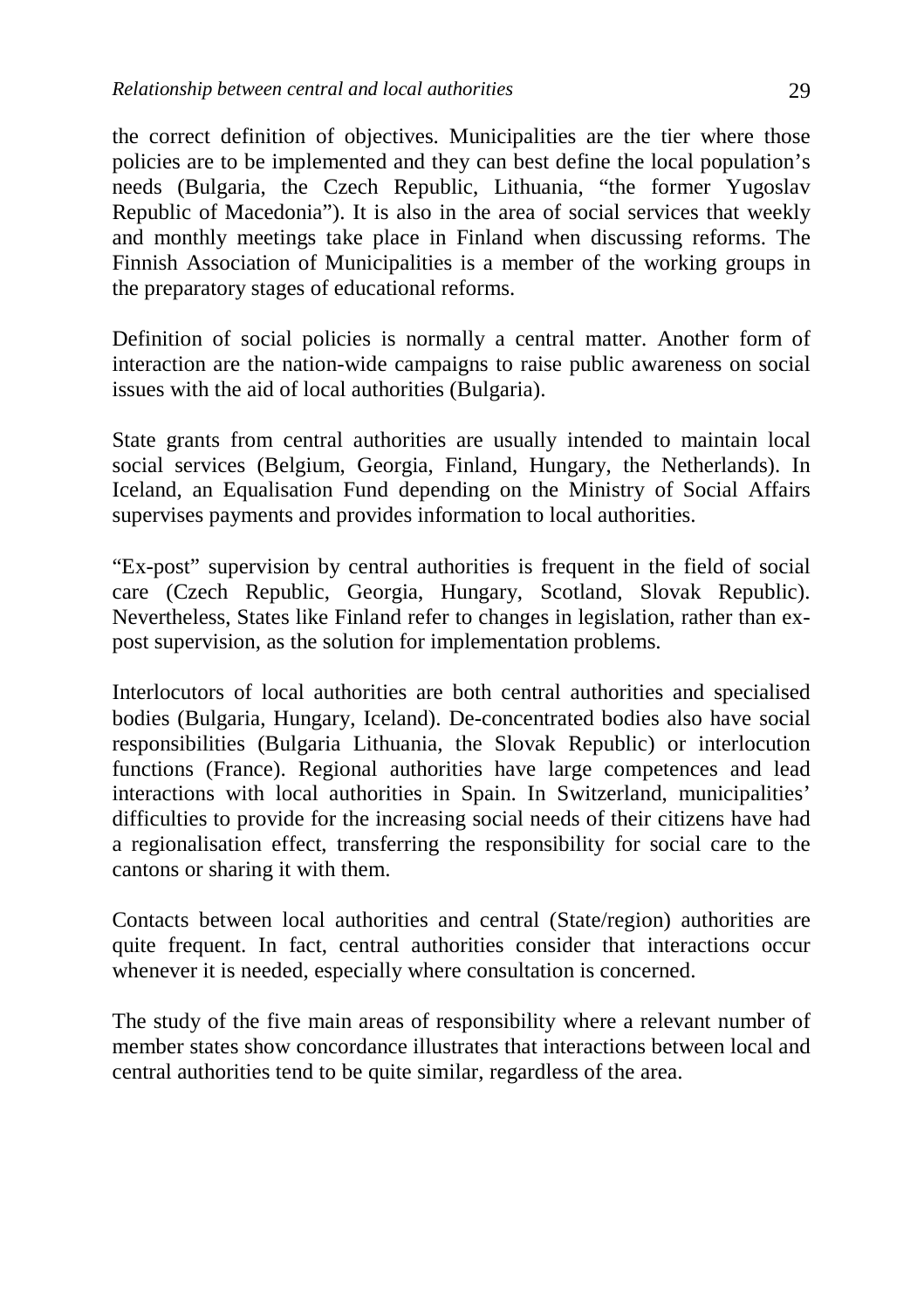The preliminary definition by central authorities of legislation, planning or guidelines is usually the first level of interaction between central and local authorities. In most cases, frequent relations are reported for consultation matters.

Formal consultation structures, at a political level, exist in most countries in which local authorities associations can express their opinion mainly when reforms are being discussed. Informal consultation, usually with civil servants, is the most common interaction between local and central authorities.

Financial support (joint action or funding) is also attributed to central authorities in the areas of local responsibility. Local financial autonomy is rare and most local authorities need budgetary central support to provide for their responsibilities.

"Ex post" supervision of the exercise of local responsibilities is usual, sometimes with a mainly legal component (i.e. town planning), but in other cases is for assuring standards of performance (i.e. social care, education).

Central authorities consider that interactions with local authorities are sufficient and take place whenever needed. Usually preparatory or informative relations are held with civil servants, while executive relations take place at a political level.

## **E) Recapitulation: the wide scope of the areas under local responsibility**

If an effort is made to classify the areas of responsibility under general titles, the following can be representative of the whole range of local responsibilities: general administration, housing and town planning, traffic and transport, environment and public utilities, education, social welfare, public health, culture, leisure and sports, and economic development.

Local authorities across Europe cover most of those general areas of action. Local powers and responsibilities seem to be quite extensive, offering a wide range of services in the interests of their citizens. The general competence clause that acknowledges the power of local authorities to intervene in any matter of local interest is based, in fact, on a rather general scope of local powers and responsibilities. Around 80% of the member states have, to some extent, responsibilities in the areas of housing and town planning, environment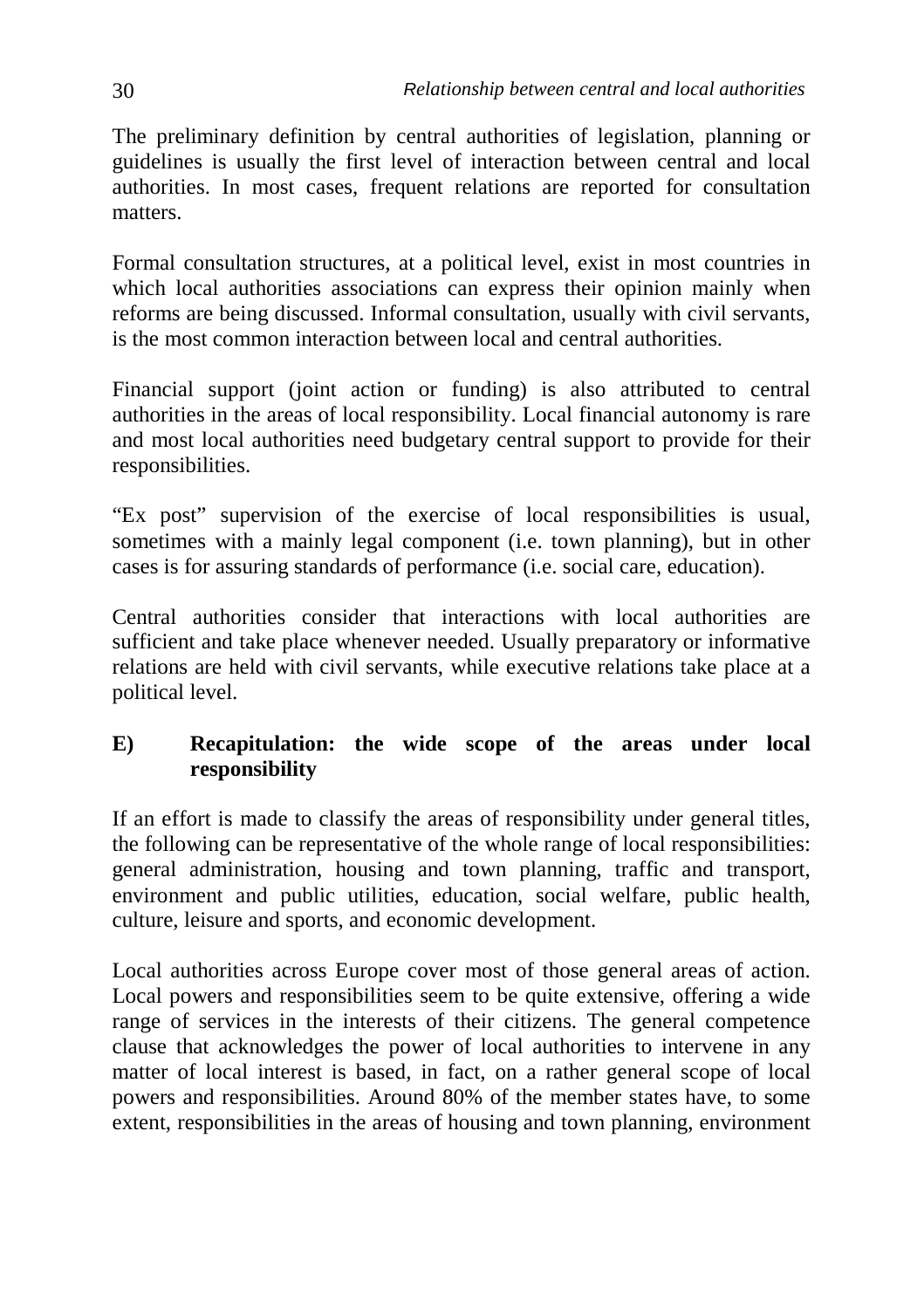and public utilities (water supply and sewage, waste management, energy and heating supply, etc.), education and social welfare.

Around 66% also have responsibilities for traffic and public transport and culture, leisure and sports. Even if in these main areas, municipal responsibility is not uniform in all countries (i.e. some States' local authorities have competences in all the public utilities area while others just provide for waste management or water supply), the wide range of areas where local authorities have some powers and responsibilities tends to be similar. Responsibilities in these areas might not be comparable in their scope between member states but are still similar in their nature.

Three areas are mentioned by only 33% of the member states. Public health and economic development, due to the nature of action required, are responsibilities that are usually attributed, at minimum, to regional bodies, even in countries with strong local authorities. The explanation for the low level of responses concerning general administration (civil and electoral register, police, fire or civil protection), most probably has to do with its instrumental nature and with the fact that any territorial authority has these sorts of responsibilities, not being characteristic or distinctive of local authorities.

The distinction between local responsibilities that furnish services to individuals and those that provide for infrastructures or utility services (household oriented services) – or between social and economic services – and that figures in several Council of Europe reports<sup>3</sup> can be useful to draw a differentiation among member states. More frequently, local authorities are in charge of social care and education in Nordic and eastern European States, while there is a predominance of services to households in southern and central Europe.

Nevertheless, some recent political trends and territorial reforms might reduce differences between local authorities with a rather social or economic tendency. Regionalisation in some European States – sometimes by means of local authority associations – has had an effect on the delivery of certain

<u>.</u>

<sup>3</sup> Appendix to the 2001 monitoring report on the State of local democracy in the Council of Europe member States (CM/Monitor (2001)3 Add. rev., 6 April 2001. Also the report prepared by Prof. Marcou, "Comparative study of local authority powers and responsibilities".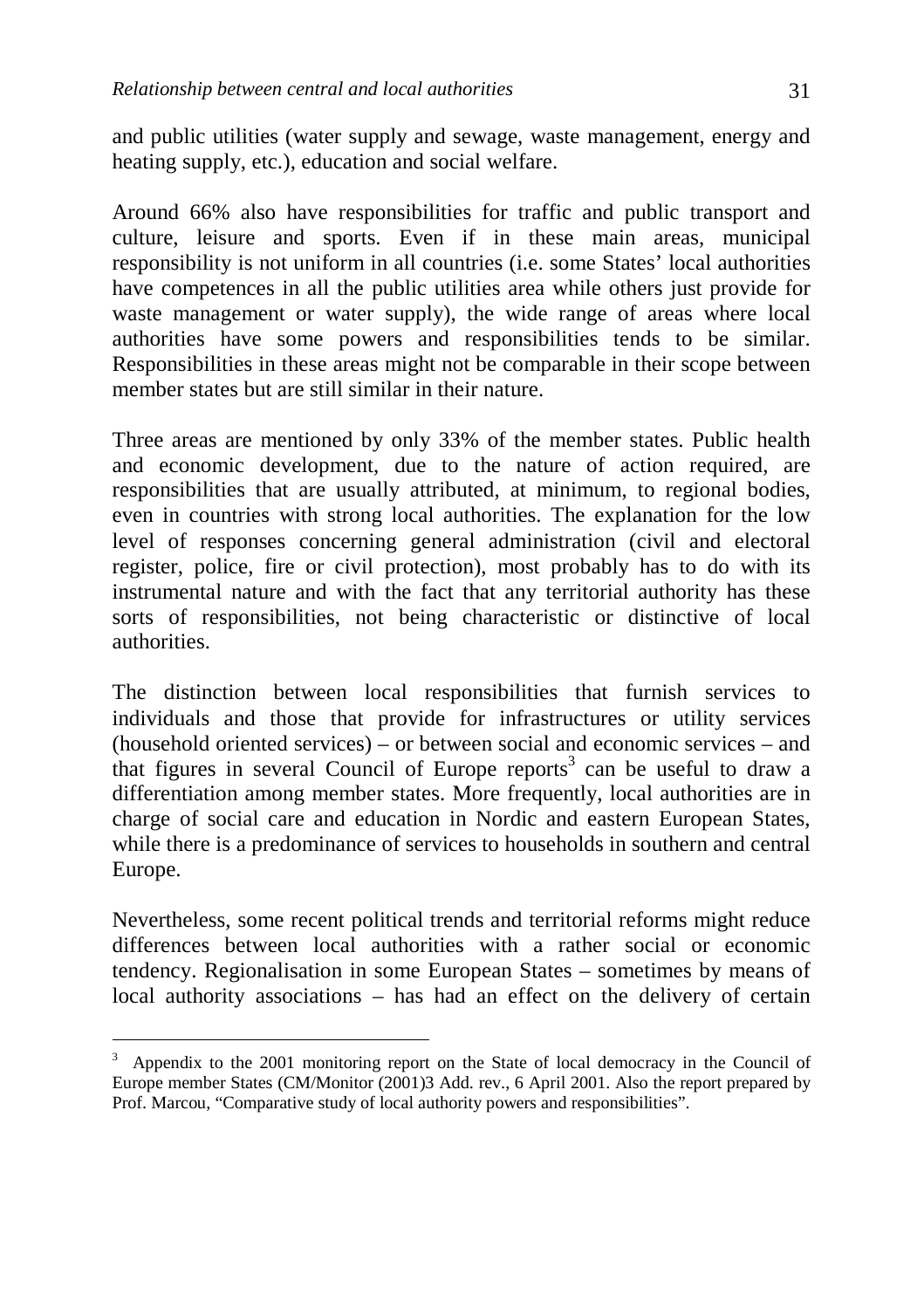services formerly attributed to municipalities (i.e. sanitary services). European Union regional policy has, in some countries, led to the need to "build up" a regional tier assuming formerly local economic development responsibilities. European Union competition policy has also significantly reduced economic services under the liberalisation wave.

## **F) Conclusion: trends in interactions between central and local authorities in the main areas of responsibility**

The main areas of local responsibility examined reveal certain trends concerning the nature and frequency of the relationships between central and local authorities:

- Legislation and setting of criteria is a central (State/regional) responsibility.
- Funding is, in many cases, a central responsibility, although municipalities can raise taxes and there is joint-funding for some issues.
- Supervision of legality is also a central (State/regional) responsibility and there are frequent budgetary compliance controls.
- In shared responsibilities there are sometimes central performance controls.
- Mandatory consultation with municipality associations in relation to local statutes, budgets and other significant issues concerning local responsibilities exists in most States.
- Formal consultation structures (general or sectoral) exist in many member states to facilitate interlocution in those areas.
- De-concentrated central bodies are usually in charge of information and supervision interactions.
- Information and advice to municipalities in the main areas of responsibility is the most frequent form of interaction.
- Local authorities usually feed-back information to central authorities thus delivering performance indicators and other data.
- Information relationships tend to be more informal and to be held by civil servants and individual local authorities.
- Co-operation mechanisms are established especially in areas where the nature of local tasks or the amount of investment needed goes beyond the municipalities' possibilities.
- Central-local agreements to promote efficiency, improve performance or define funding are starting to be set up in some countries.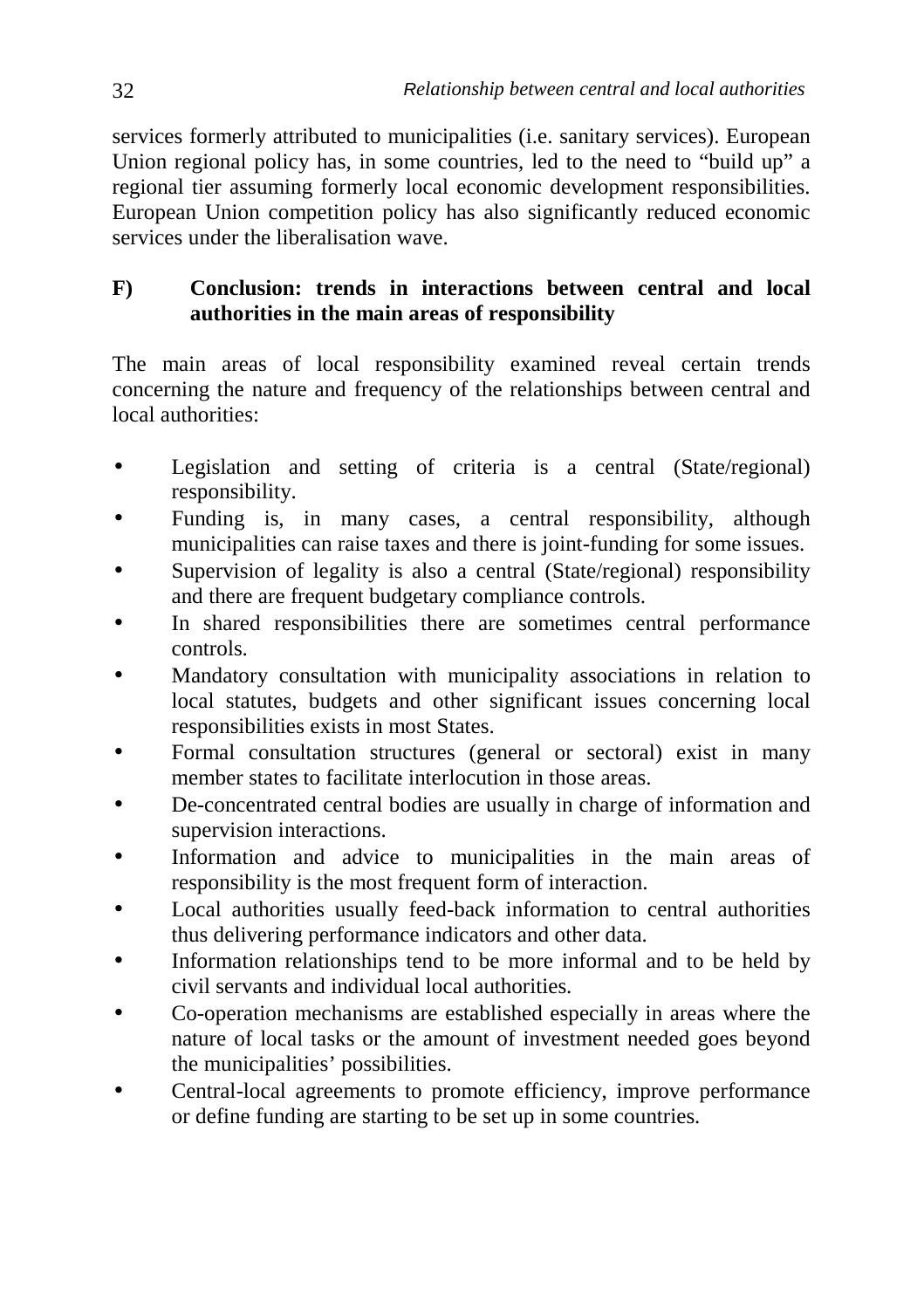## **IV. GOOD PRACTICES IN THE RELATIONSHIP BETWEEN CENTRAL (STATE/REGION) AND LOCAL AUTHORITIES**

The study of the main areas of responsibility shows that, in any single responsibility, concurrent functions correspond to different authorities, making necessary interactions between them. Some of those relations, due to their nature or intensity, might provide for a better understanding of the counterparts and facilitate a more effective implementation of policies to the benefit of citizens.

Frequent contacts between local authorities and central civil servants, when the nature of the issues requires information, consultation or advice is the interaction member states most commonly point out, both when analysing any single responsibility or when giving a more general answer about good practices on their mutual relationships.

However some other forms of interaction are also considered:

- different methods for a bilateral definition of the financial support needed for the execution of responsibilities;
- the delegation of central responsibilities to local authorities enlarging their sphere of action;
- co-operation agreements defining procedures of interaction, bilateral running of services or financial support.

An analysis of good practices in local/central interactions is made based on the replies from member states. Table 2 summarizes the information following different types of interaction that occur most frequently between central and local authorities.

## **A) Bilateral consultation structures and mechanisms**

Almost all the member states consider consultation the most frequent form of interaction. Mandatory consultation in local issues – legal reforms, budget definition, local taxes – with Local Authority Associations is established in most cases. Interlocution is usually carried out by Municipalities Associations and central political officials. In many member states, there are formal structures of consultation (conferences, working groups, etc.) that meet periodically (yearly, quarterly, etc.). In decentralised States, those structures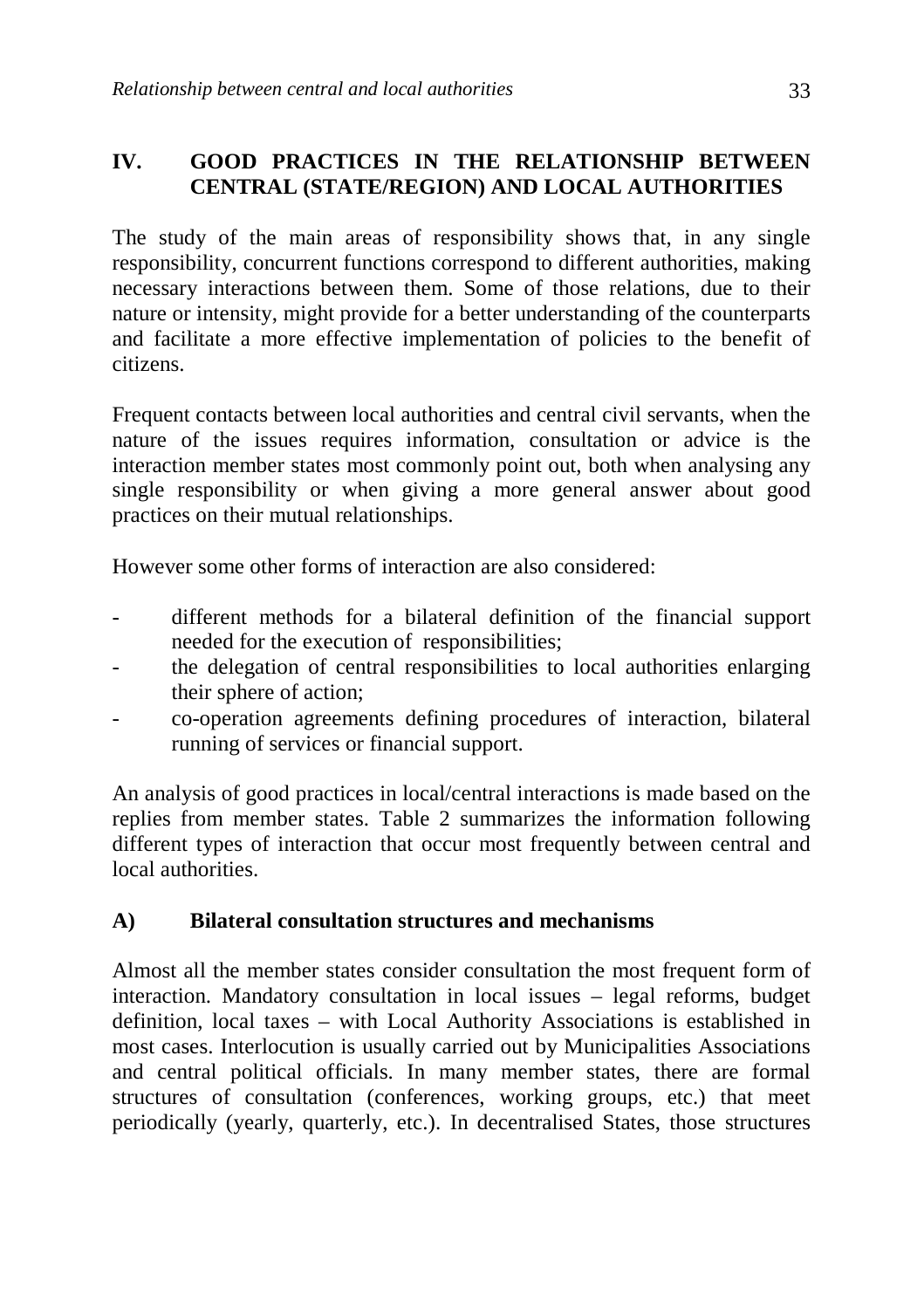are often regional, although there might be issues that have also to be dealt with the federal tier.

In Belgium, there are formal consultation structures that facilitate co-operation in all the domains of responsibility. These consultations, in spite of their obligatory character, have little impact on decision-making processes, even if sometimes political options that have already been decided are modified.

The Czech Republic has institutionalised regular consultation forums between central and local authorities. Political representatives or professional officials hold regular meetings in order to co-ordinate the exercise of their powers and responsibilities.

Bulgaria provides for parliamentary consultation on draft legislation that might concern local authorities. The National Association of Municipalities represents local authorities in consultation, and also proactively seeks and organises meetings with members of parliament in order to lobby on local matters. In the field of social care, a Social Care Council has been established as a public advisory body in which the National Association of Municipalities participates together with central authorities, trade unions, employer organisations and NGOs. In addition, the Council of Ministers has set up an Interdepartmental Council, with participation of the National Association of Municipalities to exchange, at expert level, specialised information between participants.

Estonia has introduced electronic consultation procedures on draft legislation that is being actively used by the association of local authorities.

In Finland, two different structures favour mutual consultation and negotiation on municipal issues. On one hand, an Advisory Board on Municipal Economy and Administration holds negotiations between the State (Ministry of Interior, Ministry of Finance, Ministry of Social and Health Affairs and Ministry of Education and Culture) and the local authorities represented by the Association of Finnish Local Authorities. On the other hand, a basic service ministerial group has been providing for co-operation at a political level since 2003. Representatives of the Association of Finnish Local and Regional Authorities and the above-mentioned ministries, as well as the Ministry of the Environment and the Ministry of Agriculture, negotiate the funding of municipal services in a dialogue considered successful and useful for ministries to understand local reality and problems.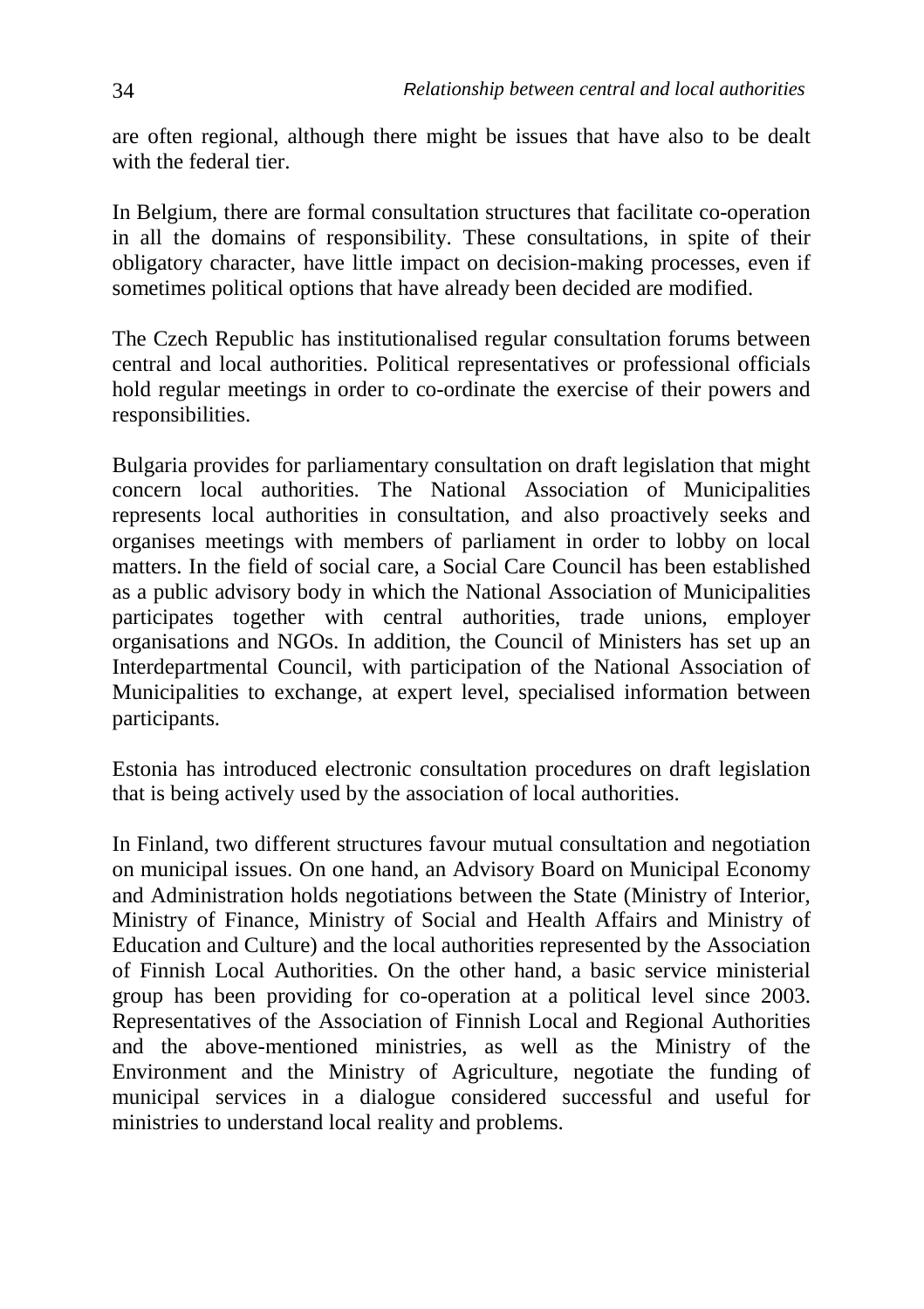Iceland's central consultation of local authorities, by means of the Association of Local Authorities, ranges from local government statutes to finances and responsibilities distribution.

In Norway, consultations between the central and local governments have been formalised through a series of four meetings held annually between the ministers and the political leadership of the Norwegian Association of Local and Regional Authorities. The consultations serve as a means of discussing the relation between the local government sector's financial situation and its responsibilities.

Ireland's formal consultation structure is a committee which is overseen by a group which includes the Minister, senior management representatives of the Department of Environment, Heritage and Local Government, the chairperson of the County-City Managers Association along with the Association's executive.

In Italy, all the Regions have a political representative (president or member of the regional executive) who is responsible for the relationships with local authorities. Co-ordination of regional and local governments, co-operation between these two tiers and setting up the legislative and administrative procedures favouring co-operation are some of the functions of this representative who is supported by an administrative structure. Furthermore, the Council of Local Autonomies, a consultative body representing local interests, plays an important role in each region.

In Lithuania, bilateral commission has been set up to co-ordinate interests and positions. Projects regulating local self-government issues must be coordinated with the Association of Local Authorities.

In Luxembourg, the *Syndicat des Villes et Communes Luxembourgeoises* acts as a representative of municipalities in those issues of common interest to all local authorities. Nevertheless, the proximity to State authorities, due to the limited territorial dimension of Luxembourg, favours a one-to-one interaction with each municipality, when the nature of the dossier requires bilateral assessment.

The decentralisation process in "the former Yugoslav Republic of Macedonia" is implemented and co-ordinated by a Decentralisation Working Group with the participation of the Association of Local Self-Government. Ten thematic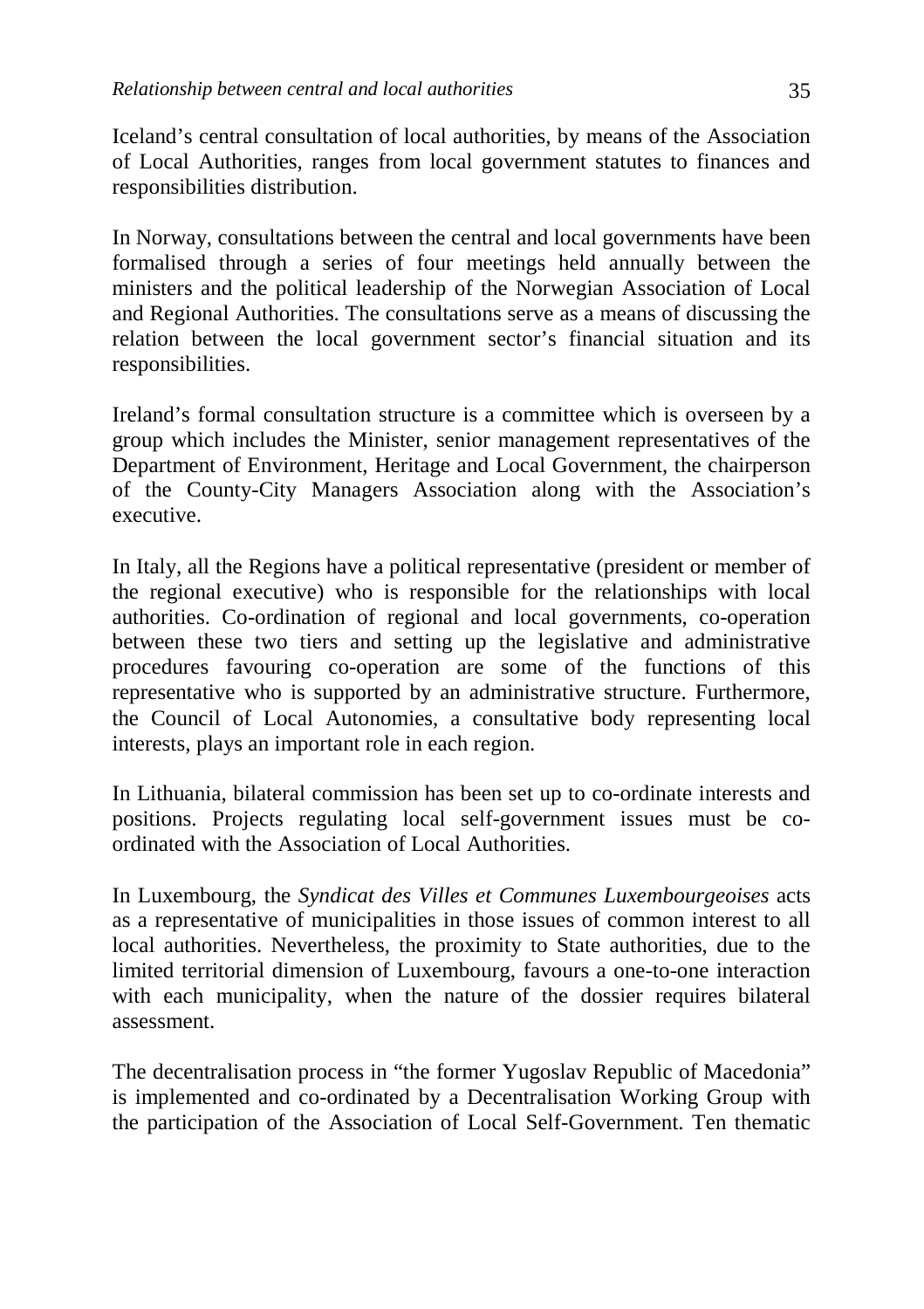subgroups, meeting monthly, make sectoral contributions to the process. Coordination and institutional strengthening is also the aim of the Trilateral Committee, where the Agency for Civil Servants works together with central and local representatives in decentralisation issues. The activity of these groups is thought to have contributed to the success of the decentralisation process. Numerous strategic and planning documents were developed.

Malta's Local Councils Association represents local authorities in regular general meetings with central authorities as well as in "ad-hoc" committees.

In the Netherlands, a Government Authorities Consultative Meeting is chaired by the Prime Minister twice a year under the Code of Inter-administrative Relationship Provisions.

Portugal considers that consultation of local authorities is an effective way to take into consideration local problems and needs.

In Romania, recent legal reforms of local statutes have been carried out in consultation with local authorities associations as provided in the Local Act.

Slovenia also provides for mandatory consultation of the association of municipalities for draft legislation on local matters.

In Spain, formal consultation between State and regional authorities is conducted by Sectoral Conferences where common responsibilities are coordinated. For the time being, local authorities can participate as observers, but pending legal reforms will permit them to become full members of the Conferences. These Sectoral Conferences – depending on their subject – are often considered to be helpful for co-ordinating policies.

Switzerland's cantonal legislation often establishes consultation mechanisms with municipalities on local matters. Moreover, Federal Constitution reform rules that the Confederation must take into account the effects of its activity on municipalities. As a consequence, the Federal Government adopted "Guidelines concerning collaboration between the Confederation, cantons and municipalities" establishing: a municipal consultation right on local issues when the future federal measures would have an impact on municipalities, a municipal right to participate in the work of committees of experts or working groups set up by the Confederation and give an opinion in the framework of consultation procedures. Insofar as their interests are concerned, municipalities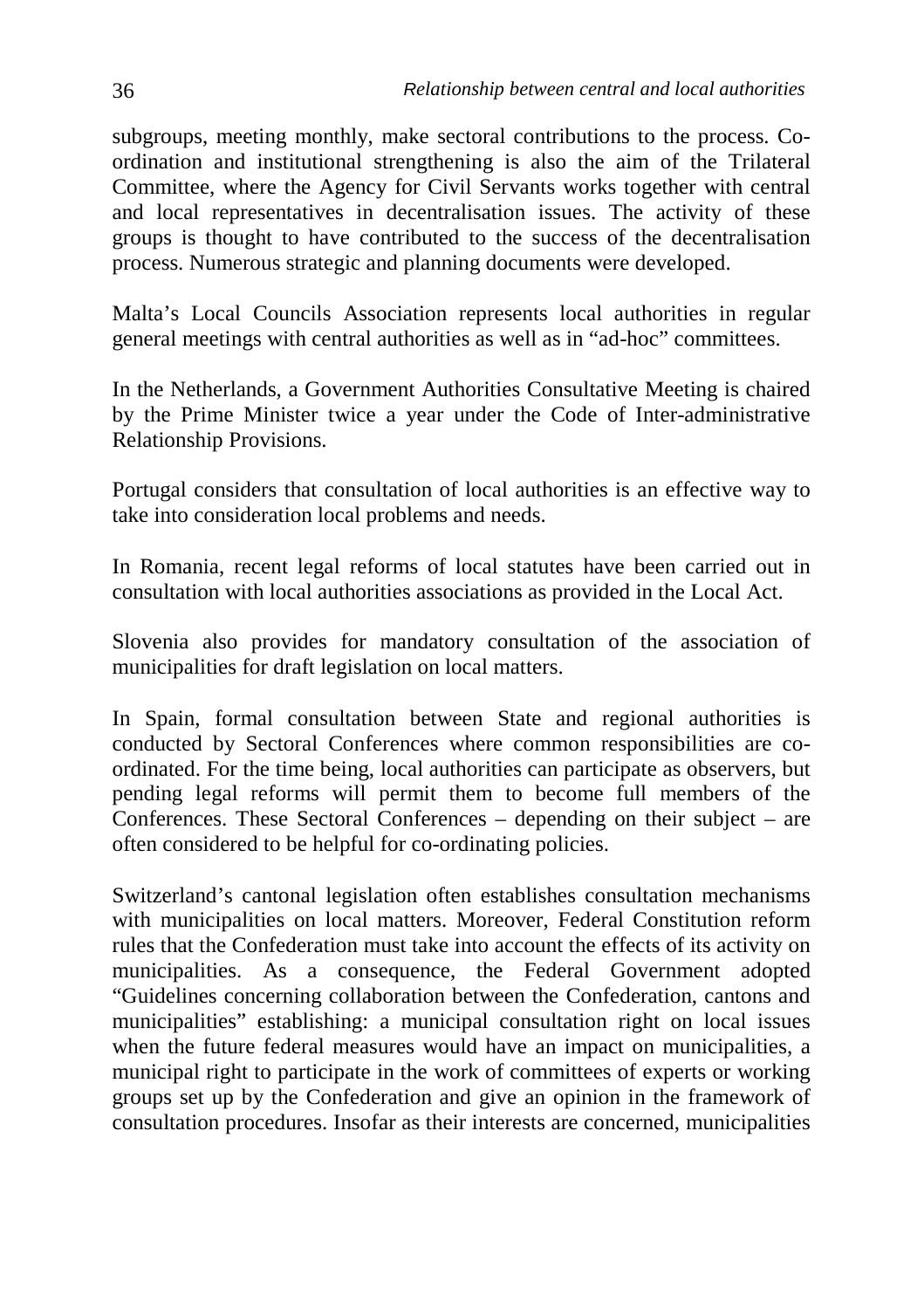should also be invited to participate in the work of permanent consultative commissions in some fields with sectoral responsibilities.

#### **B) Information and advice to local authorities**

Central authorities can also play an important role in advising local authorities. Usually information relationships are more informal and tend to have as interlocutors civil servants and individual municipalities rather than institutionalised contacts at political level.

Decentralised State or regional bodies are often in charge of this type of interlocution, as proximity is very important for the success of this task. In some cases, guidance or information is accompanied by training of local staff, in an attempt to help municipalities improve their performance.

This type of contact occurs wherever necessary, usually without any predetermined frequency because of its informal nature. Electronic communications facilitate the increase of contacts, their frequency and the speed of response.

Several initiatives in member states show new ways to reach local authorities and help them understand issues of local interest.

Hungary reports the existence of several services maintained by central authorities – the Ministry of local government and territorial development – that advise or train local governments and officials. A "Hot Line for Local Governments" is run by ministerial services giving instant and professional help by telephone to local authorities. In addition, regular conferences are held, in the presence of international experts that provide professional training both for local political representatives and civil servants. A European Union Information Service for Local Governments was set up in 2003 to help local governments in the process of integration, providing information on EU matters, support on legal harmonisation issues and information on tender opportunities. The Ministry also publishes documents, guidelines and books of relevance to local governments.

The Italian Ministry of the Interior carries out a permanent service of information and advice in favour of local authorities both directly (by means of the so-called "Window for local authorities") and by means of its deconcentrated offices at provincial level ("Prefecture-U.T.G.", i.e. territorial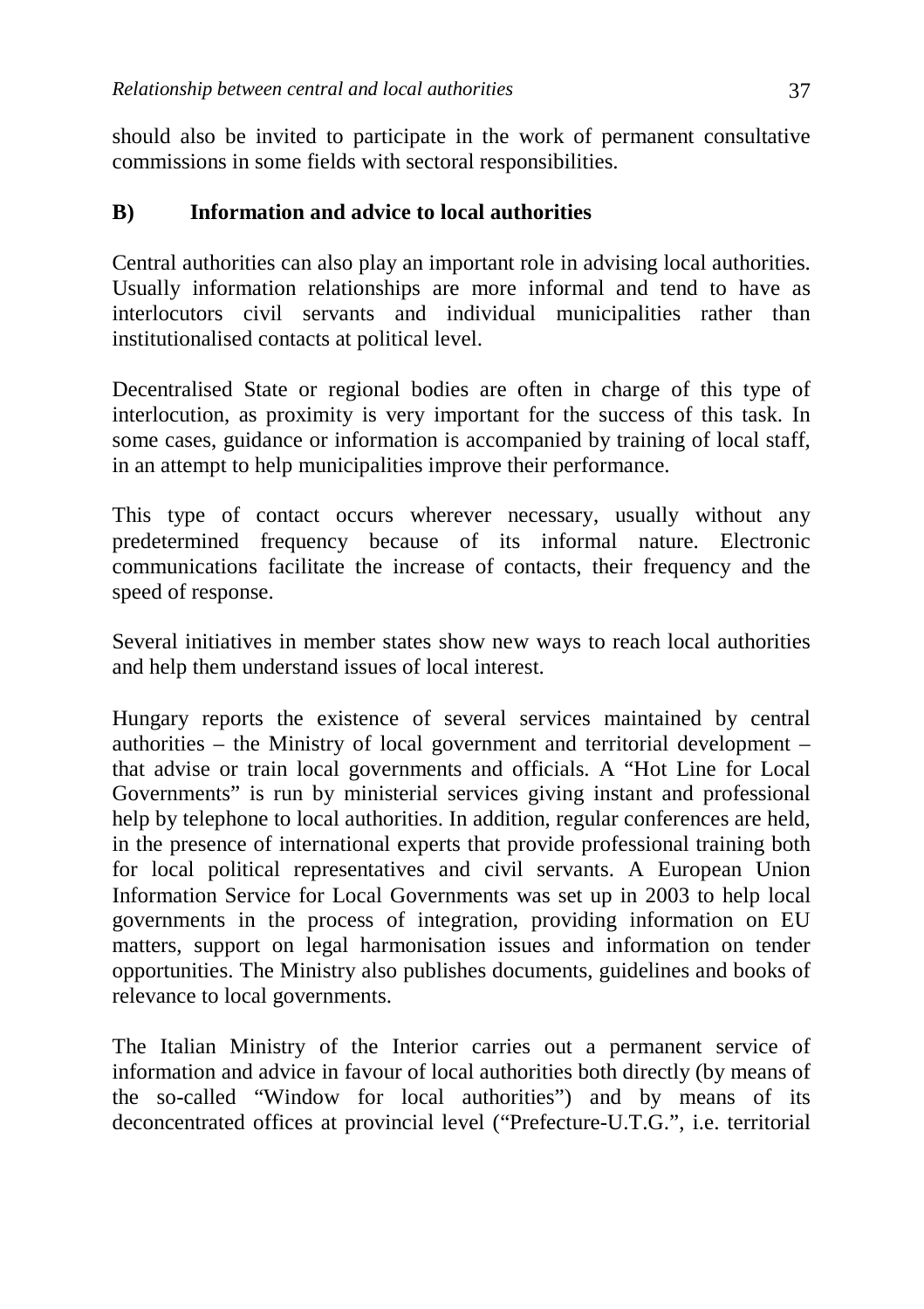government's office). In the context of this activity, the Ministry gathers and publishes on its official website the Municipalities' bylaws. Moreover Italy's regional governments have administrative offices that monitor the work of local authorities, provide legal counselling, information and guidance.

The annual Day of Dialogue in Bulgaria is a nation-wide initiative that brings together (in each of the 28 districts) the constituency's members of parliament, mayors, other municipal representatives and citizens, as well as members of central government deconcentrated structures and the media. The main outcome of these meetings is a better understanding of the respective stakeholders' positions.

In Spain, expert courses organised by regional police academies for local police forces are considered to be a good tool for co-ordinating the action and procedures in security matters.

In Switzerland, local representatives are often members of cantonal parliaments. Being part of both governmental tiers facilitates a number of informal contacts and information exchanges thought to be beneficial to local authorities.

Ukraine reports information flows from local authorities towards central authorities in the form of written progress reports or submission of indicators (financial, social, etc.) to evaluate local needs.

Some other States also mention central guidance, information and support to local authorities. The geographical proximity – according to the size of a country – to local authorities favours interactions, whenever an issue or dossier needs it. Institutionalised or general support is more frequent in bigger States, Luxembourg and Switzerland, for instance, indicate that smooth relations are favoured by the proximity and the territorially limited dimension of each governmental tier.

## **C) Co-operation mechanisms**

Co-operation concerning the definition of objectives, management or financial support are also considered good practice by local authorities and central bodies.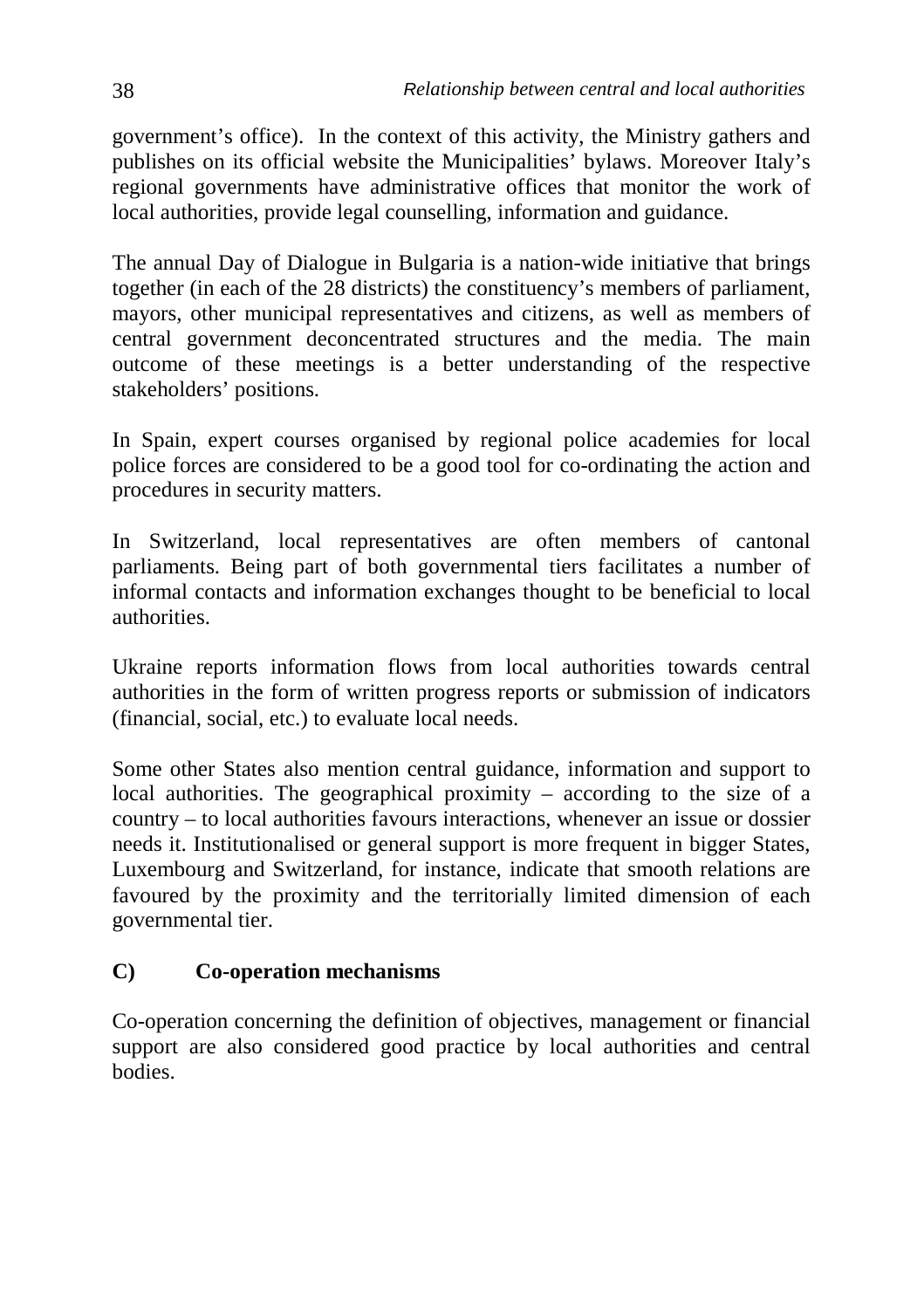In Bulgaria, an agreement was signed on 12 October 2005 between the Council of Ministers and the Association of Municipalities establishing institutionalised co-operation. The agreement provides for lasting co-operation based upon the principles of partnership, transparency and concerted action. It also ensures the provision of effective public services and contributed to the preparation of the municipalities for the accession of Bulgaria to the EU. These co-operation mechanisms involve central authorities and the National Association of Municipalities and include regular meetings or participation in advisory, monitoring and working groups. In addition, inter-municipal cooperation for regional policy issues can lead to the setting up of Partnership Boards (local authorities, private entrepreneurs, citizen associations, etc.) for the implementation of measures, programmes and projects of mutual interest.

France has developed co-operation structures between State and territorial authorities (where local authorities intervene). Firstly, *Contrats de Villes* (CDV) between State and territorial authorities try to prevent social exclusion. The CDV targets action in city quarters with risk of social exclusion due to unemployment, housing or violence problems. Secondly, *Contrats locaux de sécurité* (CLS) are concluded between those authorities that can work together in order to improve security conditions.

In Iceland, a Collaborative Agreement setting the framework for relations between State and local authorities was concluded in February 2006. Its main aim is to establish a formal structure for relations between the State and municipalities and to harmonise public management policies. Under the Agreement, expert committees from both tiers periodically meet to discuss common matters.

In Italy, providing for co-operation is a regional function. There is a political figure in each Region in charge of co-operation and an administrative support structure. In the main policy areas there are usually bodies to provide for cooperation. Furthermore a specific co-operation mechanism, recently set up in Italy, is very similar to the above-mentioned French CLS. More precisely, in order to carry out extraordinary programmes to enhance law enforcement and security services, the Minister of the Interior and, by proxy, the prefects (*prefetti*) may sign agreements with the regional government and the local authorities, providing for the logistic, instrumental and financial contribution of the region and the local authorities.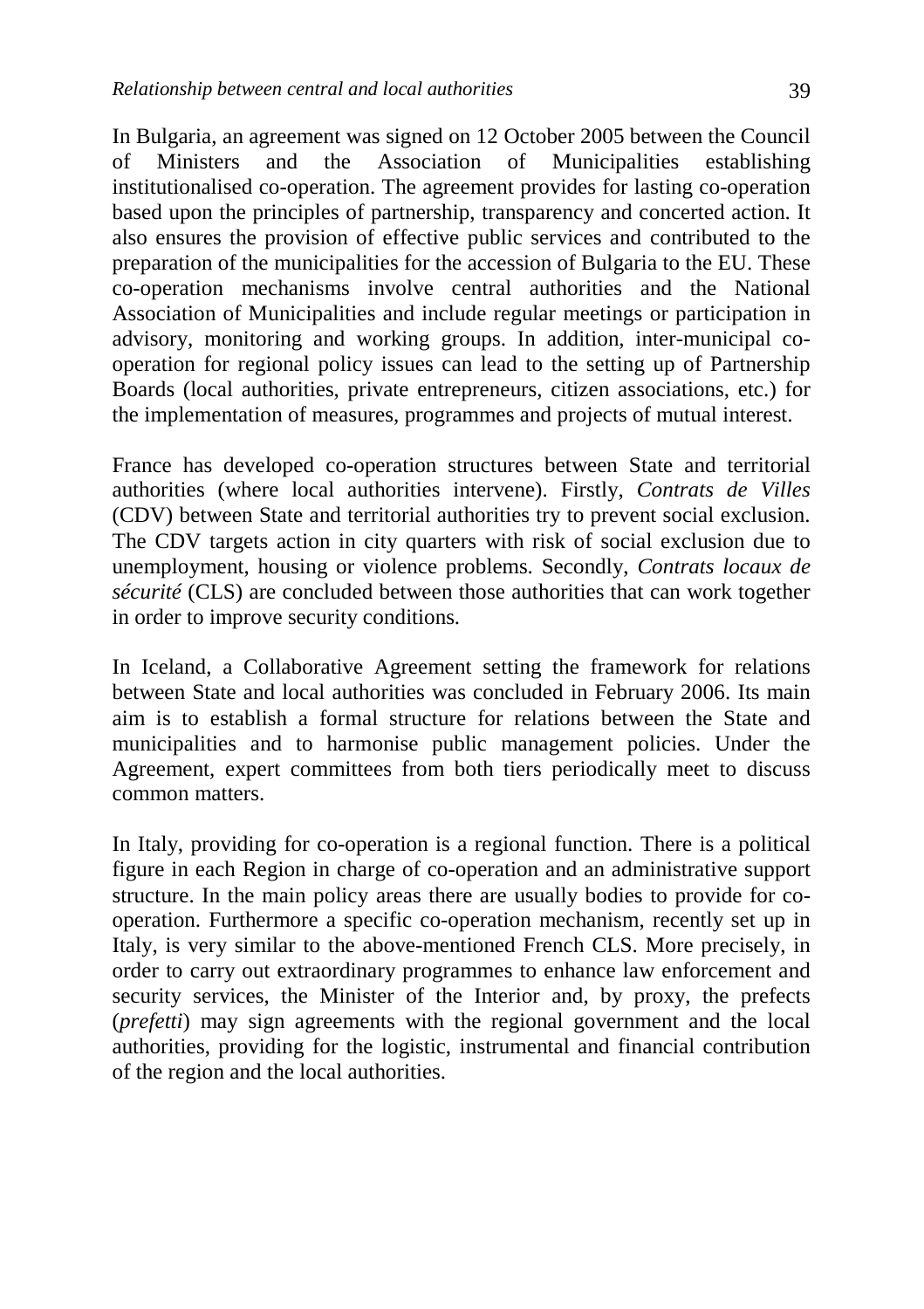The district commissaries in Luxembourg exercise advisory, mediation and coordination functions between central and local authorities.

In the Slovak Republic, joint municipal offices are created in order to ensure the exercise of responsibilities by an association of municipalities when it is not possible for each municipality on its own. It is considered a good coordination mechanism by central authorities to provide services with higher standards.

In Switzerland, shared responsibilities between cantons and municipalities are sometimes conditioned to co-operation duties in order to ensure an effective exercise of those responsibilities. Public Law societies charged with federal duties frequently have representatives of both cantons and municipalities on their administration board.

In the United Kingdom, a "Framework for Partnership" governing relations between central and local government exists (in England since 1997, in Scotland since 2001), although it has no statutory basis. In England, the "Central Local Partnership" meets regularly to consider major issues affecting local government. In Scotland, the objective of the Framework is said to be to ensure regular liaison and discussion. Procedures for consultation and joint work have been established.

In England, there are also mechanisms for mutually defining priorities between central and local authorities. A Local Area Agreement (LAA) is a three-year agreement that pools central government funding around priorities for a local area in certain policy fields as agreed with central government. The local area is represented by the local authority and Local Strategic Partnership (LSP), a single body that brings together different parts of the public sector, as well as the private, business, community and voluntary sectors at a local level, so that initiatives and services support each other and work together.

#### **D) Financial good practices**

Good practices in the financial domain concern bilateral definition of the incomes needed by local authorities to assume their responsibilities and to be capable of delivering services to citizens.

The Bulgarian budget approval process provides for participation of the National Association of Municipalities at different stages. Consultation, both at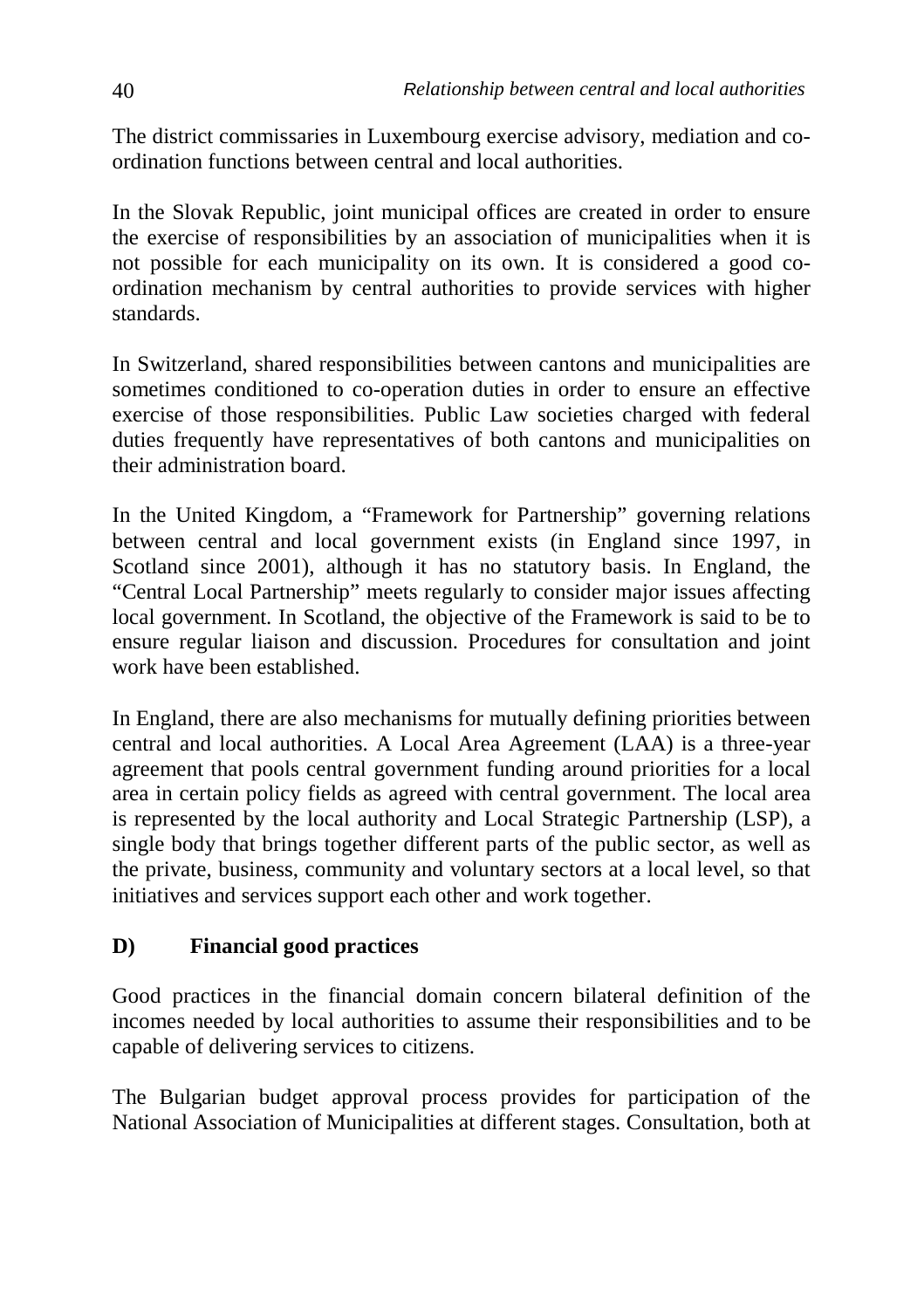a political and expert level, tries to assure a transparent and balanced allocation of funds. If opinions diverge, a bilateral protocol is appended to the draft budget enabling the Council of Ministers to decide on the issue.

Denmark's municipalities have been playing an important role in the formulation of economic policies for 20 years. Budget co-operation is based on a general agreement that, after the establishment of economic and political goals by central authorities (government and Parliament), these economic policies are developed through voluntary agreements with local authorities. These agreements define the rate of growth in public spending, the rates of municipal taxes and other issues related to local expenditure and income. The agreements are concluded between central government and local authorities' associations. They are not binding for each municipality, although it is assumed that the members of the association will honour the agreements.

Estonia's central and local authorities have reached an agreement concerning the way negotiations on budgetary issues must be conducted.

In Finland, co-operation between central and local authorities is carried out to discuss the allocation of municipal resources. There is a cost impact assessment for acts of Parliament in respect of their likely impact on local authorities (municipalities).

In Iceland, there is an agreement on the cost evaluation of law proposals and regulations for municipalities' finances. In August 2004, a pilot project originally started in 2002 was extended for two years in order to evaluate the overall effect on municipal finances of central government draft bills and regulations. Several ministries – Ministry of Social Affairs, Ministry of Education, Science and Culture, Ministry of Environmental Affairs – participate in the assessment, along with the Association of Icelandic Local **Authorities** 

In Italy, an important role is played by the so-called Unified Conference (Central Government, Regions and Local Authorities) which expresses an opinion in particular, on the budget bill.

In Luxembourg, a Superior Council of Local Finance fosters dialogue between local and central authorities related to municipalities finances.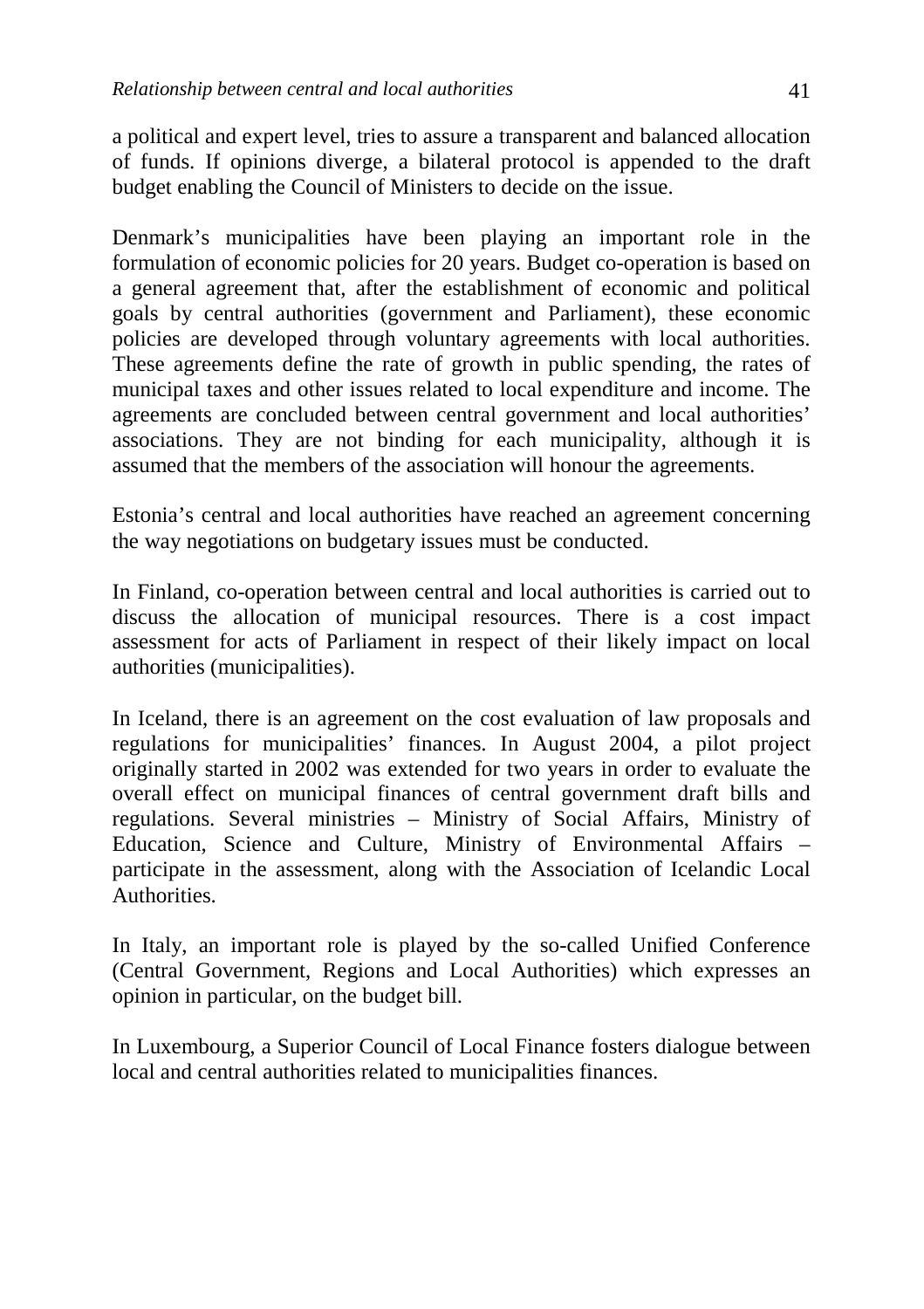Malta's Joint Financial Committee is a formal structure that provides for dialogue between central and local authorities on local authority income.

The Netherlands have "ex-ante" supervision procedures in order to grant balanced budgets.

Norway also reports the existence of a system of distribution of local incomes.

Joint financing is considered by Portugal as a successful way to set up projects that contribute to improve the living conditions of local citizens.

Switzerland's financial equalisation system is thought to be quite effective for avoiding great disparities between municipalities and allowing them to assume their legal responsibilities. These cantonal systems require regular contacts between municipalities and cantonal authorities. In Bern, a common body was set up to discuss these matters.

Ukraine's Ministry of Finance audits local budgets and can submit proposals to the Cabinet of Ministers in order to improve the interaction between the state budget and local budgets.

## **E) Delegation of responsibilities**

In some cases, an extension of local responsibilities through delegation by the central government is reported as a good practice of interaction.

In the Czech Republic, certain municipalities, under a "Joint model of public administration", have extended delegated powers. In such cases, municipalities perform these delegated responsibilities for other municipalities as well. Intense co-ordination mechanisms have been established by means of formal structures of consultation and regular meetings between the different governmental tiers. Furthermore, Government Resolution nº 237 of 17 March 2004 approves a Project called "Better co-ordination of the central administration towards the territorial public administration".

In Spain, a second decentralisation process is demanded by municipalities – *Pacto Local* – aiming at the delegation of responsibilities from autonomous communities (regions) to local authorities.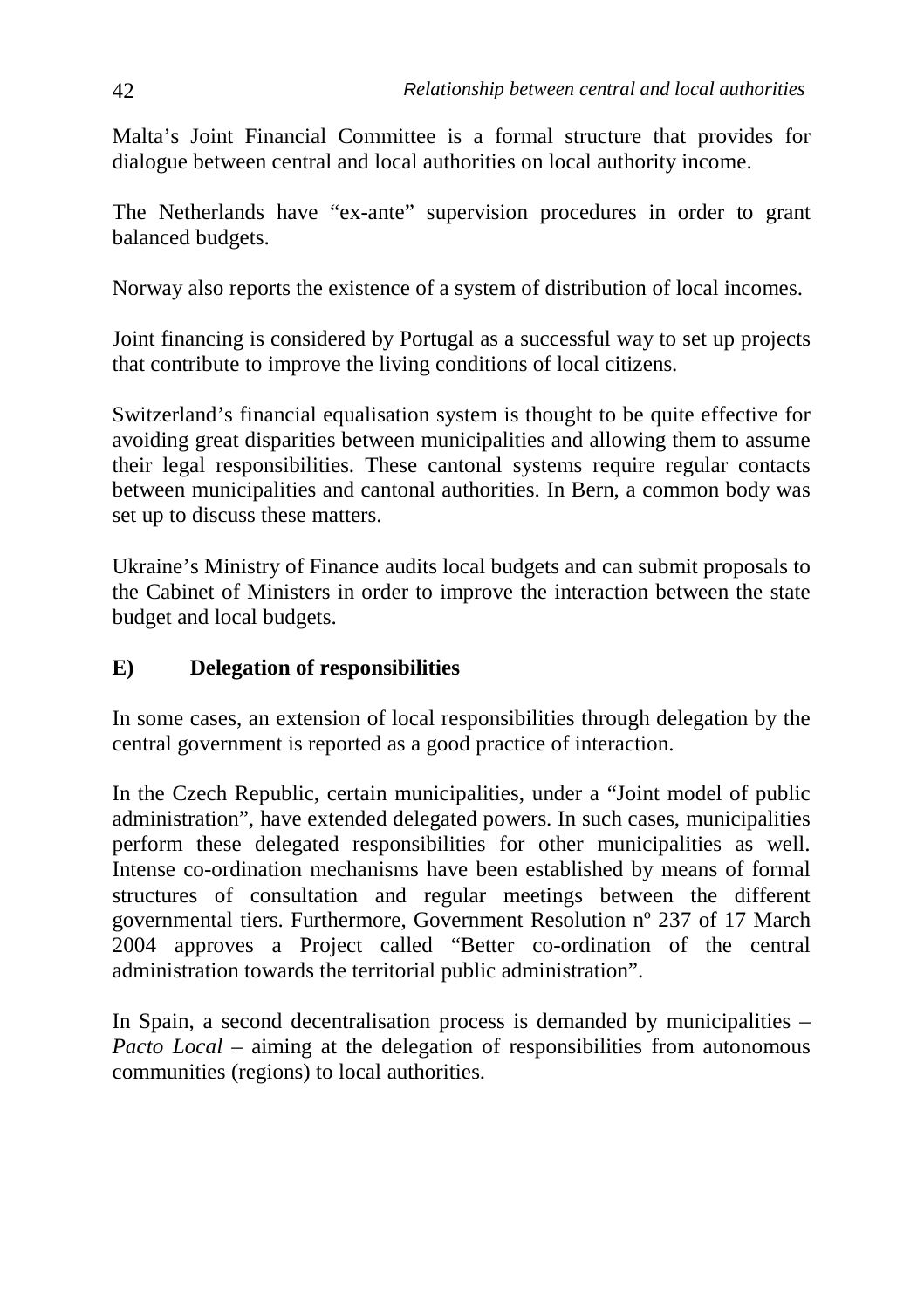## **F) Other good practices**

Some experiences, with different aims, are also interesting for showing other ways of mutual exchange and collaboration between central and local authorities.

In Denmark, an independent institute has been established to evaluate the performance of local and regional authorities, to identify good practices and suggest improvements. Central authorities (Ministries), the Association of local and regional councils and a University are represented on the institute's board

The above-mentioned electronic consultation procedure was introduced in Estonia and offers the National Association of Local Authorities a privileged and prior opportunity to comment on draft legislation. It is an interesting and rather simple way for fostering consultation at an early stage.

The Icelandic Pilot Local Authorities Act was passed in 1994. Local authorities, on a trial basis that could pave the way for future reforms, may experiment with new responsibilities and new forms of managing or financing them. Local authorities are exempt from specific provisions of laws and regulations, and can try new methods of operation or financing within those pilot fields (social housing, employment, general construction, health care, services for the elderly and the disabled). The experience has been successful and several service agreements have been concluded between the State and municipalities, mainly for health care and services to the disabled and the elderly.

Some Italian regions report training of local staff as a regional responsibility. Training of staff can be quite beneficial for local authorities, as they are not usually capable of granting training to their own staff and regional support might improve the delivery of local services.

In the Netherlands, a Code of Inter-administrative Relationships has established rules for interaction between central and local authorities. The Code not only governs the functions of both counterparts, but also includes provisions on expenditure and inter-administrative scrutiny. The parties meet twice a year in order to examine matters of common interest.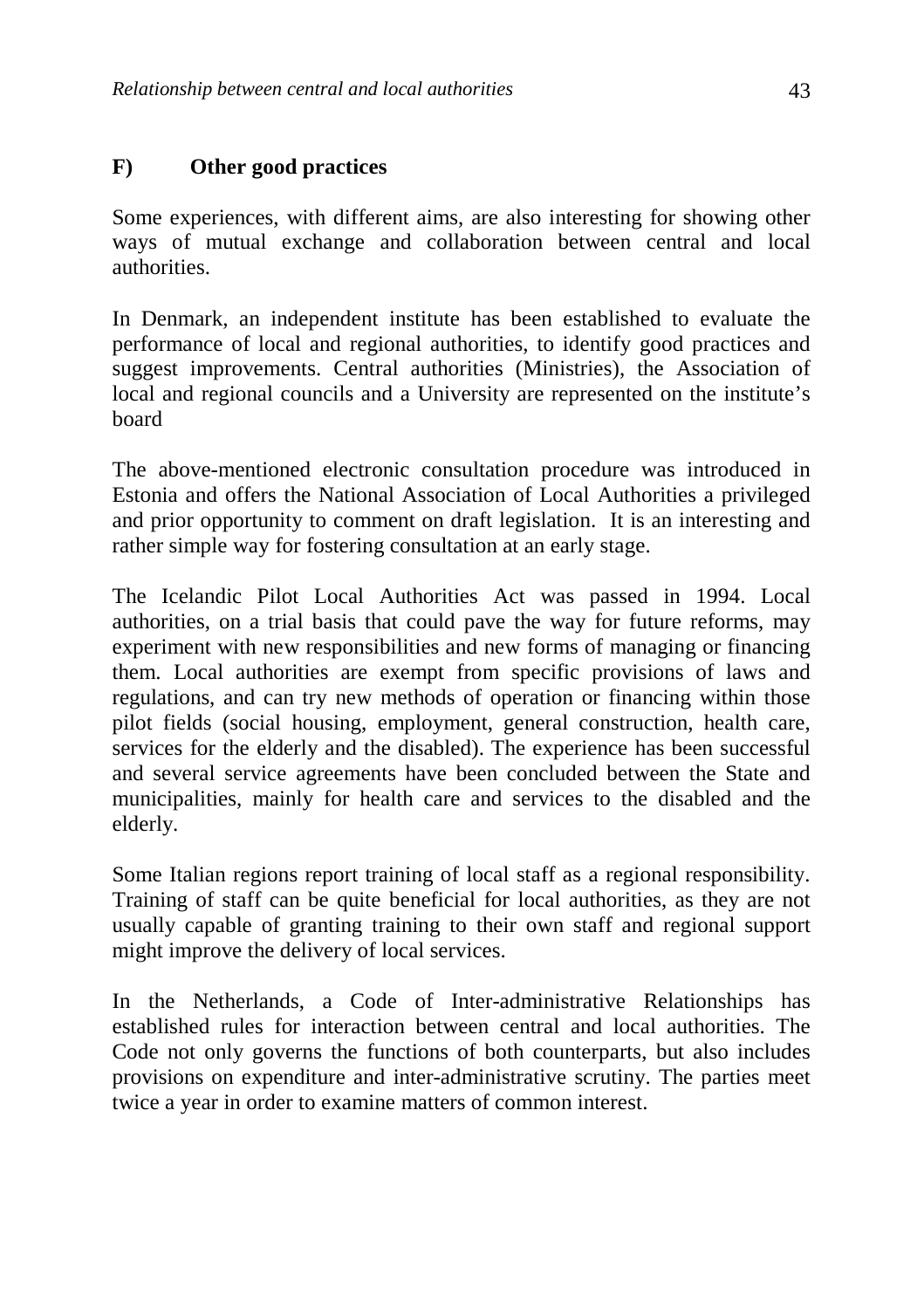Portugal considers Contract-programmes (*Contrato programma)* a useful tool for financial and technical co-operation. Projects in several areas (environment and public sanitation, infrastructure, transportation, education and civil protection) have been possible thank to these collaborative agreements.

In Switzerland, interaction between cantons and municipalities has a new mechanism to exercise certain responsibilities: "service contracts" (*contrats de prestation*). Although not very common at the moment, these agreements could play an important role in the future with regard to the revision of the financial equalisation system.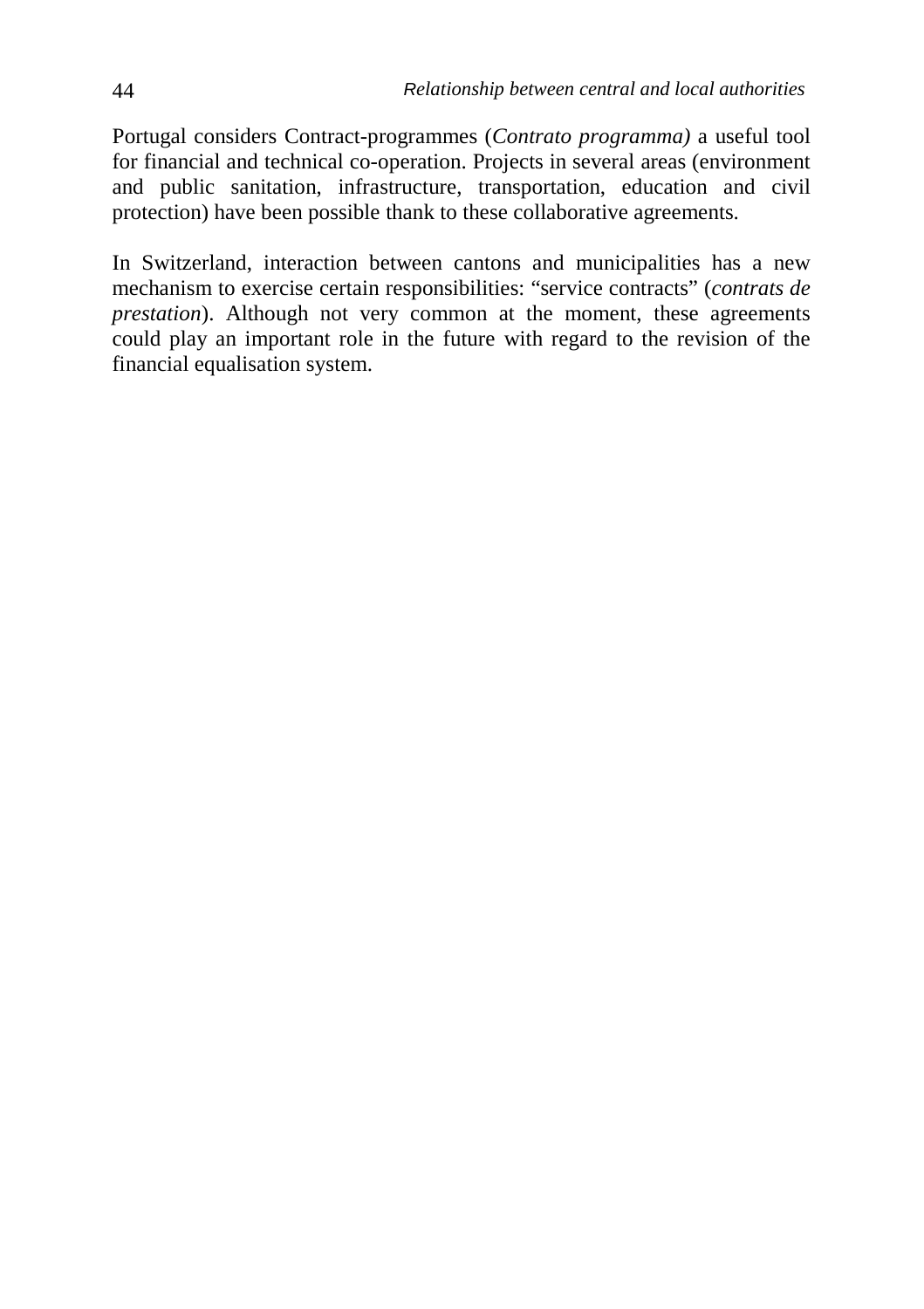|                 | <b>Bilateral</b>    | Information,  | Co-operation      | <b>Financial good</b> | <b>Delegation of</b> | Other good |
|-----------------|---------------------|---------------|-------------------|-----------------------|----------------------|------------|
|                 | <b>Consultation</b> | <b>Advice</b> | mechanisms        | practices             | responsibilities     | practices  |
|                 | <b>Structures</b>   |               |                   |                       |                      |            |
| <b>Belgium</b>  | Consultation        | Informal      |                   | ÷                     | ÷.                   |            |
|                 | councils in all     | contacts that |                   |                       |                      |            |
|                 | the fields of       | favour        |                   |                       |                      |            |
|                 | responsibility      | implemen-     |                   |                       |                      |            |
|                 |                     | tation        |                   |                       |                      |            |
| <b>Bulgaria</b> | Parliamentary       | Annual        | Agreement         | Consultation          |                      |            |
|                 | consultation on     | Dialogue Day  | signed 12 Oct.    | on draft budget       |                      |            |
|                 | draft legislation   |               | 2005 between      | provisions and        |                      |            |
|                 |                     |               | the Council of    | taxation              |                      |            |
|                 | Social Care         |               | Ministers and     |                       |                      |            |
|                 | Council             |               | Association of    |                       |                      |            |
|                 |                     |               | Municipalities    |                       |                      |            |
|                 | Interdepart-        |               | seeking           |                       |                      |            |
|                 | mental Council      |               | institutionalised |                       |                      |            |
|                 | for the exchange    |               | co-operation      |                       |                      |            |
|                 | of specialised      |               |                   |                       |                      |            |
|                 | information at      |               | Inter-municipal   |                       |                      |            |
|                 | expert level on     |               | co-operation for  |                       |                      |            |
|                 | municipal issues    |               | regional policy   |                       |                      |            |
|                 |                     |               | issues            |                       |                      |            |
|                 |                     |               |                   |                       |                      |            |

## **Table 2: Good practices in central/local relationships**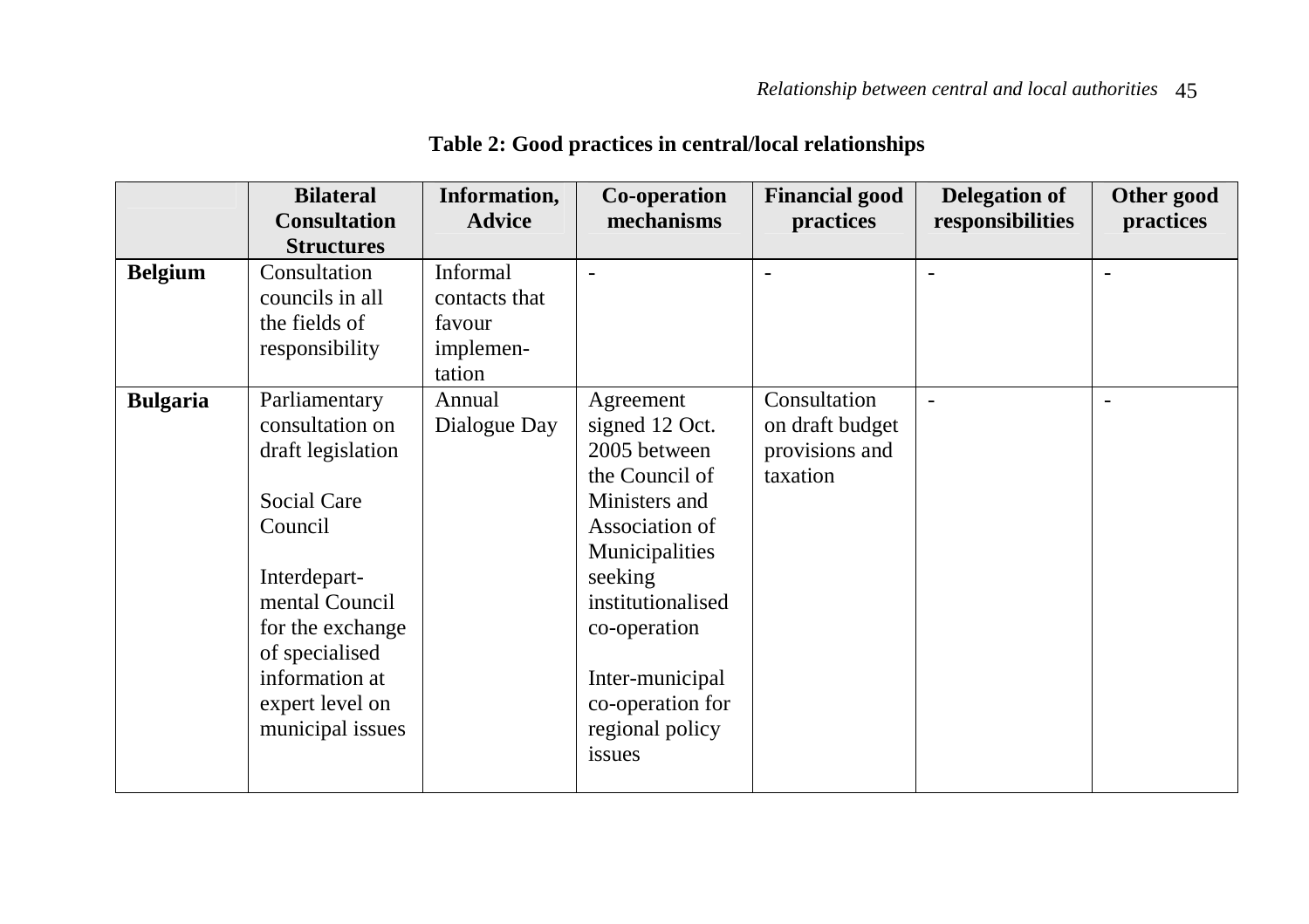|                          | <b>Bilateral</b><br><b>Consultation</b><br><b>Structures</b>                                                    | Information,<br><b>Advice</b>                                                                                                           | Co-operation<br>mechanisms                                                                                                                                                               | <b>Financial good</b><br>practices                                                                                                                                           | <b>Delegation of</b><br>responsibilities                                                                                                                                                                                                                            | Other good<br>practices                                             |
|--------------------------|-----------------------------------------------------------------------------------------------------------------|-----------------------------------------------------------------------------------------------------------------------------------------|------------------------------------------------------------------------------------------------------------------------------------------------------------------------------------------|------------------------------------------------------------------------------------------------------------------------------------------------------------------------------|---------------------------------------------------------------------------------------------------------------------------------------------------------------------------------------------------------------------------------------------------------------------|---------------------------------------------------------------------|
| Czech<br><b>Republic</b> | Regular<br>meetings<br>between central<br>and local<br>authorities at<br>political and<br>professional<br>level | Methodo-<br>logical<br>assistance<br>Training by<br>the Institute<br>for Local<br>Adminis-<br>tration of the<br>Ministry of<br>Interior | Inter-municipal<br>co-operation<br>So-called<br>cohesion<br>regions:<br>conjunction<br>of 2 or $3$<br>administrative<br>regions for the<br>purpose of<br>achieving NUTS<br>II parameters | Act<br>No.420/2004<br>Coll. On<br>supervision of<br>resources<br>management of<br>territorial self-<br>governing units<br>and voluntary<br>Associations of<br>Municipalities | Joint model of<br>public<br>administration<br>provides for<br>extended<br>delegated<br>powers to certain<br>municipalities<br>2004 Project<br>"Better co-<br>ordination of the<br>central<br>administration<br>towards the<br>territorial public<br>administration" | Code of<br>ethics for<br>public<br>servants                         |
| <b>Denmark</b>           | Prior<br>consultation of<br>local statutes in<br>the association<br>of municipalities                           |                                                                                                                                         |                                                                                                                                                                                          | Budget co-<br>operation to<br>define with<br>voluntary<br>agreements the<br>main issues                                                                                      |                                                                                                                                                                                                                                                                     | Institute for<br>evaluation of<br>local<br>performance<br>Voluntary |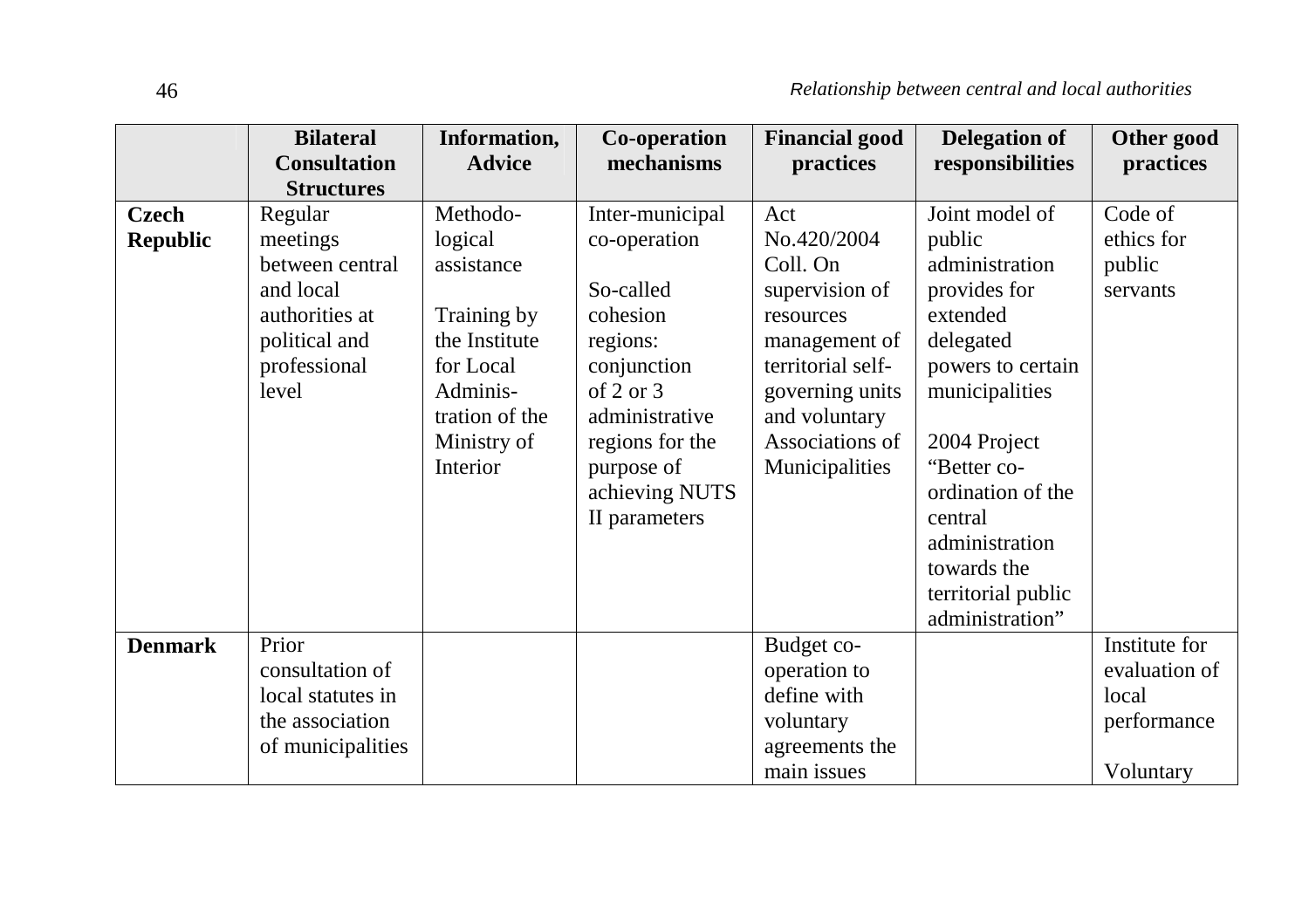|                | <b>Bilateral</b><br><b>Consultation</b><br><b>Structures</b>                                                 | Information,<br><b>Advice</b>                                                     | Co-operation<br>mechanisms | <b>Financial good</b><br>practices                                                                                                | <b>Delegation of</b><br>responsibilities | Other good<br>practices                                                                         |
|----------------|--------------------------------------------------------------------------------------------------------------|-----------------------------------------------------------------------------------|----------------------------|-----------------------------------------------------------------------------------------------------------------------------------|------------------------------------------|-------------------------------------------------------------------------------------------------|
|                |                                                                                                              |                                                                                   |                            | that concern<br>local budgets                                                                                                     |                                          | participation<br>process in<br>definition of<br>national<br>parks                               |
| <b>Estonia</b> | $\blacksquare$                                                                                               | Informal<br>consultation<br>and meetings<br>Electronic<br>information<br>exchange |                            | Agreement on<br>procedure for<br>budgetary<br>negotiation                                                                         |                                          | Association<br>of Local<br>Authorities<br>electronic<br>consultation<br>on draft<br>legislation |
| <b>Finland</b> | <b>Advisory Board</b><br>on municipal<br>economy and<br>administration<br>Basic service<br>ministerial group |                                                                                   |                            | Negotiation<br>procedure to<br>evaluate<br>municipal<br>incomes and to<br>assess the costs<br>of legal<br>reforms<br>Equalisation |                                          | N <sub>o</sub><br>earmarked<br>State grants                                                     |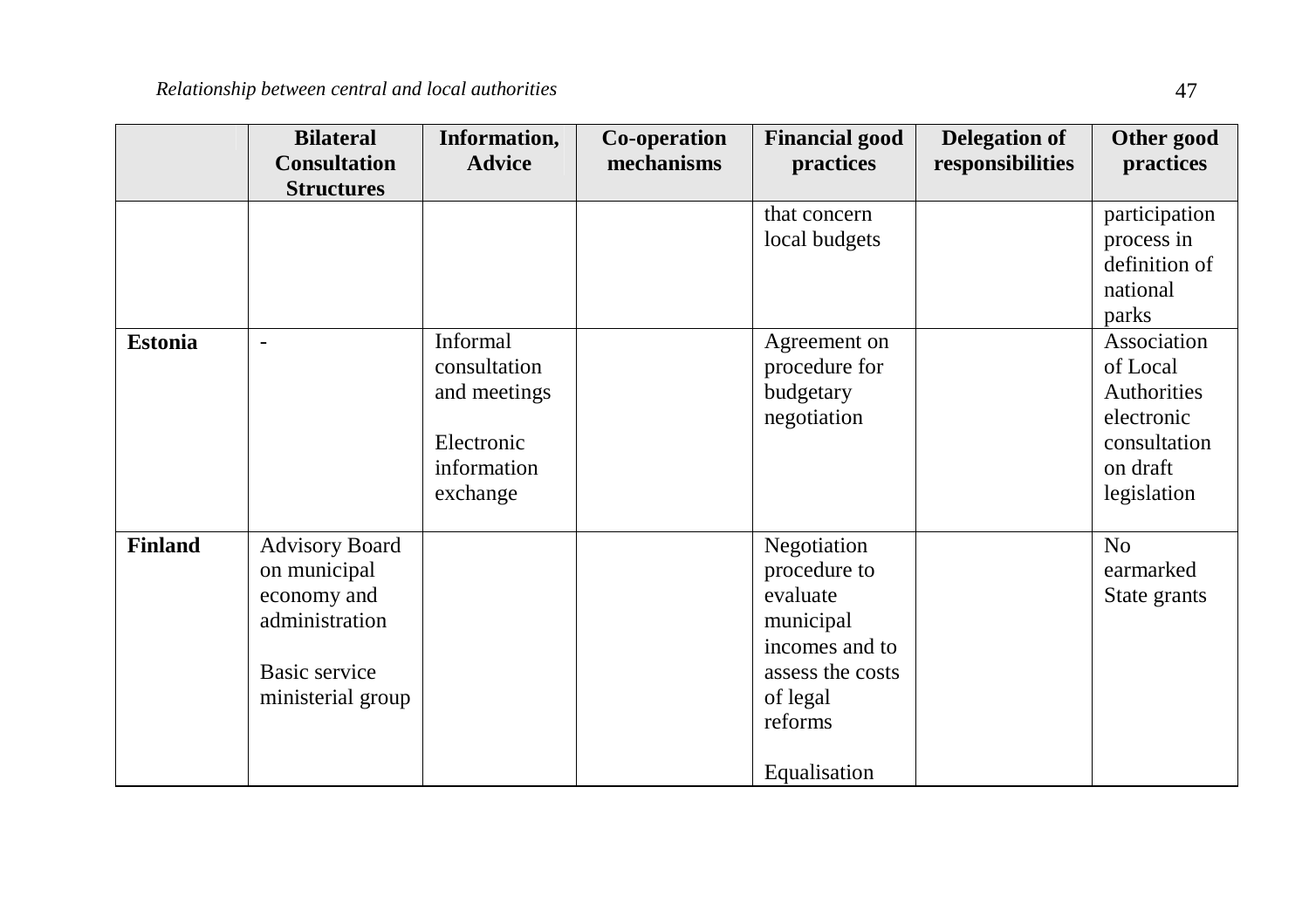|                | <b>Bilateral</b><br><b>Consultation</b>                                                      | Information,<br><b>Advice</b>                                                | Co-operation<br>mechanisms                                                                                       | <b>Financial good</b><br>practices | <b>Delegation of</b><br>responsibilities | Other good<br>practices  |
|----------------|----------------------------------------------------------------------------------------------|------------------------------------------------------------------------------|------------------------------------------------------------------------------------------------------------------|------------------------------------|------------------------------------------|--------------------------|
| <b>France</b>  | <b>Structures</b><br>$\overline{\phantom{a}}$                                                | ÷,                                                                           | Contrats de<br>Villes (CDV)<br>between State<br>and territorial<br>authorities to<br>prevent social<br>exclusion | $\overline{\phantom{a}}$           | $\overline{\phantom{0}}$                 | ٠                        |
|                |                                                                                              |                                                                              | Contrats locaux<br>de sécurité<br>$(CLS)$ to<br>improve security<br>conditions                                   |                                    |                                          |                          |
| Georgia        | $\overline{\phantom{a}}$                                                                     | $\overline{a}$                                                               | $\overline{a}$                                                                                                   | $\overline{\phantom{a}}$           | $\blacksquare$                           | $\blacksquare$           |
| Germany        |                                                                                              |                                                                              |                                                                                                                  | $\overline{\phantom{a}}$           | $\overline{\phantom{a}}$                 | $\overline{\phantom{a}}$ |
| <b>Hungary</b> | Local<br>government<br>statutes<br>Council of<br>Social Policy,<br>Council of<br>Territorial | Hot line for<br>Local<br>Governments<br>Conferences<br>providing<br>training | Co-operators in<br>the<br>municipalities'<br>tasks                                                               | $\overline{\phantom{a}}$           | $\blacksquare$                           |                          |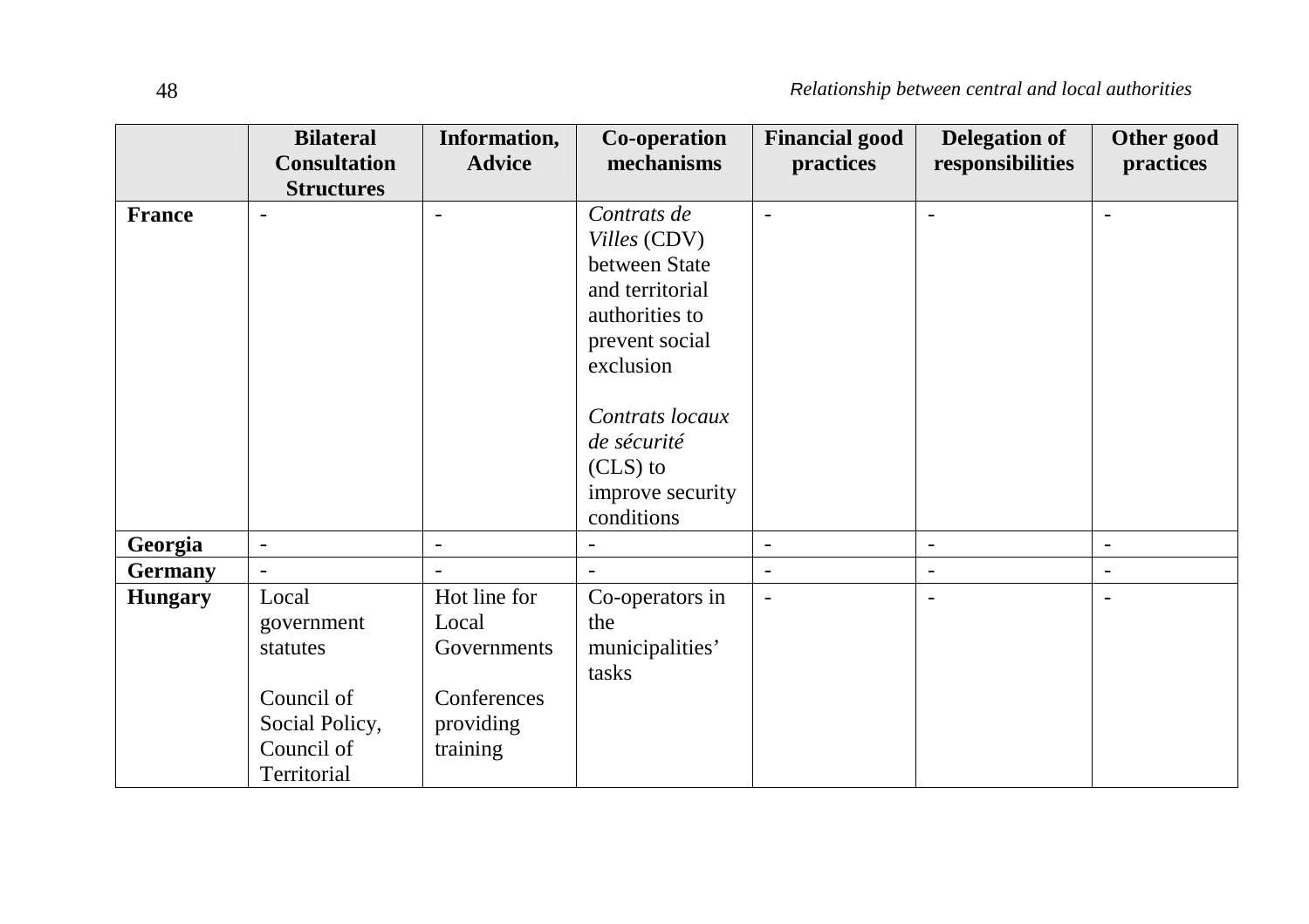| <b>Bilateral</b><br><b>Consultation</b><br><b>Structures</b>                                                                                                                                                                                                                                   | Information,<br><b>Advice</b>                                                                                     | Co-operation<br>mechanisms                                                                                                              | <b>Financial good</b><br>practices                                                                       | <b>Delegation of</b><br>responsibilities | Other good<br>practices                                                                                                                                                           |
|------------------------------------------------------------------------------------------------------------------------------------------------------------------------------------------------------------------------------------------------------------------------------------------------|-------------------------------------------------------------------------------------------------------------------|-----------------------------------------------------------------------------------------------------------------------------------------|----------------------------------------------------------------------------------------------------------|------------------------------------------|-----------------------------------------------------------------------------------------------------------------------------------------------------------------------------------|
| Development,<br>National<br>Development<br>Agency<br>Government/<br>Self-<br>governments<br>Reconciliation<br>Forum<br>The Association<br><b>Iceland</b><br>of Local<br>authorities is<br>consulted on<br>local<br>government<br>statutes, finances<br>and<br>responsibilities<br>distribution | Ministry of<br>Local<br>Government<br>and Territorial<br>Development<br>Edition of<br>specialised<br>publications | Collaborative<br>agreement<br>(February 2006)<br>setting the<br>framework for<br>relations<br>between State<br>and local<br>authorities | Agreement on<br>cost evaluation<br>of law<br>proposals and<br>regulations on<br>municipality<br>finances |                                          | Pilot Local<br>Authorities<br>Act (1994)<br>enables local<br>authorities to<br>extend their<br>responsi-<br>bilities and<br>experiment<br>new ways of<br>financing or<br>managing |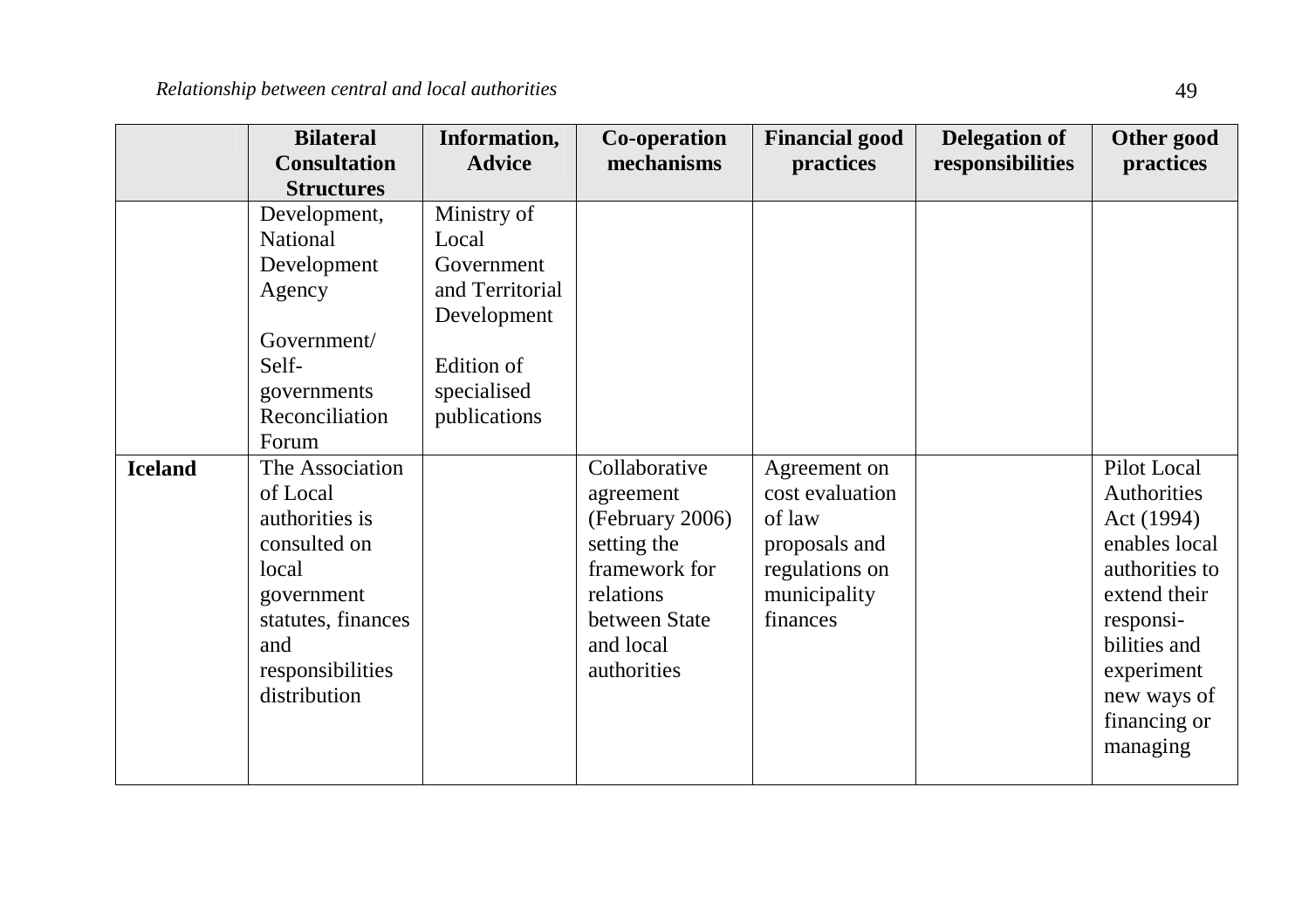|              | <b>Bilateral</b><br><b>Consultation</b> | Information,<br><b>Advice</b> | Co-operation<br>mechanisms | <b>Financial good</b><br>practices | <b>Delegation of</b><br>responsibilities | Other good<br>practices |
|--------------|-----------------------------------------|-------------------------------|----------------------------|------------------------------------|------------------------------------------|-------------------------|
|              | <b>Structures</b>                       |                               |                            |                                    |                                          |                         |
| <b>Italy</b> | Regional                                | Regional                      | Co-ordination              | Unified                            |                                          | Training of             |
|              | consultation and                        | technical                     | body in social             | Conference                         |                                          | staff                   |
|              | setting policies                        | committee to                  | policies (Emilia-          | (Government-                       |                                          | (Abruzzo)               |
|              | criteria                                | provide                       | Romagna)                   | Regions and                        |                                          |                         |
|              |                                         | technical and                 | Planning                   | local                              |                                          |                         |
|              | Council of Local                        | legal guidance                | conference                 | authorities),                      |                                          |                         |
|              | Autonomies,                             | (Abruzzo).                    | (Calabria) in              | which                              |                                          |                         |
|              | consultative                            | This                          | urban planning             | expresses                          |                                          |                         |
|              | body                                    | committee                     | to meet for                | opinion on the                     |                                          |                         |
|              | representing                            | operates in the               | training,                  | budget bill                        |                                          |                         |
|              | local interests in                      | field of local                | updating and               |                                    |                                          |                         |
|              | each region                             | administrative<br>policies.   | negotiating                |                                    |                                          |                         |
|              | Conference                              |                               |                            |                                    |                                          |                         |
|              | Government-                             |                               |                            |                                    |                                          |                         |
|              | Local                                   |                               |                            |                                    |                                          |                         |
|              | Authorities                             |                               |                            |                                    |                                          |                         |
|              |                                         |                               |                            |                                    |                                          |                         |
|              | Unified                                 |                               |                            |                                    |                                          |                         |
|              | Conference                              |                               |                            |                                    |                                          |                         |
|              | (State-Regions)                         |                               |                            |                                    |                                          |                         |
|              | and local                               |                               |                            |                                    |                                          |                         |
|              | authorities)                            |                               |                            |                                    |                                          |                         |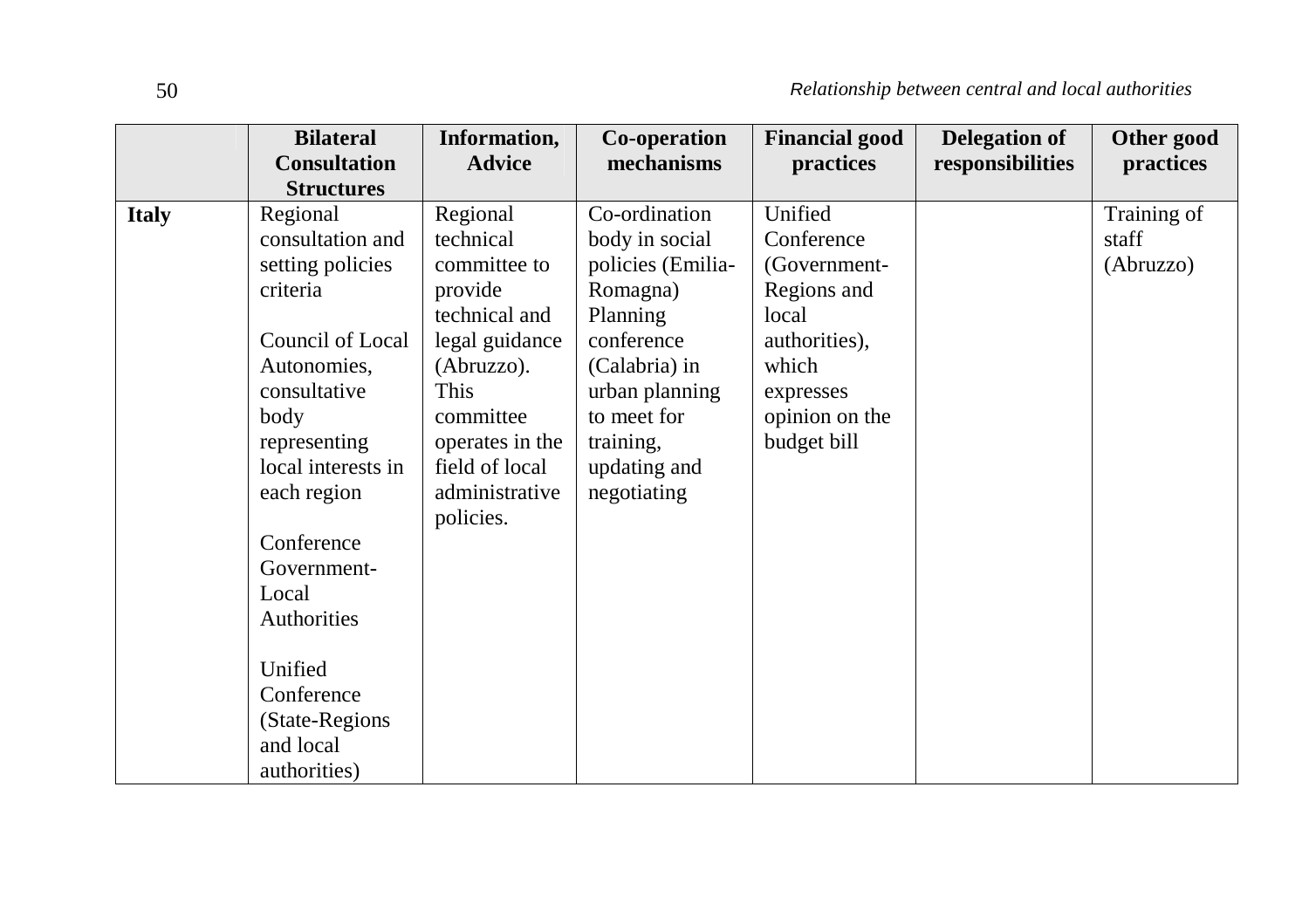|                | <b>Bilateral</b><br><b>Consultation</b><br><b>Structures</b>                                                                                                                                                                                           | Information,<br><b>Advice</b>                                                                     | Co-operation<br>mechanisms | <b>Financial good</b><br>practices | <b>Delegation of</b><br>responsibilities | Other good<br>practices  |
|----------------|--------------------------------------------------------------------------------------------------------------------------------------------------------------------------------------------------------------------------------------------------------|---------------------------------------------------------------------------------------------------|----------------------------|------------------------------------|------------------------------------------|--------------------------|
| <b>Ireland</b> | Committee with<br>central and local<br>representation                                                                                                                                                                                                  | Frequent<br>departmental<br>contacts with<br>associations<br>representing<br>local<br>authorities | $\blacksquare$             | L.                                 |                                          | ٠                        |
| Latvia         | $\blacksquare$                                                                                                                                                                                                                                         |                                                                                                   | $\blacksquare$             | $\blacksquare$                     | $\overline{\phantom{a}}$                 | $\overline{\phantom{a}}$ |
| Lithuania      | Draft legislation,<br>regulating local<br>self-government<br>issues must be<br>co-ordinated with<br>Association of<br>Local<br>Authorities.<br><b>Bilateral</b><br>commission:<br>Central<br>Government<br>/Association of<br><b>Local Authorities</b> | Information<br>and advice                                                                         | $\blacksquare$             | $\overline{a}$                     | $\overline{\phantom{a}}$                 | $\overline{a}$           |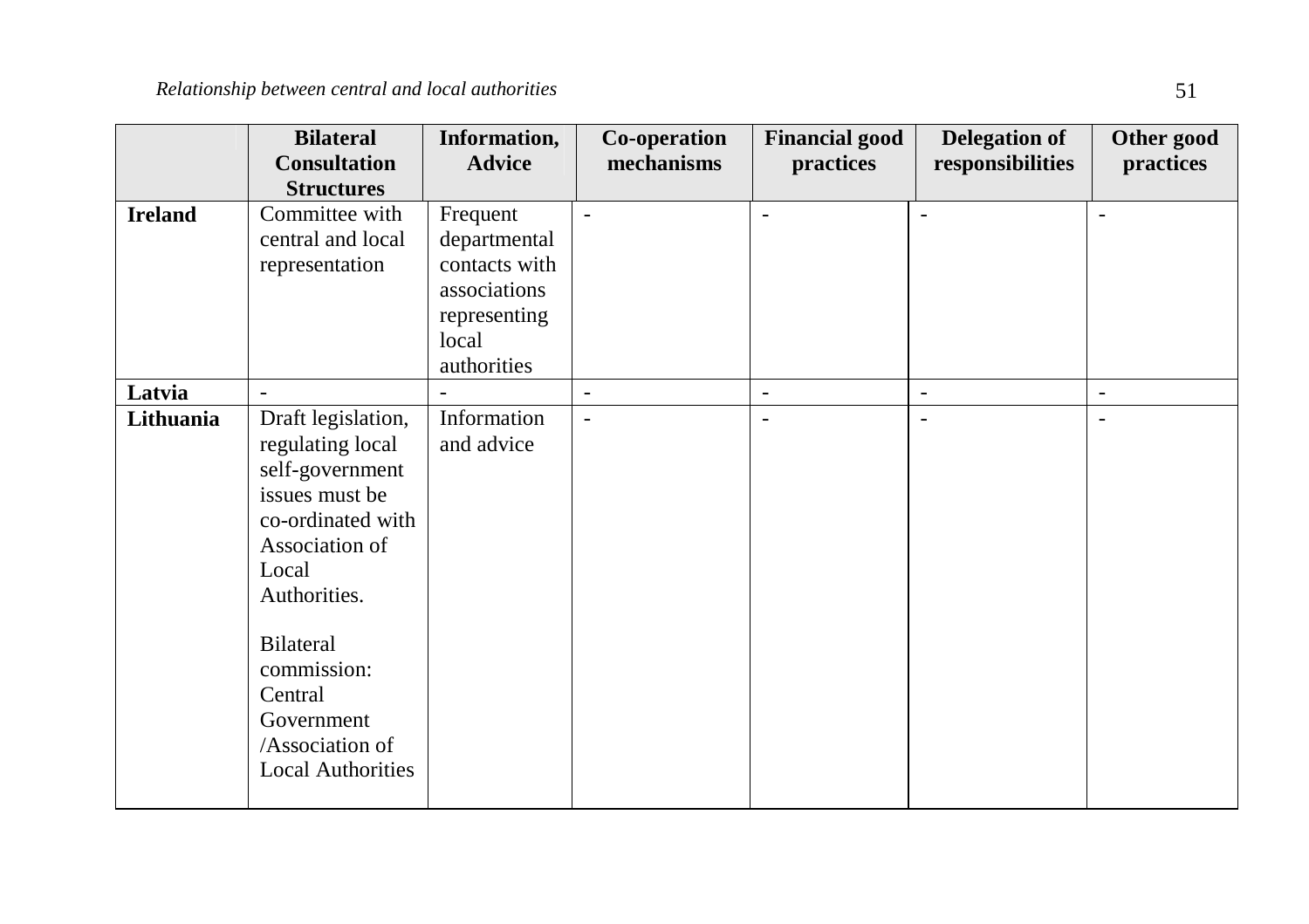|              | <b>Bilateral</b><br><b>Consultation</b>                                                        | Information,<br><b>Advice</b>                                           | Co-operation<br>mechanisms                                                                | <b>Financial good</b><br>practices | <b>Delegation of</b><br>responsibilities | Other good<br>practices  |
|--------------|------------------------------------------------------------------------------------------------|-------------------------------------------------------------------------|-------------------------------------------------------------------------------------------|------------------------------------|------------------------------------------|--------------------------|
|              | <b>Structures</b>                                                                              |                                                                         |                                                                                           |                                    |                                          |                          |
| Luxem-       | Syndicat des                                                                                   |                                                                         | <b>Bilateral</b>                                                                          | Superior                           |                                          | $\overline{\phantom{a}}$ |
| bourg        | Villes et                                                                                      |                                                                         | meetings can be                                                                           | Council of                         |                                          |                          |
|              | <b>Communes</b>                                                                                |                                                                         | held between the                                                                          | local finances:                    |                                          |                          |
|              | Luxembour-                                                                                     |                                                                         | State and single                                                                          | State/local                        |                                          |                          |
|              | <i>geoises</i> acts as                                                                         |                                                                         | municipalities to                                                                         | structure to                       |                                          |                          |
|              | representative of                                                                              |                                                                         | consider local                                                                            | discuss local                      |                                          |                          |
|              | the                                                                                            |                                                                         | issues because of                                                                         | finances                           |                                          |                          |
|              | municipalities                                                                                 |                                                                         | the proximity of                                                                          |                                    |                                          |                          |
|              | position                                                                                       |                                                                         | the territorial                                                                           |                                    |                                          |                          |
|              |                                                                                                |                                                                         | dimension                                                                                 |                                    |                                          |                          |
|              |                                                                                                |                                                                         | Advice,<br>mediation and<br>co-ordination<br>functions of the<br>district<br>commissaries |                                    |                                          |                          |
| <b>Malta</b> | Regular meetings<br>between central<br>authorities and<br>the Local<br>Councils<br>Association | Guidance<br>and support<br>provided by<br>the<br>Department<br>of Local |                                                                                           | Joint financial<br>committee       | $\overline{\phantom{m}}$                 | $\overline{\phantom{a}}$ |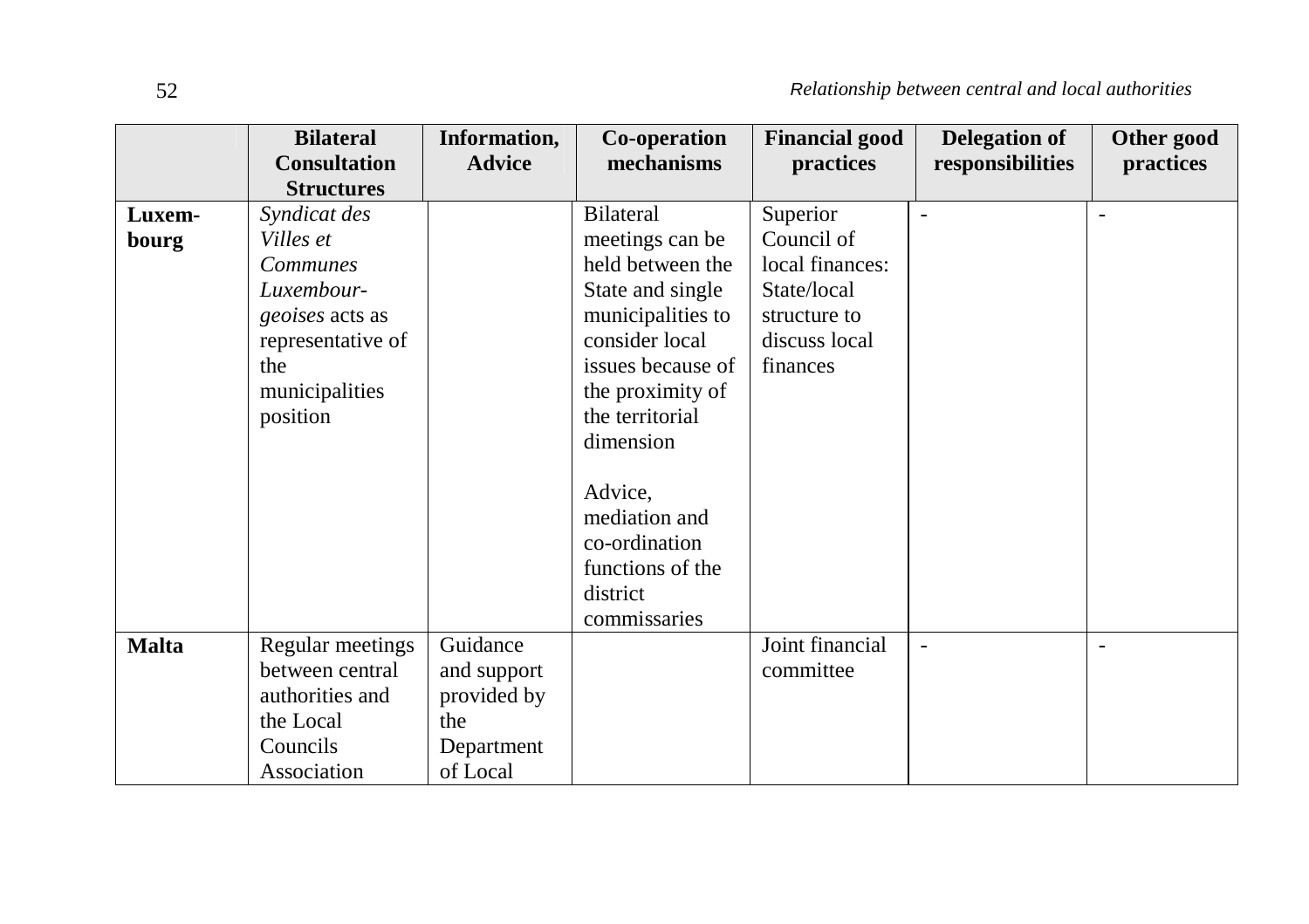|                  | <b>Bilateral</b><br><b>Consultation</b><br><b>Structures</b> | Information,<br><b>Advice</b>     | Co-operation<br>mechanisms | <b>Financial good</b><br>practices                                                                                | <b>Delegation of</b><br>responsibilities | Other good<br>practices                                    |
|------------------|--------------------------------------------------------------|-----------------------------------|----------------------------|-------------------------------------------------------------------------------------------------------------------|------------------------------------------|------------------------------------------------------------|
|                  | "Ad hoc"<br>committees                                       | Government                        |                            |                                                                                                                   |                                          |                                                            |
| Nether-<br>lands | Government<br>Authorities<br>Consultative<br>Meeting         |                                   |                            |                                                                                                                   |                                          | Code of<br>Inter-admin-<br>istrative<br>relationships      |
| <b>Norway</b>    |                                                              |                                   |                            | Distribution<br>system of local<br>incomes                                                                        |                                          |                                                            |
| Portugal         | Consultation on<br>local statutes                            | Mutual<br>information<br>exchange |                            | Joint financing<br>Financial<br>equalisation to<br>avoid<br>significant<br>disparities<br>among<br>municipalities |                                          | Contract-<br>programmes<br><i>(Contrato)</i><br>programma) |
| Romania          | Consultation on<br>local statutes                            | Mutual<br>information             | $\overline{a}$             |                                                                                                                   | $\overline{\phantom{a}}$                 | $\blacksquare$                                             |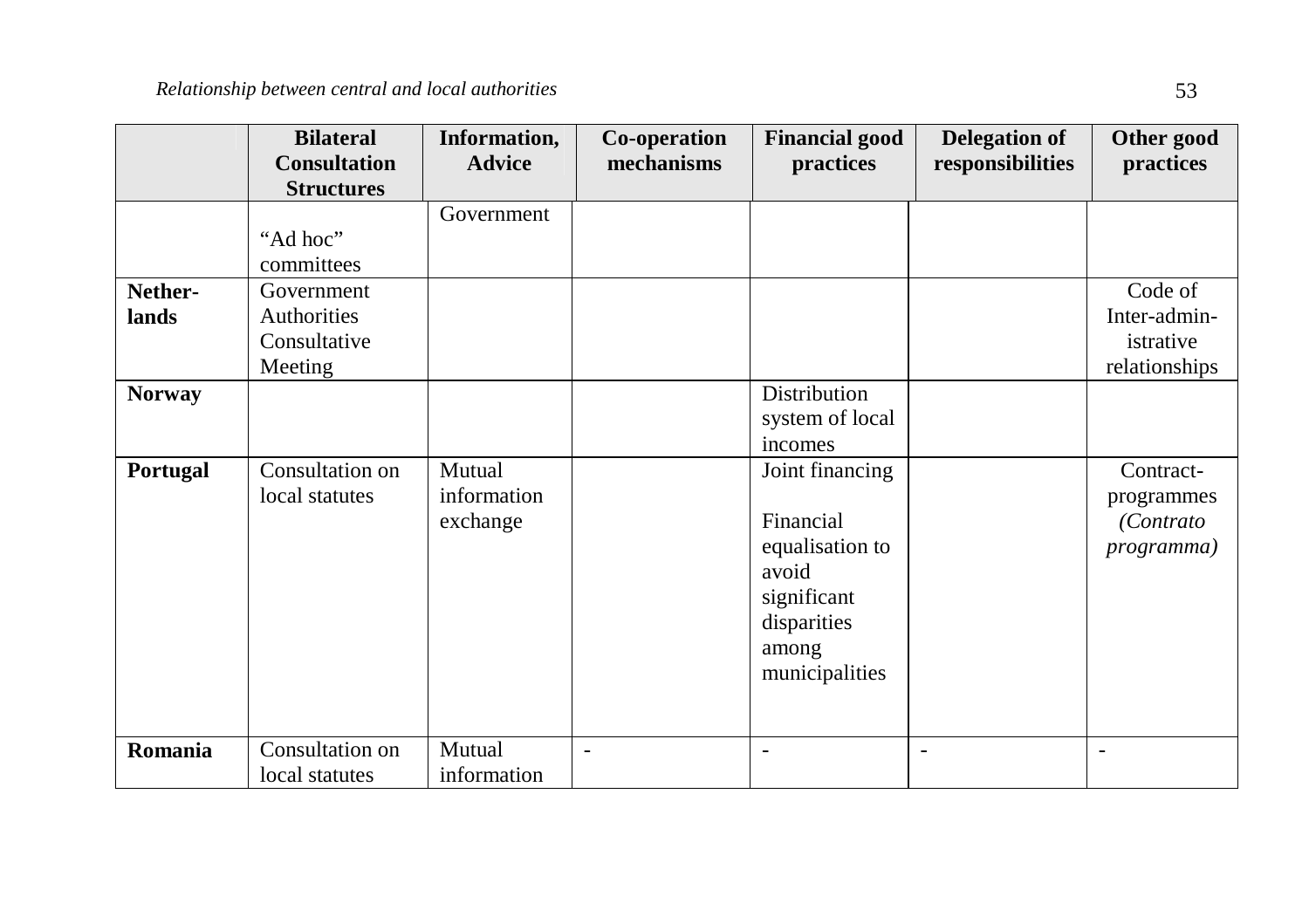|                                              | <b>Bilateral</b><br><b>Consultation</b><br><b>Structures</b>                                                                    | Information,<br><b>Advice</b>             | Co-operation<br>mechanisms                             | <b>Financial good</b><br>practices | <b>Delegation of</b><br>responsibilities | Other good<br>practices  |
|----------------------------------------------|---------------------------------------------------------------------------------------------------------------------------------|-------------------------------------------|--------------------------------------------------------|------------------------------------|------------------------------------------|--------------------------|
|                                              |                                                                                                                                 | exchange<br>and<br>periodical<br>meetings |                                                        |                                    |                                          |                          |
| <b>Russian</b><br>Federation                 | Consultation                                                                                                                    |                                           |                                                        | Joint funding                      | $\blacksquare$                           | ٠                        |
| <b>Slovak</b><br><b>Republic</b><br>Slovenia | Consultation on<br>local matters<br>Consultation on                                                                             | Expert<br>assistance,<br>information      | Joint municipal<br>offices to put in<br>place services |                                    | $\sim$                                   | $\overline{a}$           |
|                                              | local statutes                                                                                                                  |                                           |                                                        |                                    | $\blacksquare$                           | $\overline{a}$           |
| <b>Spain</b>                                 | Sectoral<br>Conferences<br>where State and<br>regional<br>authorities are<br>represented and<br>local authorities<br>can assist | Expert<br>guidance and<br>support         | Inter-<br>administrative<br>Agreements                 |                                    | $\overline{\phantom{a}}$                 | $\blacksquare$           |
| Switzer-<br>land                             | Cantonal<br>consultation on                                                                                                     | Frequent<br>contacts, if                  | Cantonal<br>legislation often                          | Financial<br>equalisation          |                                          | Service<br>agreements in |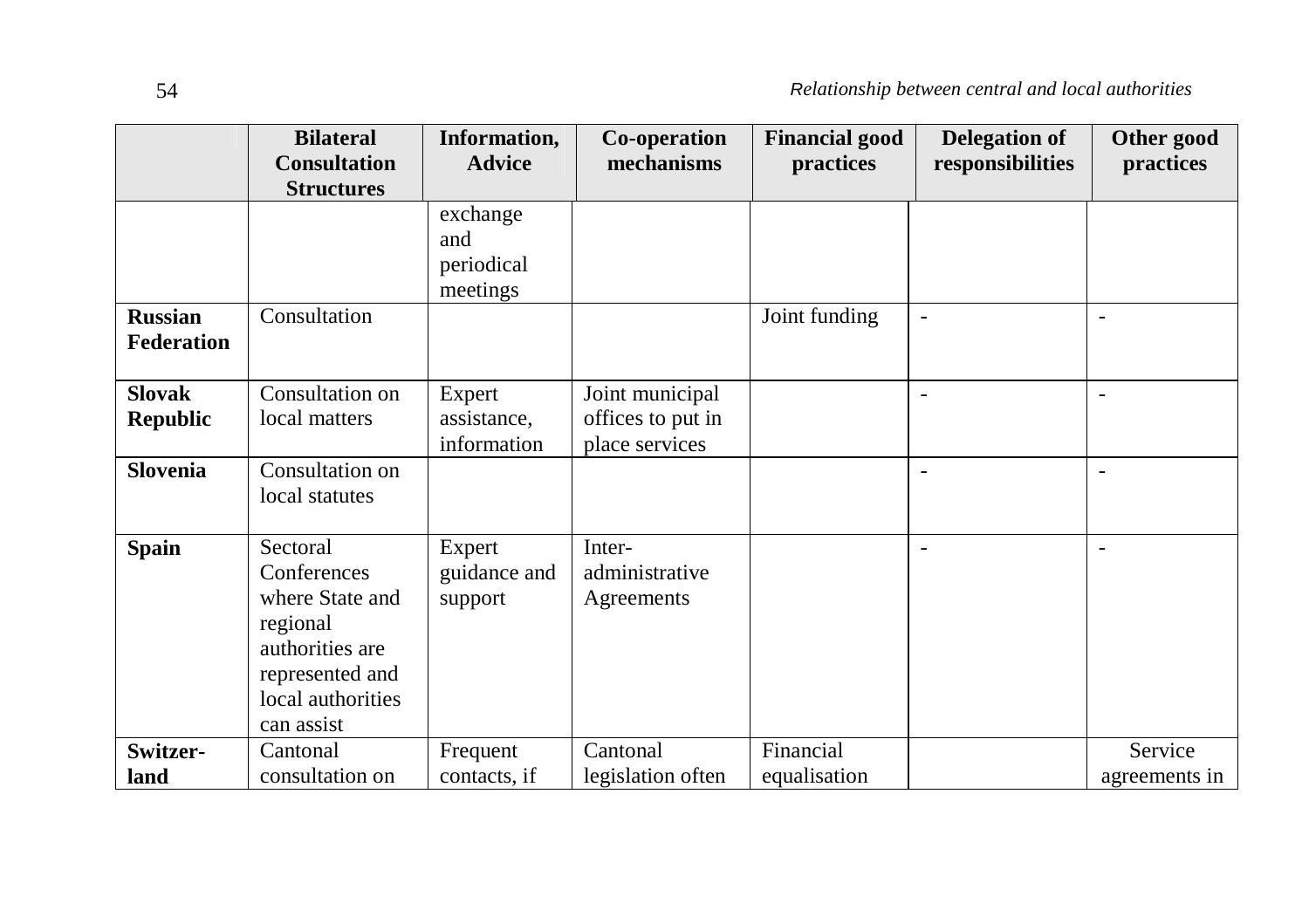|                    | <b>Bilateral</b><br><b>Consultation</b> | Information,<br><b>Advice</b> | Co-operation<br>mechanisms | <b>Financial good</b><br>practices | <b>Delegation of</b><br>responsibilities | Other good<br>practices |
|--------------------|-----------------------------------------|-------------------------------|----------------------------|------------------------------------|------------------------------------------|-------------------------|
|                    | <b>Structures</b><br>local matters      | the nature of                 | provides for               | system in                          |                                          | order to                |
|                    |                                         | the dossier                   | collaboration              | order to avoid                     |                                          | exercise                |
|                    | 2000 Federal                            | requires it                   | duties between             | great                              |                                          | certain                 |
|                    | Constitution                            |                               | cantons and                | disparities                        |                                          | responsi-               |
|                    | reform and                              | Local                         | municipalities on          | between                            |                                          | bilities is a           |
|                    | Guidelines on                           | represen-                     | common                     | municipali-ties                    |                                          | new                     |
|                    | collaboration                           | tatives are                   | responsibilities           |                                    |                                          | mechanism of            |
|                    | between the                             | often                         |                            |                                    |                                          | interaction             |
|                    | Confederation,                          | members of                    |                            |                                    |                                          | between                 |
|                    | cantons and                             | the canton's                  |                            |                                    |                                          | cantons and             |
|                    | municipalities                          | parliaments                   |                            |                                    |                                          | municipalities          |
|                    | establishes                             |                               |                            |                                    |                                          |                         |
|                    | consultation right                      | Participation                 |                            |                                    |                                          |                         |
|                    | on local issues                         | on cantonal                   |                            |                                    |                                          |                         |
|                    |                                         | working                       |                            |                                    |                                          |                         |
|                    |                                         | groups                        |                            |                                    |                                          |                         |
| "The               | Decentralisation                        |                               | $\overline{\phantom{0}}$   | -                                  | $\overline{\phantom{a}}$                 | $\overline{a}$          |
| former             | <b>Working Group</b>                    |                               |                            |                                    |                                          |                         |
| Yugoslav           | with 10 thematic                        |                               |                            |                                    |                                          |                         |
| <b>Republic of</b> | subgroups                               |                               |                            |                                    |                                          |                         |
| Macedonia"         |                                         |                               |                            |                                    |                                          |                         |
|                    | Trilateral                              |                               |                            |                                    |                                          |                         |
|                    | Committee:                              |                               |                            |                                    |                                          |                         |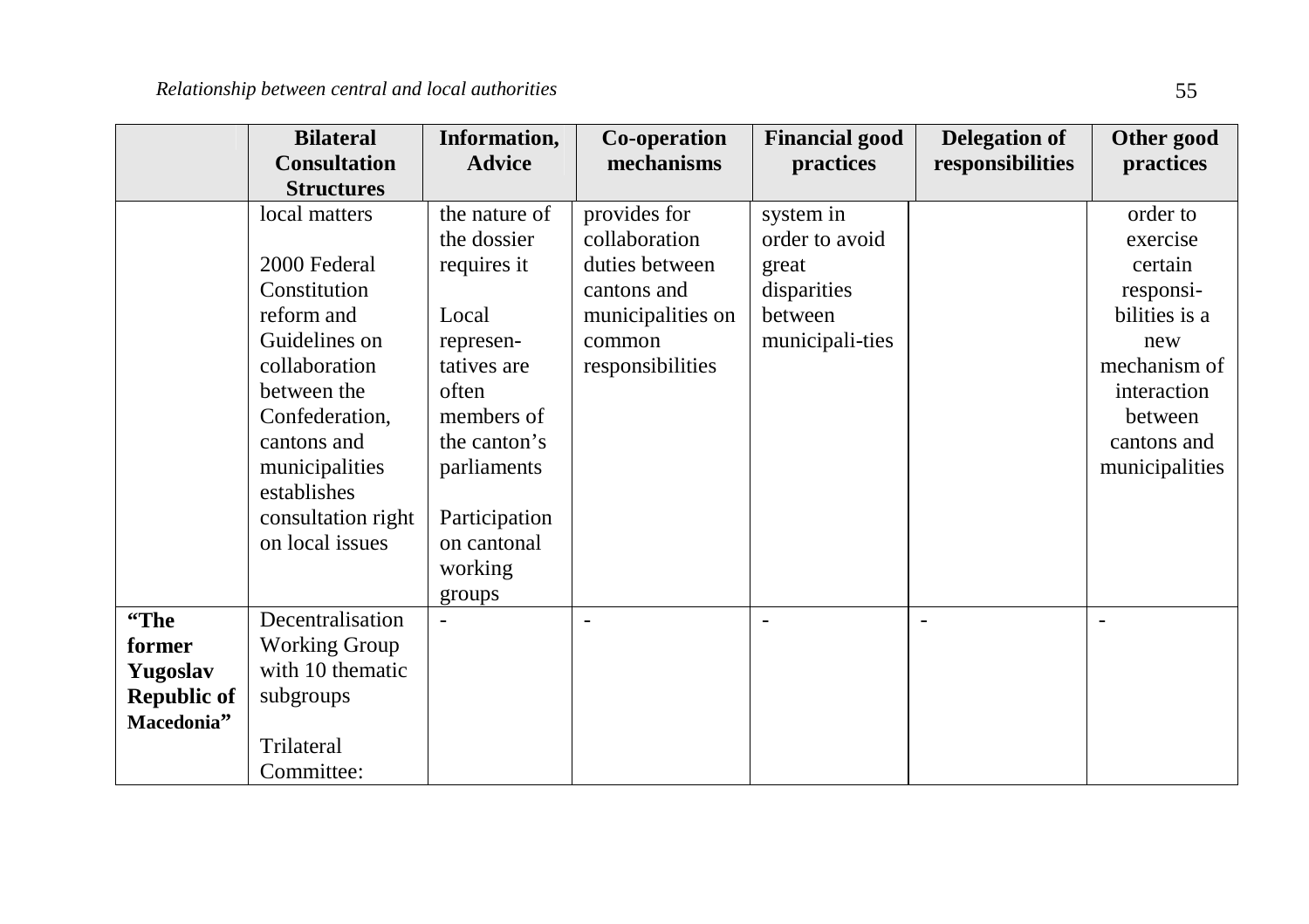|                          | <b>Bilateral</b><br><b>Consultation</b><br><b>Structures</b>                                                                | Information,<br><b>Advice</b> | Co-operation<br>mechanisms    | <b>Financial good</b><br>practices | <b>Delegation of</b><br>responsibilities | Other good<br>practices  |
|--------------------------|-----------------------------------------------------------------------------------------------------------------------------|-------------------------------|-------------------------------|------------------------------------|------------------------------------------|--------------------------|
|                          | Ministry of Local<br>Self-<br>Government.<br>Agency for Civil<br>Servants and<br>Association of<br><b>Local Authorities</b> |                               |                               |                                    |                                          |                          |
| <b>Turkey</b>            | $\overline{\phantom{a}}$                                                                                                    | $\overline{\phantom{a}}$      | $\overline{\phantom{a}}$      | ٠                                  | $\overline{\phantom{a}}$                 | $\overline{\phantom{a}}$ |
| <b>Ukraine</b>           | Consultation,<br>information<br>Submission by<br>local authorities<br>of reports on on<br>progress and<br>indicators        |                               |                               | Joint activity<br>funding          | $\overline{\phantom{a}}$                 |                          |
| <b>United</b><br>Kingdom | Scottish<br>consultation of<br>local matters                                                                                | Meetings                      | Framework for<br>partnership. |                                    |                                          |                          |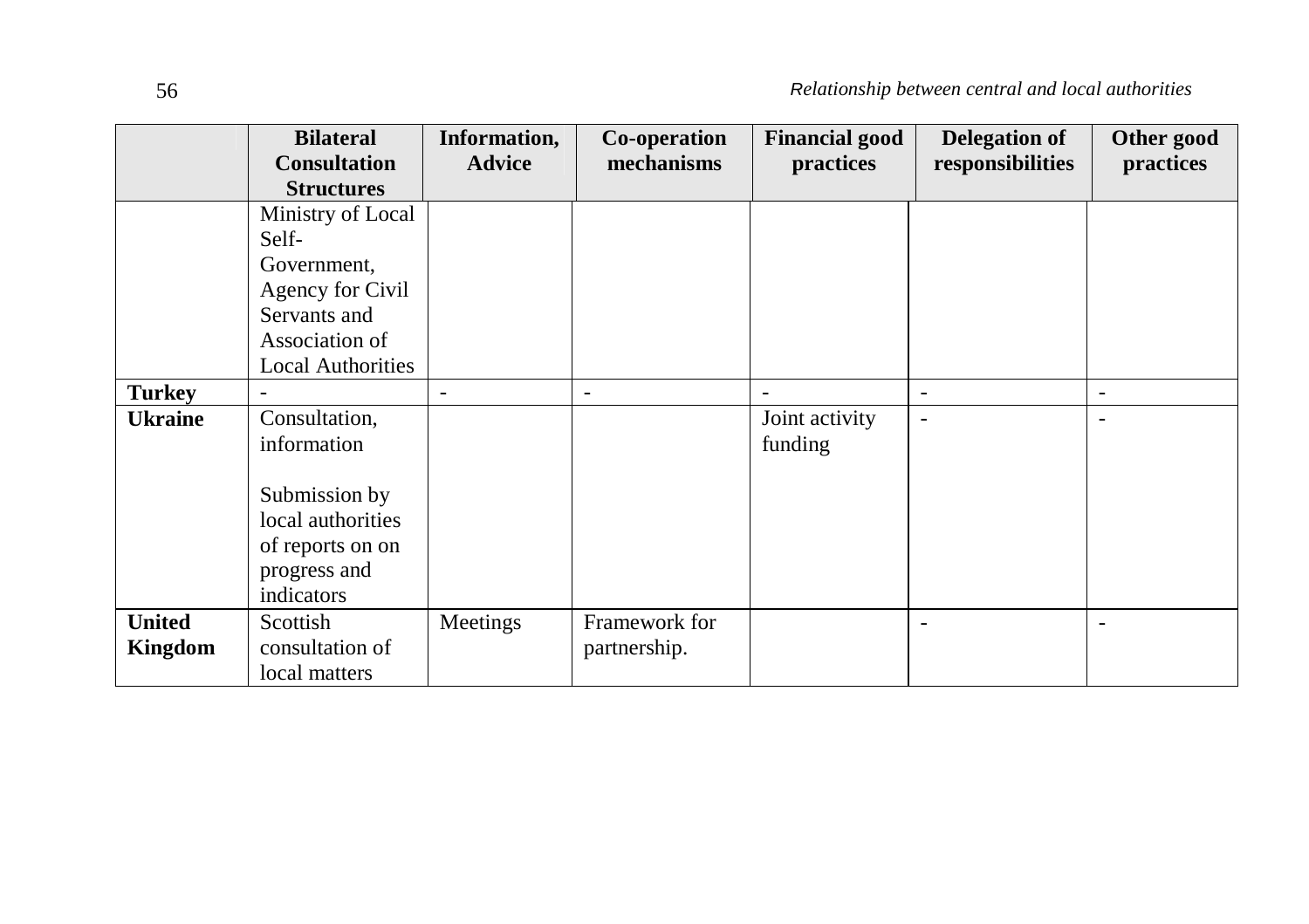## **V. CONCLUSIONS**

#### **A) Communication: the most frequent form of interaction**

Communication between the different governmental tiers is the interaction most frequently cited by member states. Mutual consultation, guidance or information contacts between local authorities and civil servants, when required according to the nature of issues, is the relationship member states most commonly point out both when analysing any single responsibility, or when giving a more general answer about good practices concerning their interactions.

Communication extends to the definition of policies and consultation of statutes; contacts during the implementation of policies for advice; monitoring of the performance of policies and settlement of disputes. Frequent contacts favour a better definition of central statutes and policies on local matters and their subsequent implementation, as well as an adequate exercise of local responsibilities.

Mandatory consultation of Local Authorities Associations on local statutes, local issues and budget is the most frequent formal relation reported, while information or consultation on demand by any municipality is considered the most common informal interaction.

In some cases, guidance or information is accompanied by local staff training in an attempt to help municipalities improve their performance.

Electronic communication facilitates both the increase and frequency of contacts and the speed of response.

## **B) Increasing bilateral co-operation mechanisms**

In addition, co-operation structures and agreements are considered beneficial for the accomplishment of the responsibilities entrusted by law to each governmental tier. Given the fact that most responsibilities are shared and the different tiers have a series of functions to perform, co-operation is necessary at various stages.

There are examples of co-operation in planning definition. There are also cases of shared management of services by different governmental tiers. Several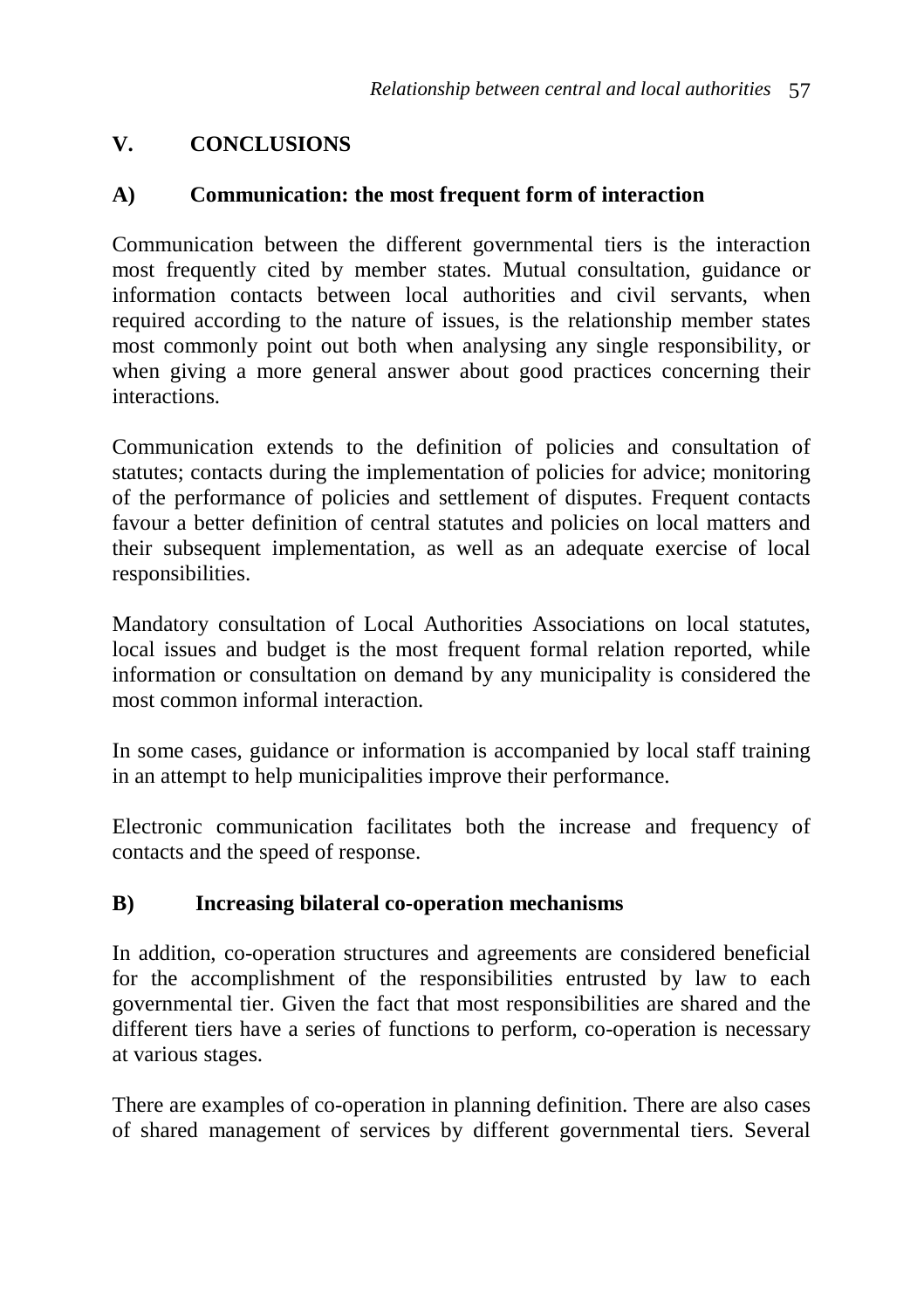States mention joint-funding as a frequent practice. Joint-funding is accompanied by a prior co-ordinated adoption of rules or decisions about the services that are going to be funded.

#### **C) Interactions to grant financial sufficiency and negotiated definition of local incomes**

Other forms of interaction frequently cited by member states have to do with mechanisms defining balanced financial support, so that local authorities have sufficient means to exercise the tasks under their responsibility.

In many cases – particularly in Nordic States – there are mechanisms to negotiate local budgets with central (State/regional) authorities. These procedures also often deal with the definition of local tax rates, the limits or rates of expenditure, or the formulation of other agreements in order to grant financial sufficiency and an adequate co-ordination of budgets. These interactions are held at a political level – usually Ministers or senior officers – and have the associations of municipalities as local interlocutors.

Legal attribution of new responsibilities, as well as the delegation of central (State/regional) responsibilities to local authorities, might improve the ability of the municipality to ensure the needs of its citizens and it is a way of complying with the subsidiarity principle. However, new or delegated responsibilities should be accompanied by an increase in the financial resources required to exercise those new responsibilities. Thus, local authorities point out a certain tendency to be given new responsibilities that will have to be financed by local authorities and where they did not participate in the definition process. Some of the States report good practices in this area as new responsibilities go hand in hand with negotiations to determine budgetary needs.

#### **D) Different models of institutional arrangements: the relation between formal and informal interactions**

The data provided by some member states show a certain predominance of informal interactions, while in others, formalised relationships are more frequent. Nevertheless it can be said that, in all cases, informal consultation and exchange of information are the most widespread methods of interaction. Most of the states also report the existence of formal bilateral consultation structures and procedures that provide for consultation, usually with local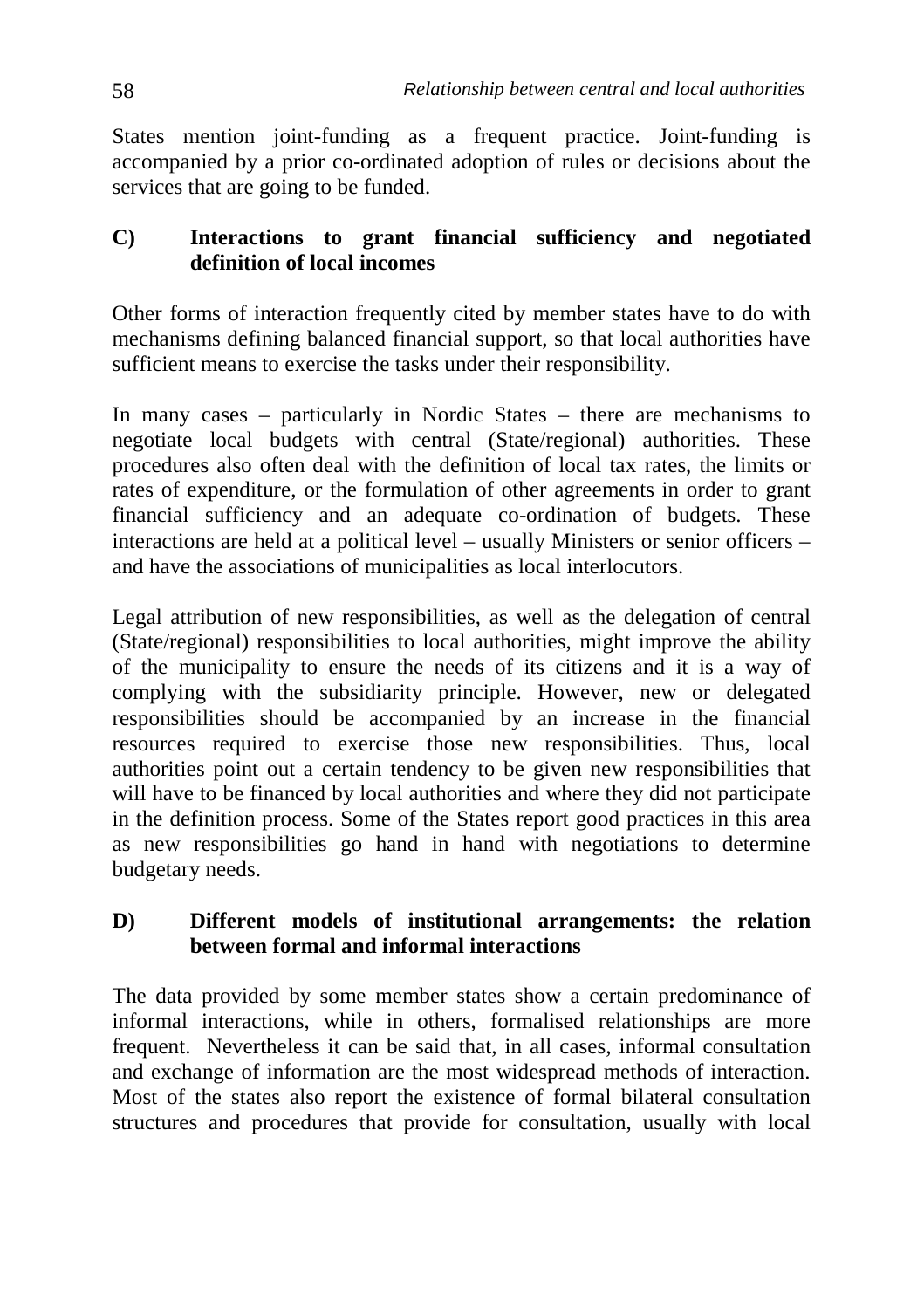authority associations, on matters of local interest (statutes, budgets, etc.). In fact, a "mixed model", combining (informal) information and consultation exchanges and (formal) bilateral structures, is the one that most countries have reported (Lithuania, the Netherlands, Portugal, Romania, Russian Federation, Slovak Republic, Slovenia, Spain).

Some other states show a predominance of informal institutional arrangements with "ad hoc" interactions between central and local authorities, not formalised in institutional structures, agreements or procedures. This seems in particular to be the case for the United Kingdom and Ireland where quite intense interactions are reported which are seldom ruled by legal provisions or institutionalised methods.

The countries that have reported a more extensive variety of examples of good practices in interaction between central and local authorities usually tend to be the ones that have institutionalised those relationships. Bulgaria, the Czech Republic, Denmark, Finland, Hungary, Iceland, Italy and Luxembourg have established formal structures or procedures in order to favour relationships between central and local authorities in most of the areas studied (bilateral consultation, co-operation mechanisms, financial good practices, delegation of responsibilities).

#### **E) The Associations of Municipalities as privileged interlocutors in central/local relationships**

Certain types of interaction are better carried out by means of representative bodies that can unify the position of municipalities and stand for the interests of local authorities with stronger support than is possible in one-to-one relationships. The existence of representative structures of municipalities (i.e. associations) is beneficial both for central and local authorities. The former can carry out consultation and negotiations in a more ordered manner, and can rely on the fact that the results of the compromises that are reached can be assumed for a significant number of local authorities, while the latter – especially the smaller local authorities – have a chance to participate in the decision-making process and might influence its final outcome in a way that would not be possible for each one on its own.

In fact, most member states mention the Associations of Municipalities as the main interlocutor in the majority of interactions held between the central and local tiers. This is particularly the case when dealing with issues such as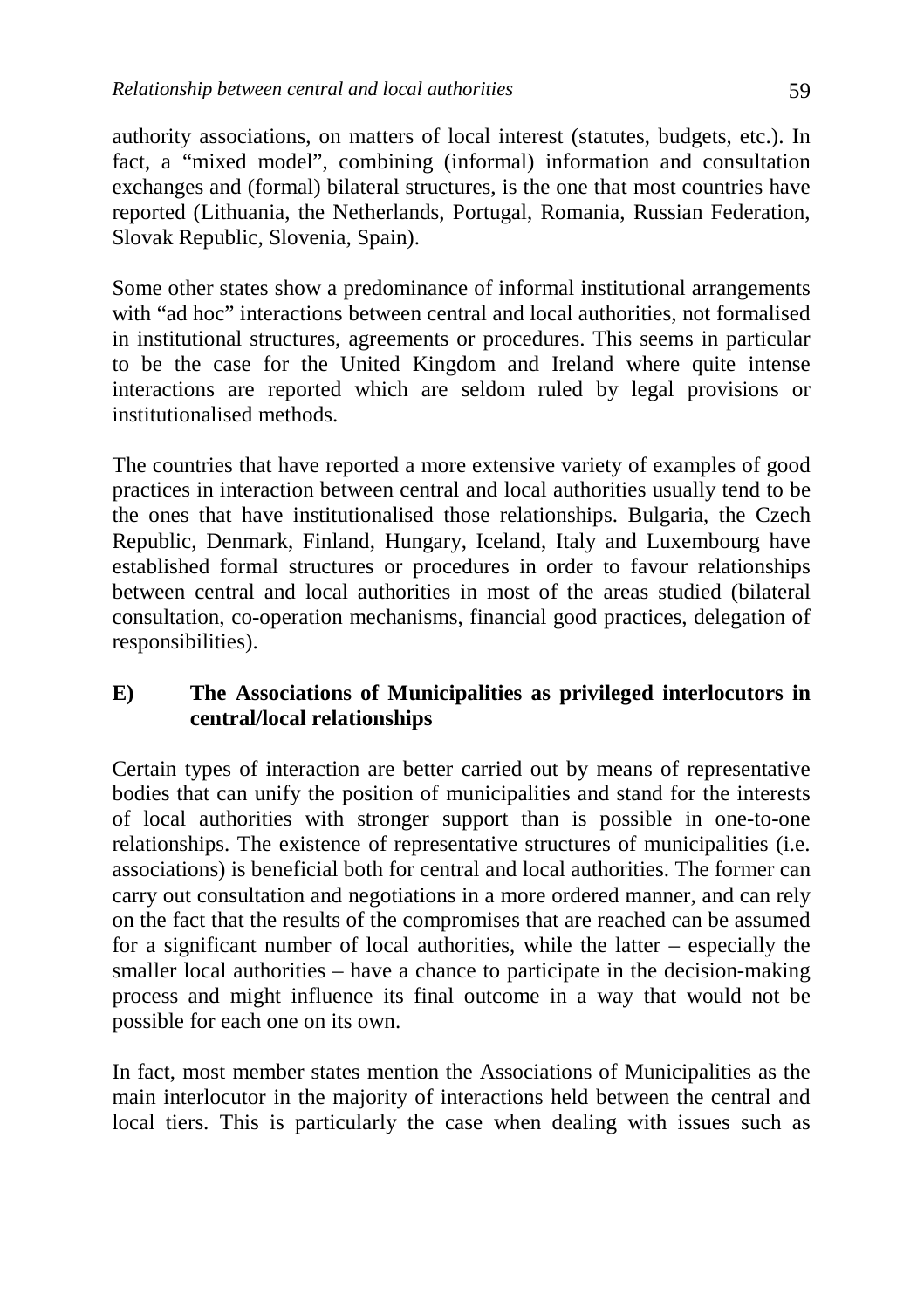legislative reforms and budgetary negotiations. In many States, local statutes and incomes undergo prior mandatory consultation with municipal representative bodies.

However, there are institutional and size constraints that can influence the nature and level of interactions and the need to have representative bodies. States with smaller populations or municipalities with more inhabitants can have more intense interactions between the different governmental tiers and these relationships can be more informal, whereas in larger States, with a greater number of municipalities or a reduced population in each municipality, maintaining informal interactions with municipalities might be too much of a burden and the intervention of representative Associations becomes necessary.

Only big municipalities – capital cities, urban agglomerations – are able to influence individually decision-making processes. In fact, big municipalities often have a differentiated "status" in terms of powers and responsibilities and budgetary provisions.

#### **F) Central (State/regional) interlocutors**

In most cases, consultative or informative relationships are held at a technical rather than a political level, especially if the relationships are directly carried out by a municipality on its own and not by the means of local authority associations. Informal contacts with civil servants are useful for improving the implementation of policies, as most local responsibilities are shared, to some extent, with central authorities.

On the other hand, consultation at a political level is more often linked to formal structures of relationship, where municipalities participate through their representation by associations or municipal co-operation units, and is limited to certain issues subject to mandatory consultation (budget, local statutes, etc.).

If a generalisation is to be made, informal contacts usually tend to be held individually by each local authority, having as interlocutors civil servants, and concerning issues of policy implementation. On the contrary, formal consultation often concerns the definition of policies, statutes and local incomes, and the interlocutors tend to be Associations of Municipalities and central political authorities.